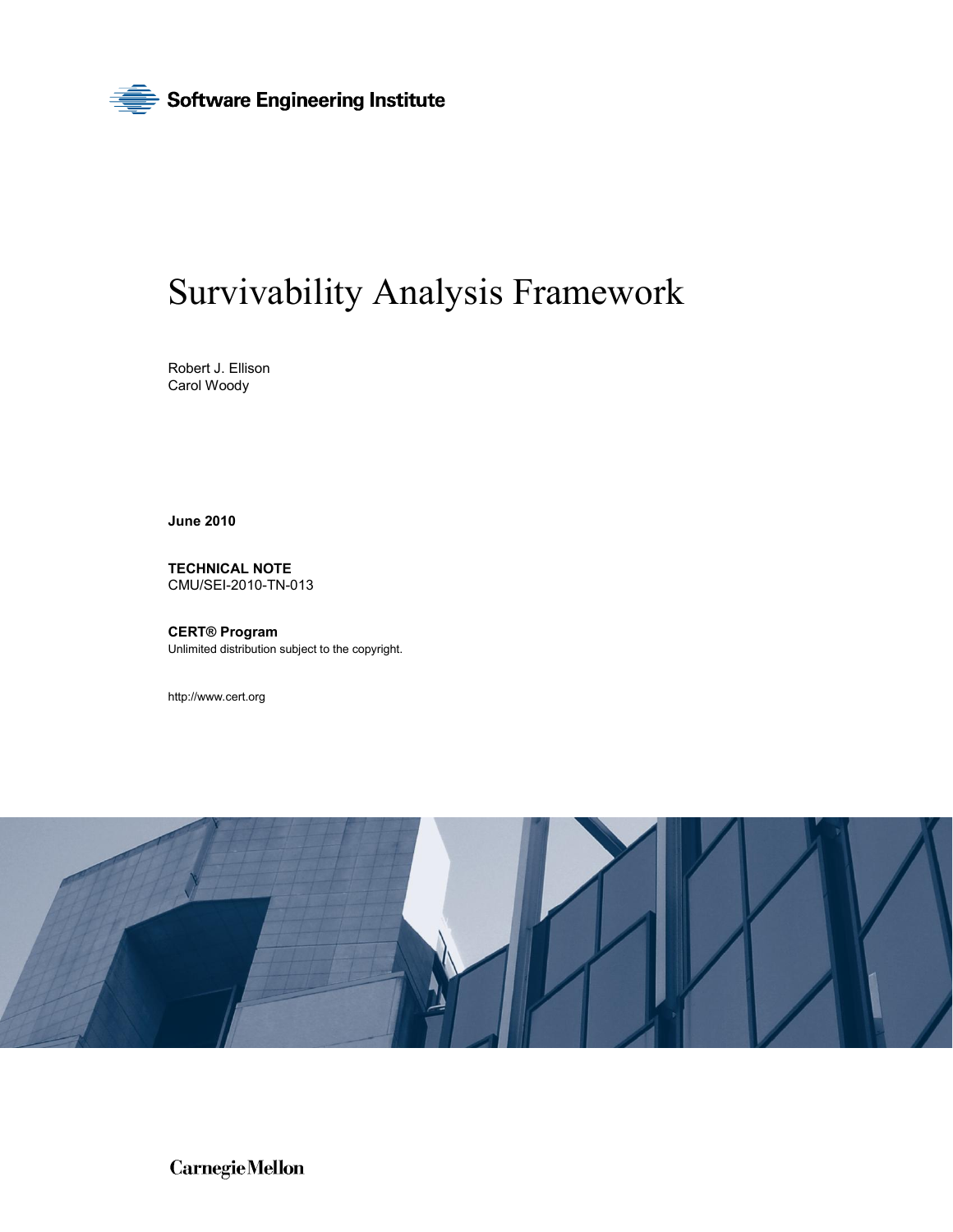This report was prepared for the

SEI Administrative Agent ESC/XPK 5 Eglin Street Hanscom AFB, MA 01731-2100

The ideas and findings in this report should not be construed as an official DoD position. It is published in the interest of scientific and technical information exchange.

This work is sponsored by the U.S. Department of Defense. The Software Engineering Institute is a federally funded research and development center sponsored by the U.S. Department of Defense.

Copyright 2010 Carnegie Mellon University.

#### NO WARRANTY

THIS CARNEGIE MELLON UNIVERSITY AND SOFTWARE ENGINEERING INSTITUTE MATERIAL IS FURNISHED ON AN "AS-IS" BASIS. CARNEGIE MELLON UNIVERSITY MAKES NO WARRANTIES OF ANY KIND, EITHER EXPRESSED OR IMPLIED, AS TO ANY MATTER INCLUDING, BUT NOT LIMITED TO, WARRANTY OF FITNESS FOR PURPOSE OR MERCHANTABILITY, EXCLUSIVITY, OR RESULTS OBTAINED FROM USE OF THE MATERIAL. CARNEGIE MELLON UNIVERSITY DOES NOT MAKE ANY WARRANTY OF ANY KIND WITH RESPECT TO FREEDOM FROM PATENT, TRADEMARK, OR COPYRIGHT INFRINGEMENT.

Use of any trademarks in this report is not intended in any way to infringe on the rights of the trademark holder.

Internal use. Permission to reproduce this document and to prepare derivative works from this document for internal use is granted, provided the copyright and "No Warranty" statements are included with all reproductions and derivative works.

External use. This document may be reproduced in its entirety, without modification, and freely distributed in written or electronic form without requesting formal permission. Permission is required for any other external and/or commercial use. Requests for permission should be directed to the Software Engineering Institute at [permission@sei.cmu.edu.](mailto:permission@sei.cmu.edu)

This work was created in the performance of Federal Government Contract Number FA8721-05-C-0003 with Carnegie Mellon University for the operation of the Software Engineering Institute, a federally funded research and development center. The Government of the United States has a royalty-free government-purpose license to use, duplicate, or disclose the work, in whole or in part and in any manner, and to have or permit others to do so, for government purposes pursuant to the copyright license under the clause at 252.227-7013.

For information about SEI publications, please visit the library on the SEI website ([www.sei.cmu.edu/library](http://www.sei.cmu.edu/library)).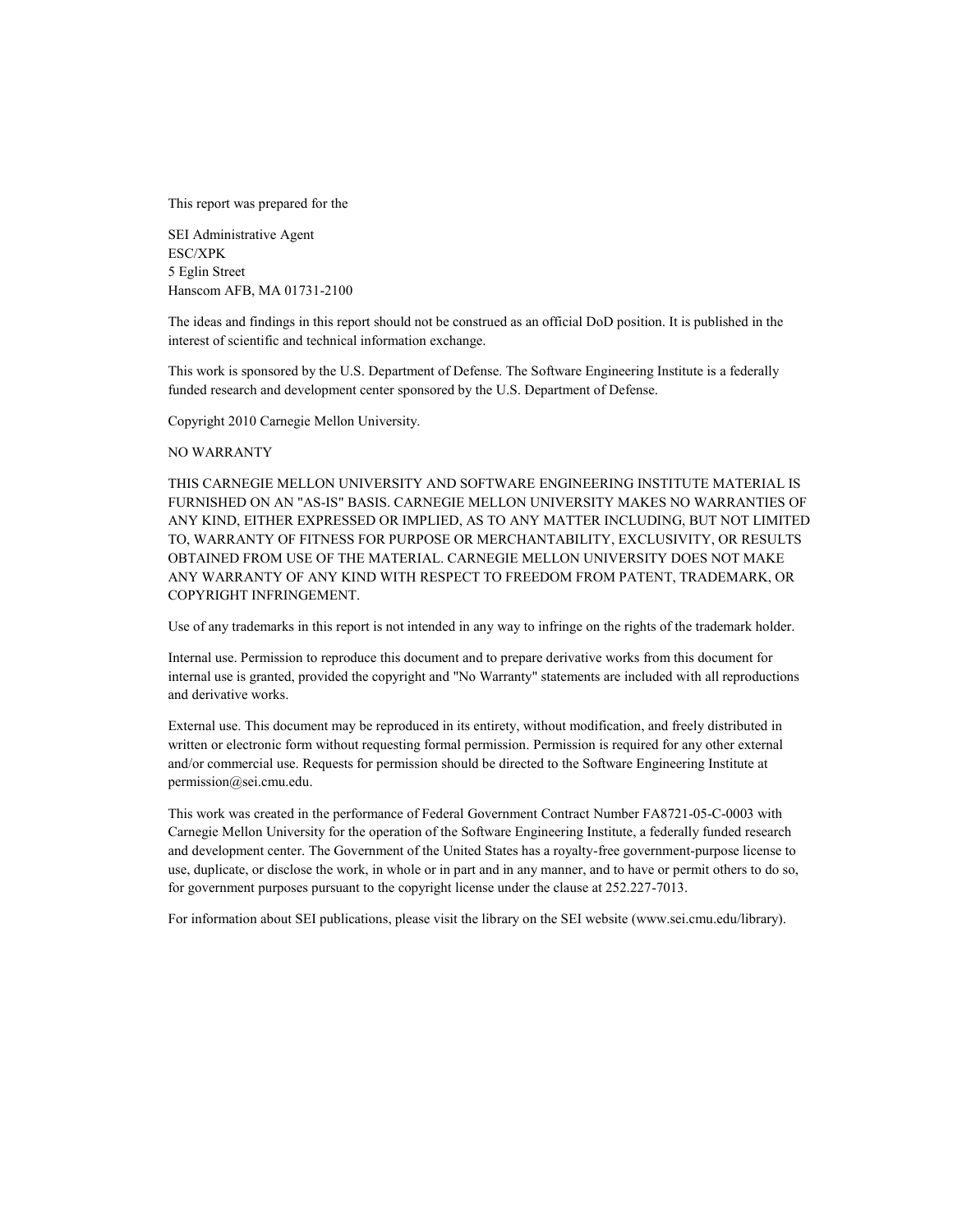# **Table of Contents**

|   |                     | Acknowledgments                                                                                   | iv             |
|---|---------------------|---------------------------------------------------------------------------------------------------|----------------|
|   | <b>Abstract</b>     |                                                                                                   | $\mathbf v$    |
| 1 |                     | <b>Introduction</b>                                                                               | 1              |
|   | 1.1                 | Background                                                                                        | $\overline{2}$ |
|   | 1.2                 | About the SAF Analysis Approach                                                                   | 3              |
| 2 |                     | The Survivability Analysis Framework (SAF)                                                        | $\bf 6$        |
|   | 2.1                 | Analysis Overview                                                                                 | 6              |
|   | 2.2                 | Executing the Approach                                                                            | $\,6\,$        |
|   | 2.3                 | Using the SAF-An Example                                                                          | $\overline{7}$ |
|   |                     | 2.3.1<br>Selecting and Characterizing Representative Operational Processes                        | 8              |
|   |                     | 2.3.2<br><b>Identifying Critical Steps for Analysis</b>                                           | 10             |
|   |                     | <b>Evaluating Failure Causes and Impact</b><br>2.3.3                                              | 13             |
|   |                     | 2.3.4<br><b>Planning Mitigations</b>                                                              | 14             |
|   | 2.4                 | Variations of the Scenario                                                                        | 14             |
| 3 |                     | <b>SAF Pilots</b>                                                                                 | 16             |
|   | 3.1                 | SAF Pilot: Managing the Scope and Scale of a System Rollout                                       | 16             |
|   | 3.2                 | <b>SAF Pilot: Information Assurance</b>                                                           | 17             |
| 4 |                     | <b>Value of SAF Analysis</b>                                                                      | 20             |
|   | 4.1                 | Manage Scope of Risk Analysis                                                                     | 20             |
|   | 4.2                 | Include Consideration of Operational Security from the Beginning                                  | 20             |
|   | 4.3                 | Avoid Isolated Security Analysis                                                                  | 20             |
|   | 4.4                 | Manage Risks Associated with Interdependencies and Complexity (Expanded Failure<br>Analysis)      | 21             |
|   | 4.5                 | Incorporate the Effects of Incremental Change                                                     | 21             |
|   | 4.6                 | Establish a Structured Basis for Risk Reassessments by Documenting Assumptions<br>and Mitigations | 21             |
|   | 4.7                 | Establish a Shared View of Security and Survivability                                             | 22             |
|   | 4.8                 | Evaluate the Impact of Operational Changes on Mission Survivability in Sustainment                | 22             |
| 5 |                     | <b>Conclusion</b>                                                                                 | 24             |
|   |                     | Appendix A: Example-SAF Business Process                                                          | 25             |
|   |                     | Appendix B: Reference Tables                                                                      | 33             |
|   | <b>Bibliography</b> |                                                                                                   | 34             |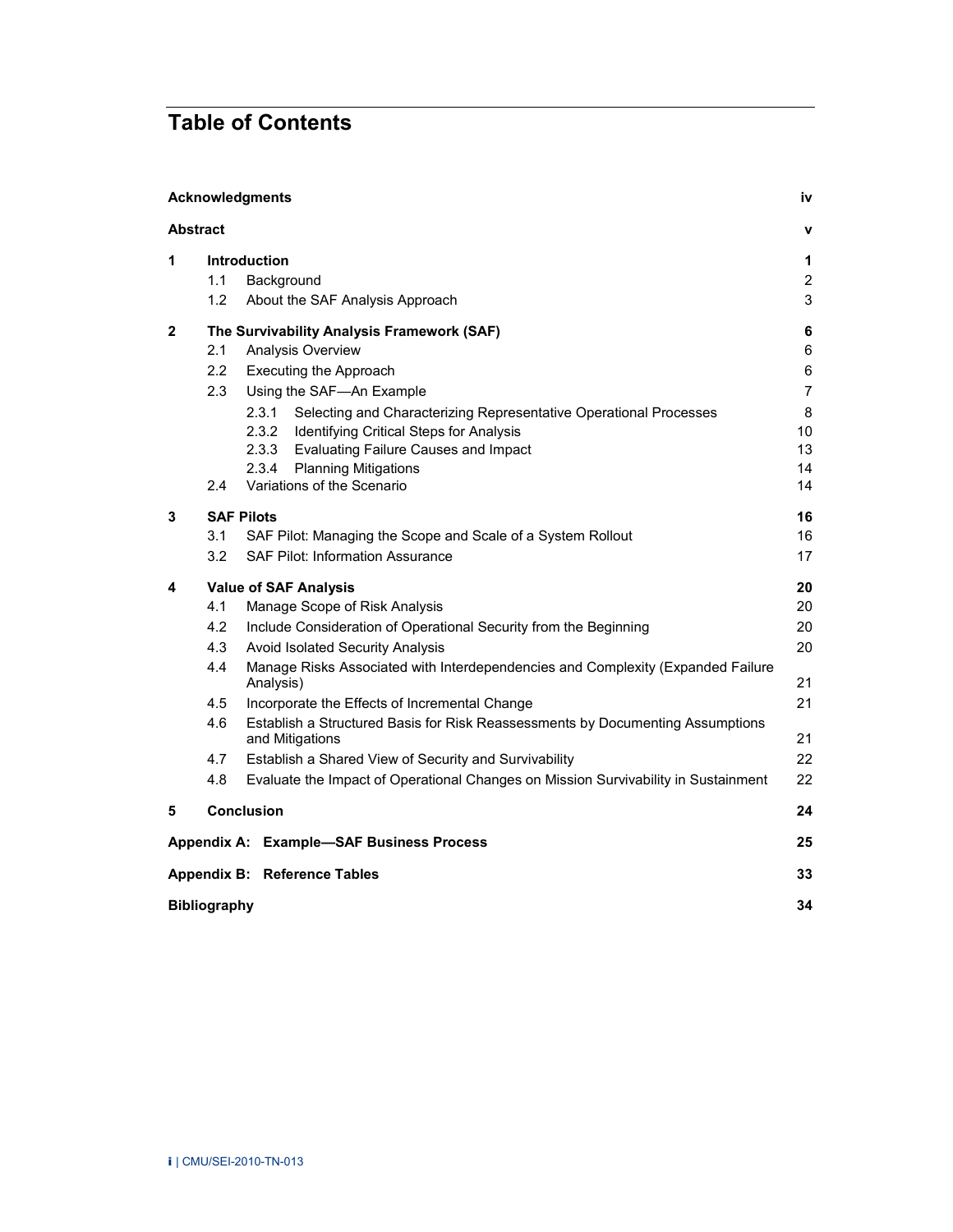# **List of Figures**

[Figure 1: Survivability Analysis Framework 5](#page-11-0)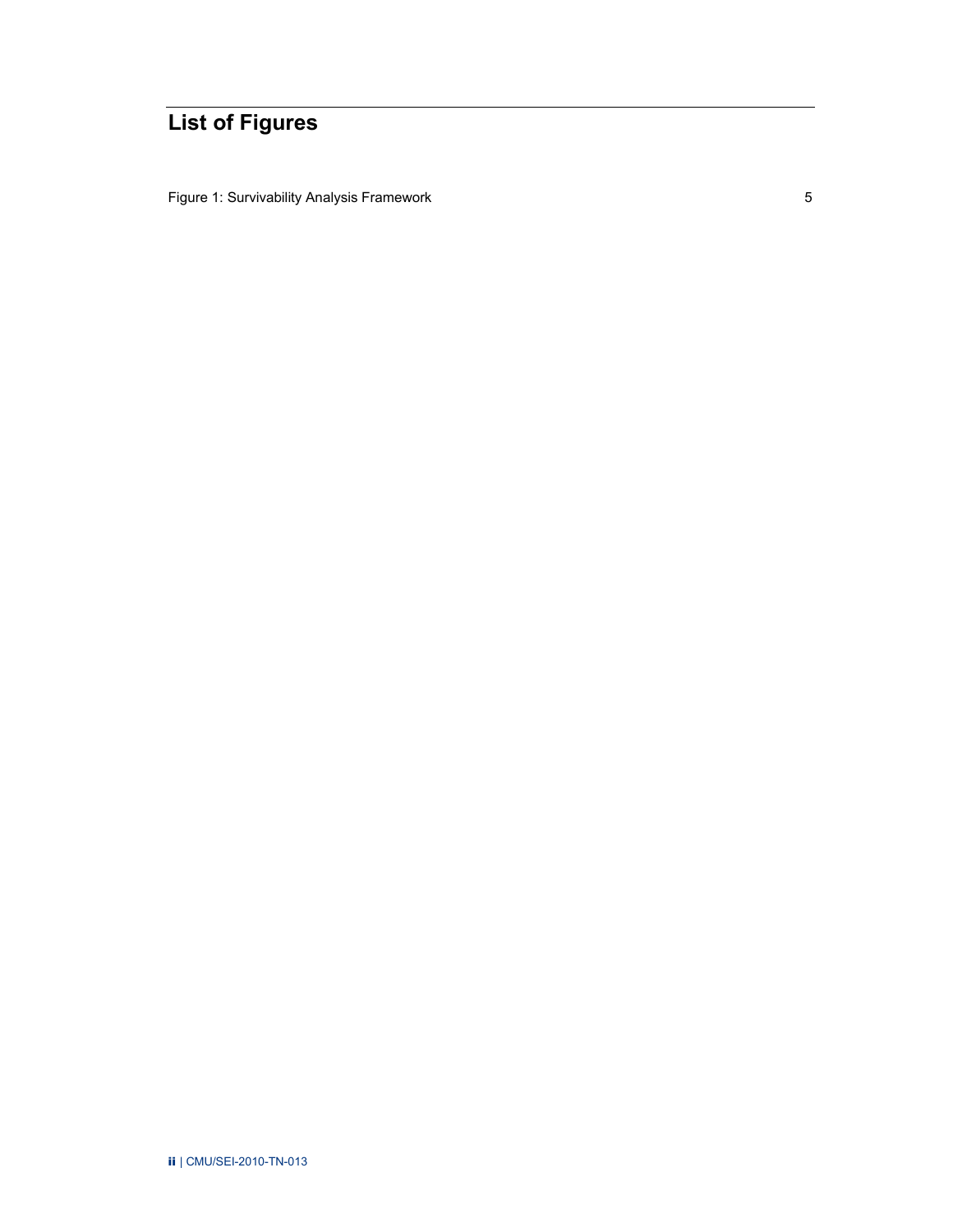# **List of Tables**

| Table 1: SAF View of Example, Step A                     | 10               |
|----------------------------------------------------------|------------------|
| Table 2: SAF Critical Step View with Claims              | 10               |
| Table 3: SAF Critical Step View with Failure Potentials  | 11               |
| Table 4: SAF People Summary View for Steps I Through K   | 12 <sup>12</sup> |
| Table 5: SAF Resource Summary View for Steps I Through K | 13               |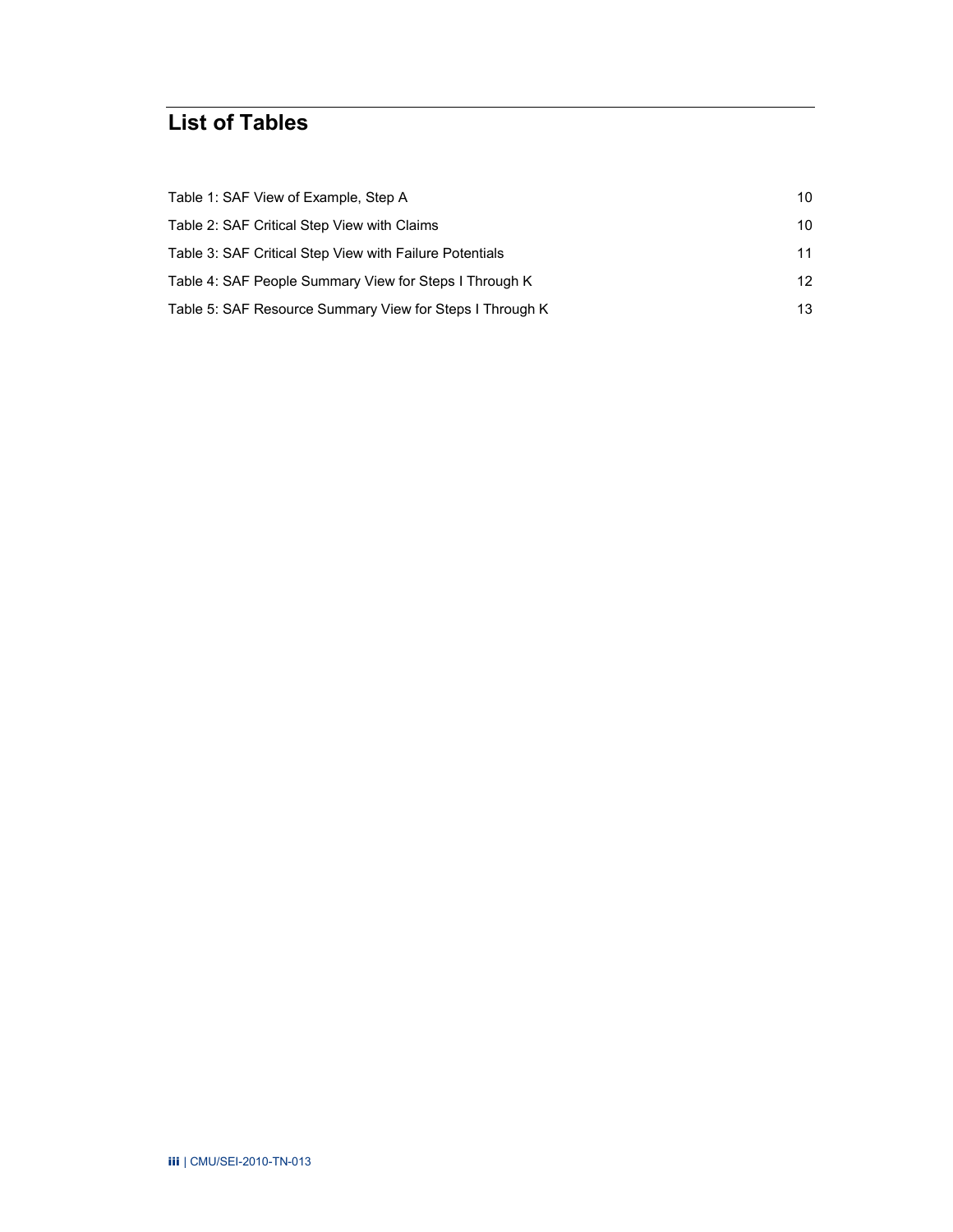# <span id="page-5-0"></span>**Acknowledgments**

There were many who assisted in the development and refinement of this work. Special thanks to Chris Alberts and Ed Morris for assisting in the early development of the approach. Andy Boyd and Morrow Long provided assistance in the development of the connections of SAF to Information Assurance. John Goodenough and Chuck Weinstock worked with us to develop the example we are using in this document and worked with us to connect SAF with a software assurance case.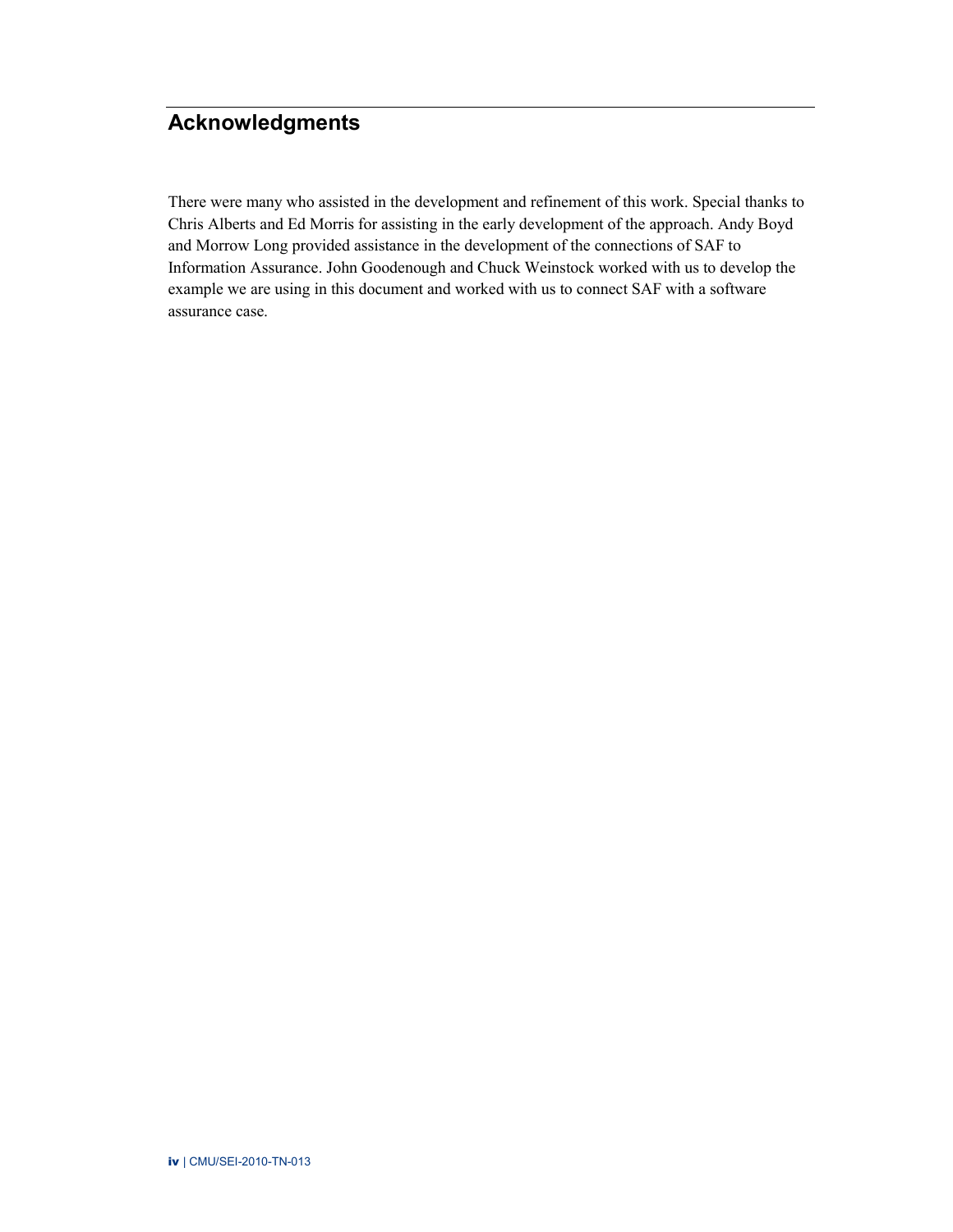# <span id="page-6-0"></span>**Abstract**

Complexity and change are pervasive in the operational environments of today's organizations. Organizational and technological components that must work together may be created, managed, and maintained by different entities around the globe. The ability of these independently developed pieces to effectively work together after they are built and integrated is uncertain and problematic. The way technology is applied by people to address an operational need must also be understood. Survivability of the organization depends on the capabilities of the people, actions, and technology that compose the operational process to work together to achieve operational effectiveness. A team of Carnegie Mellon University Software Engineering Institute (SEI) software engineers built the Survivability Analysis Framework (SAF) to examine the elements of an operational process and evaluate the survivability and effectiveness of the linkage among roles, dependencies, constraints, and risks to achieve critical operational capabilities. The SAF and the benefits achieved in its pilot use are described in this report.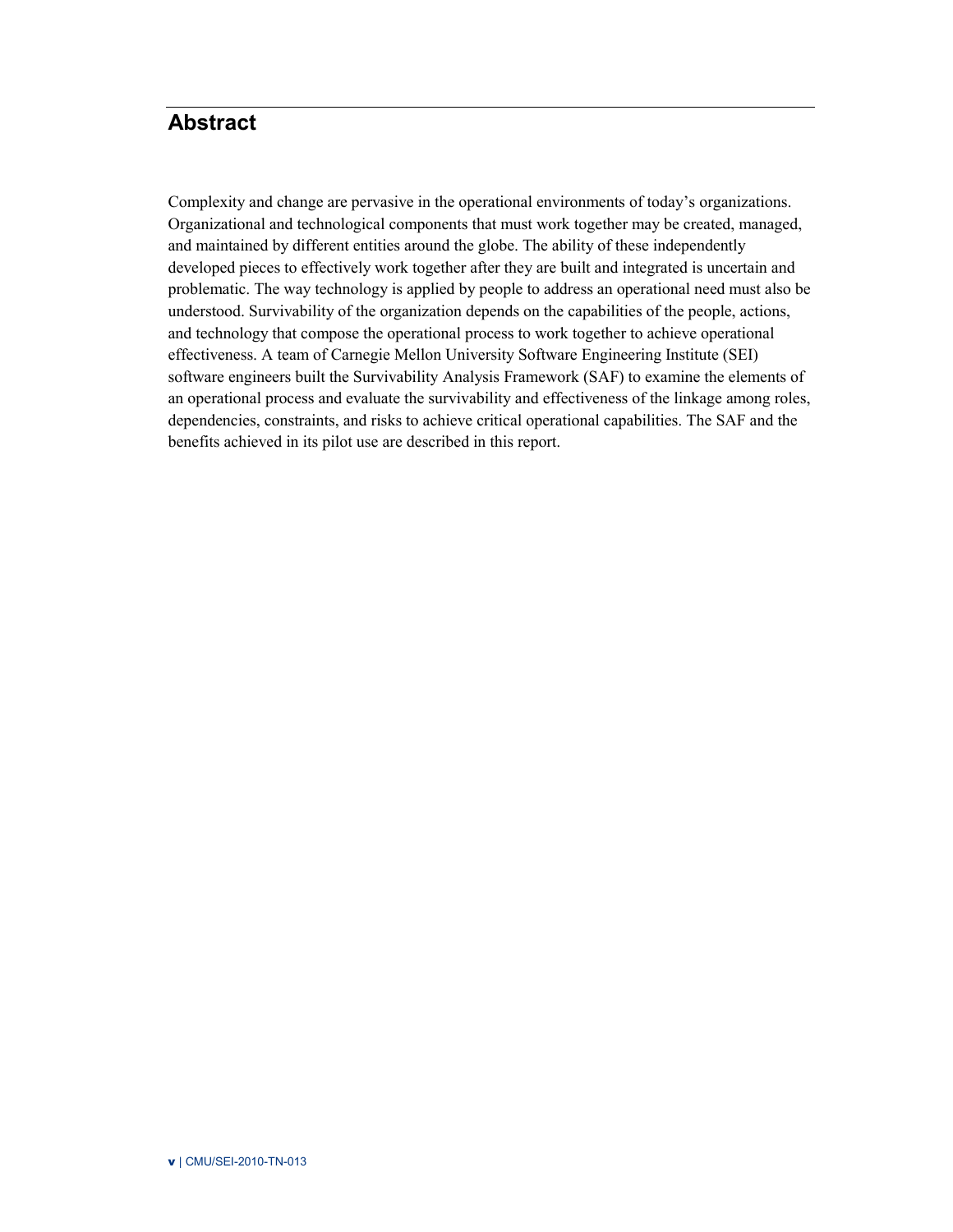# <span id="page-7-0"></span>**1 Introduction**

The increased complexity of today's widely distributed and highly networked systems and systems of systems<sup>1</sup> exceeds our human capability to understand and effectively validate behavior. Problems with integrating systems are increasingly difficult to identify and fix, particularly when the individual systems were originally designed to run in isolation.

How does one determine if a system or system of systems is sufficient to support an organization's critical mission? Does the technology have sufficient security to meet operational needs? Is the operational result survivable<sup>2</sup>—that is, able to function when there is a disruption in the organization—and reliable for effective operations?

Operational effectiveness frequently requires a well-choreographed flow of people, actions, and technology interactions to successfully address an organizational mission. The interaction among users, hardware, networks, software, and external systems can have unexpected results and potential failures that go beyond each individual system. Failures can arise because of unknown conflicts in the operating assumptions of the various interdependent components. Unfortunately, knowledge of such dependencies and potential failures, many of which are not initially well identified, degrades over time as personnel and operational usage change.

Software is increasingly the largest and most complex portion of a system. In addition, the interoperability of components and interactions among systems is essentially controlled by the software. Software can be highly flexible, but once it is written and implemented it only executes what it has been programmed to do. To appropriately respond to interactions and failures, response behaviors must be designed and built into the software.

Complexity and change are pervasive in the operational environments of today's organizations. Organizational and technological components that must work together may be created, managed, and maintained by different entities around the globe. Net-centric operations and service-oriented

- 1 A system of systems (SoS) is a group of interrelated systems that is distinguished from a system by the following characteristics:
	- **operational independence of the elements:** Component systems are independently useful.
	- **managerial independence of the elements:** Component systems are acquired and operated ä. independently; they maintain their existence independent of the SoS.
	- **evolutionary development:** The SoS is not created fully formed but comes into existence gradually as  $\bullet$ usages are refined, new usages developed, and old usages phased out.
	- **emergent behavior:** Behaviors of the SoS are not localized to any component system. The principal purposes of the SoS are fulfilled by these system behaviors rather than component behaviors.
	- **geographic distribution:** Components are so geographically distributed that their interactions are limited  $\bullet$ primarily to information exchange rather than exchanges of mass or energy [\[Maier 1998\].](https://buildsecurityin.us-cert.gov/bsi/articles/best-practices/system-strategies/881-BSI.html#dsy881-BSI_maier98)

<sup>2</sup> Survivability is the capability of a system to fulfill its mission, in a timely manner, in the presence of attacks, failures, or accidents.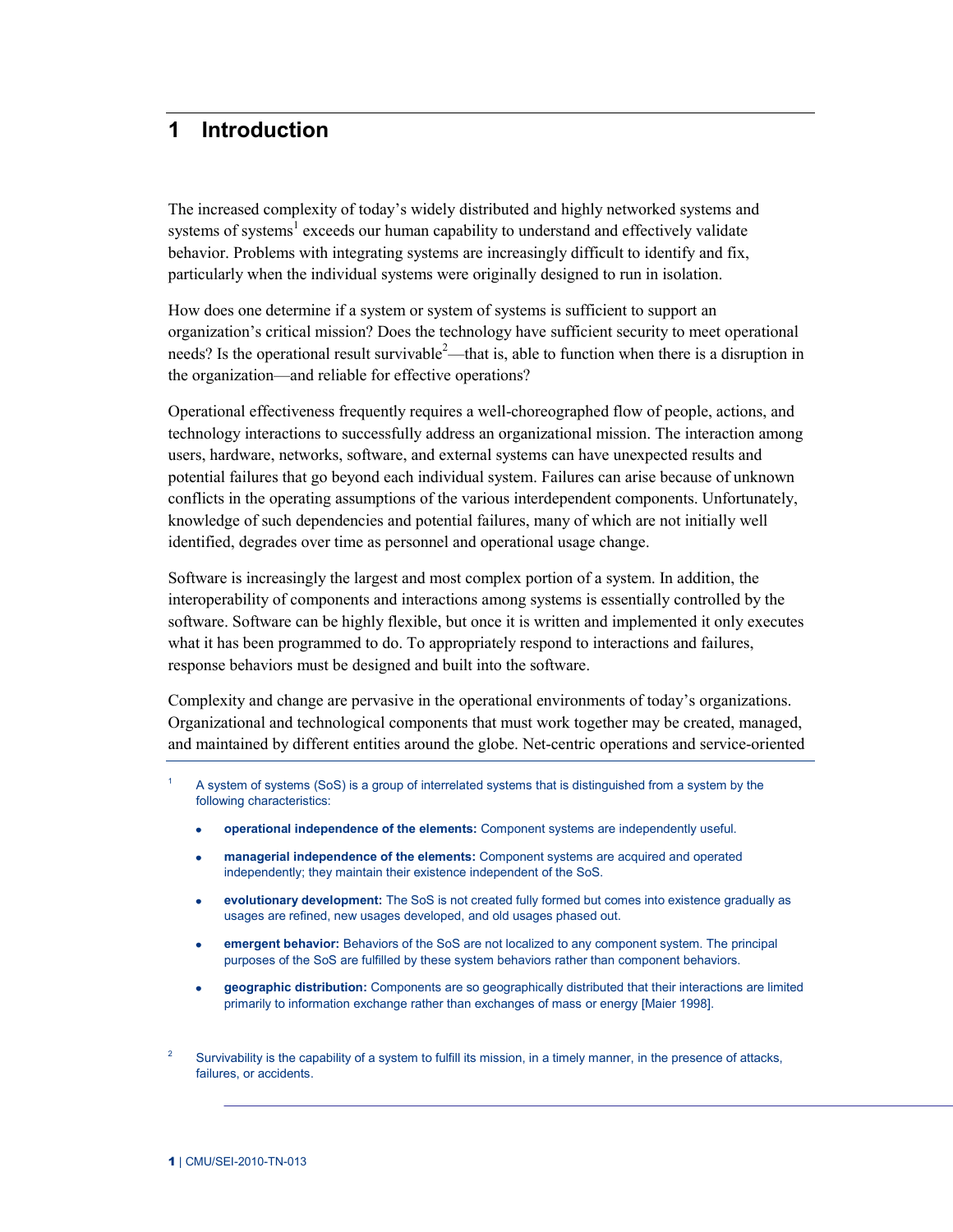architectures will push this trend further, increasing the layers of people, actions, and systems that must work together for successful completion of an operational process. Systems and software are not being designed and developed to address this level of dynamic, complex operational interaction. Currently, system design reduction techniques manage complexity by decomposing a system into many simpler components that are essentially constructed in isolation. The ability of these independently developed pieces to be subsequently integrated is uncertain and problematic. Choices made during component development can adversely affect the operational behavior of the integrated system.

This report introduces the Survivability Analysis Framework (SAF)—an analysis technique for analyzing complexity and integration issues throughout the development life cycle. It can be applied at any level of development where the interaction of multiple independently built elements is critical to operational effectiveness. It is designed primarily for project management and stakeholders to ensure that development is proceeding toward an expected operational solution.

#### <span id="page-8-0"></span>**1.1 Background**

Existing analysis mechanisms do not provide a way to identify missing or incomplete requirements, missing operational considerations, and poorly planned interoperability. Current analysis mechanisms lack the ability to (1) look across multiple systems and organizations to identify integration challenges, (2) consider architecture tradeoffs that carry impacts beyond a single component or a single system, and (3) consider the linkage of technology to critical organizational capabilities. These observations were assembled by a team of software engineers at the Carnegie Mellon University Software Engineering Institute (SEI) based on several years of experience evaluating system and software development and acquisition programs in large governmental military and civil agencies. These observations provide the basis for the work presented in this report.

Another area of research that contributed to the material presented in this report is the SEI's work with the Department of Defense (DoD) on mission threads. The SEI team was asked to consider the effects on increased interoperability enabled by the deployment of the DoD Global Information Grid (GIG) on critical DoD mission threads such as Close Air Support (CAS) and Time Sensitive Targeting (TST). A mission thread can be considered equivalent to an organization's operational process. The initial mission thread analysis identified a gap between theory and practice. The team found that the DoD mission thread documentation represented an "idealized" view of the operational environment; the documentation rarely considered possible failures and often assumed significant homogeneity of computing infrastructure and military hardware. In practice, a successful execution of these mission threads depended on using available equipment and often on ad hoc measures to work around resource limitations. During this research, the SEI team concluded that current analytical mechanisms focus primarily on the technology and only consider the operational execution in selected cases. However, it is the interaction of systems and software with people in the operational environment that is critical to operational effectiveness for technology. Consideration of the technology in isolation is insufficient. The way technology is applied by people to address an operational need must be understood to evaluate operational effectiveness.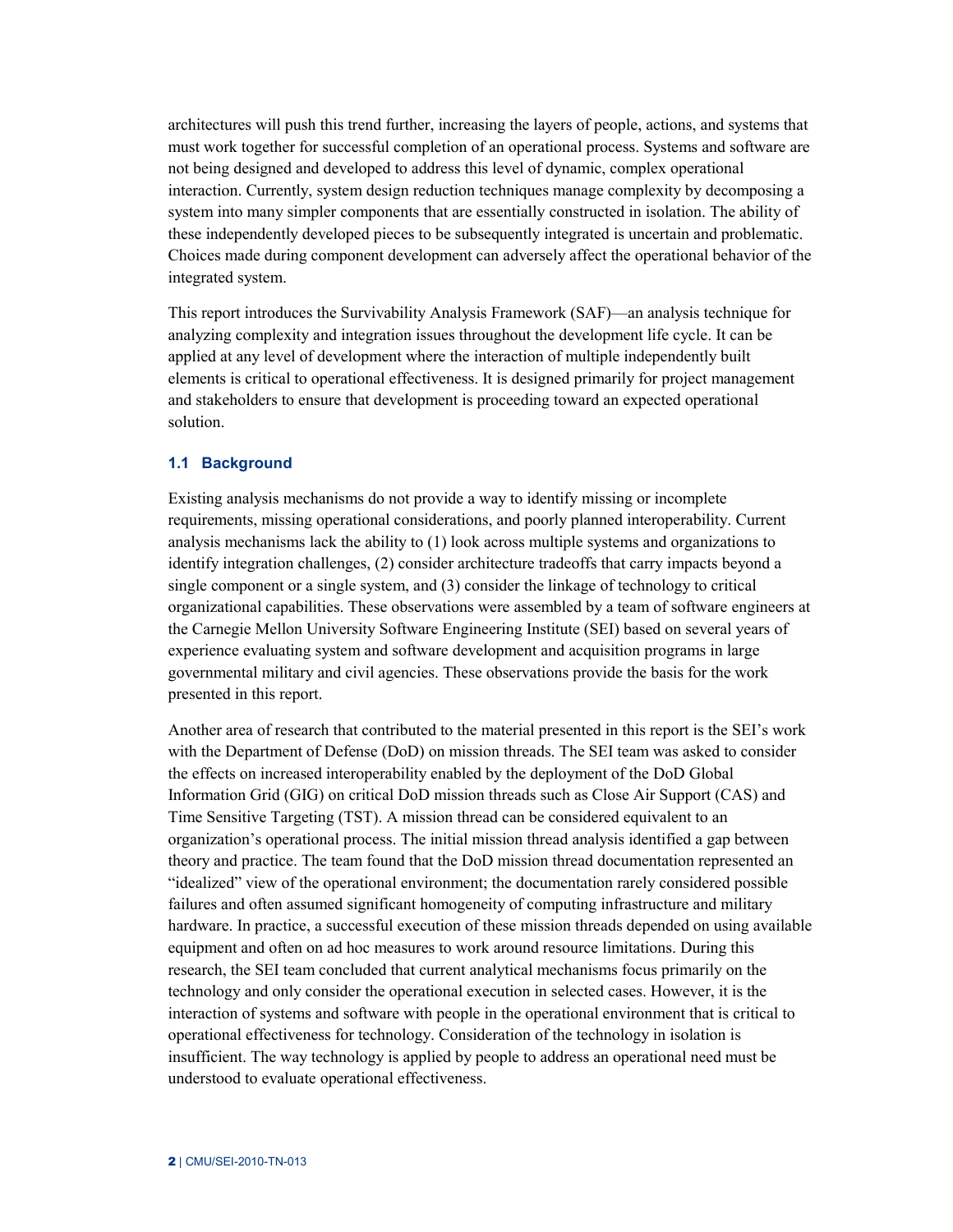In response to these limitations, the SEI team built the Survivability Analysis Framework<sup>3</sup> to examine the elements of an operational process result (people, actions, and technology) and evaluate the quality and effectiveness of the linkage among roles, dependencies, constraints, and risks to determine critical business capabilities. The ultimate goal is to help organizations analyze and understand complex operational processes to determine the impact of issues such as security threats and survivability gaps. In some domains, these processes are referred to as mission threads. We will use these terms interchangeably throughout this document.

The SAF reflects the experience of the SEI team of systems engineers working with real programs to address real problems. It is designed to augment current software and system analysis and development mechanisms to provide the following:

- a means to capture the interactions of software with people and operational actions  $\bullet$
- a way to identify and characterize critical operational failure conditions that the technology  $\bullet$ must be prepared to address
- a way to characterize the realities of the operational context, which should be used for input  $\bullet$ to the design and development of the technology
- a way to evaluate critical dependencies among people, business or mission outcomes, and  $\bullet$ technology

We understand the realities of limited time and resources and provide a criticality analysis technique to indicate potential trouble spots that warrant greater analysis when an exhaustive analysis of all possible failure states is not possible. The SAF analysis steps can be repeated at several points in the development and acquisition cycle to evaluate and confirm that the operational context is receiving sufficient attention. This analysis should augment, not replace, existing approaches. The SAF draws from techniques used in risk management, causal analysis, and software assurance, but these have been adjusted to address the challenges of operational complexity.

# <span id="page-9-0"></span>**1.2 About the SAF Analysis Approach**

The first step an organization should conduct in an SAF analysis is to construct a well-articulated view of an operational process that documents the interrelationships of people, actions, and technology. This view must be shared by stakeholders and should identify critical steps and the ways in which a step failure could lead to an operational process failure. Analysis of this information provides an opportunity to show how the various parts of technology fit (or should fit, in the case of a planned system) together with the user and organizational aspects to form a repeatable and reliable end-to-end operational process. The SAF provides a structure for gathering and visually displaying the operational process information that can be useful to management, users, technology architects, system engineers, and software engineers.

Operational effectiveness requires an extensive list of components working in harmony.

<sup>3</sup> The SAF was piloted for Joint Battle Mission Command and Control (JBMC2) in the analysis of a Time Sensitive Targeting mission thread for the OUSD (AT&L). A second pilot analysis was completed for Time Sensitive Targeting information assurance for Electronic Systems Center, Cryptologic Systems Group, and Network Systems Division (ESC/CPSG NSD).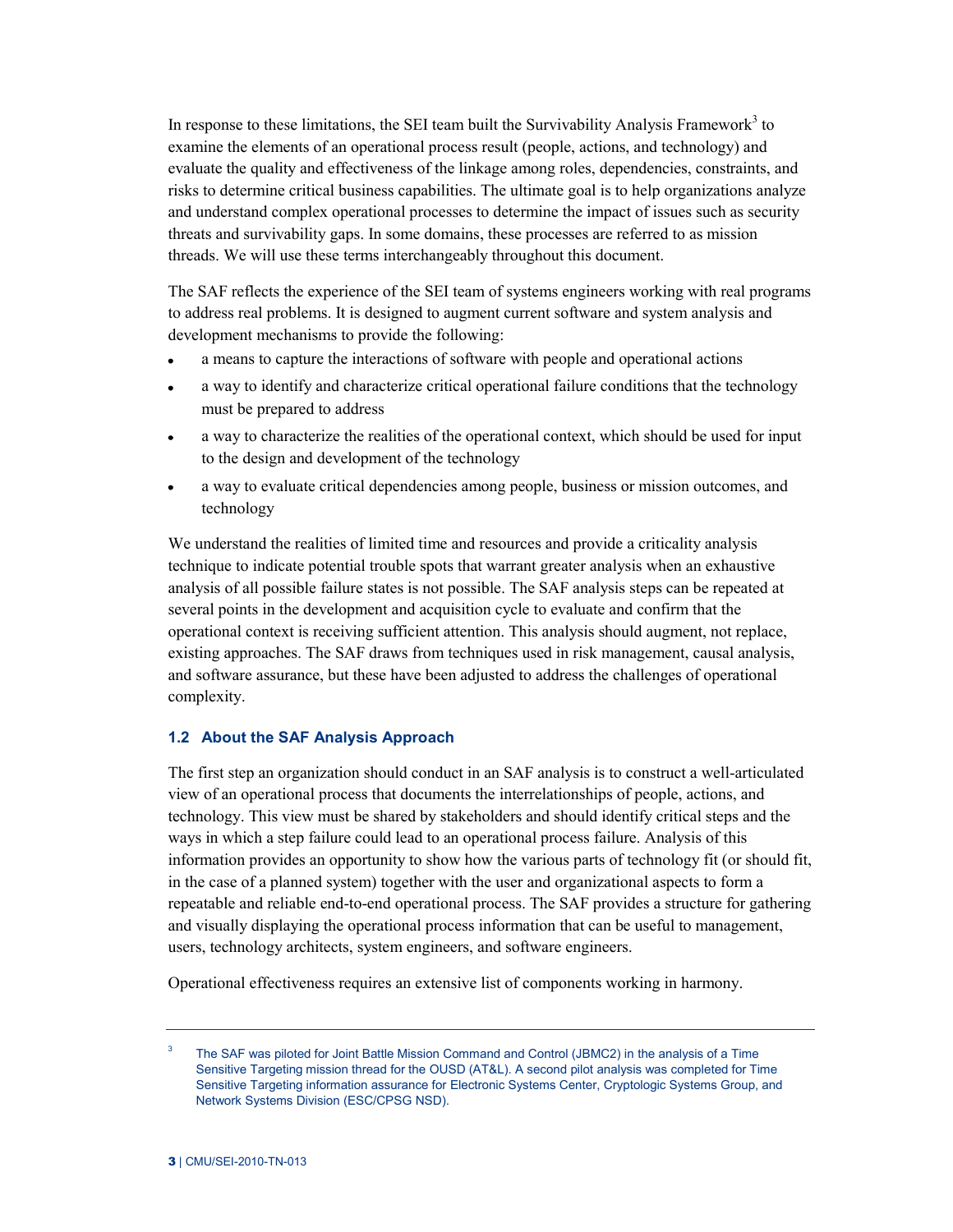- hardware—servers, data storage devices, PCs, PDAs, routers, telephone switches, satellite  $\bullet$ relays, physical access controls, and similar devices
- software—operating systems for each hardware platform, configuration management,  $\bullet$ databases, firewalls, network protocols, packet switches, authentication packages, web applications, local and remote procedures, and others
- people—organizational roles for system use and support, such as data entry, inquiry,  $\bullet$ verification, audit, synthesis among multiple information sources, administration for technology components, authentication and authorization authorities, and similar roles
- policies and practices—certification and accreditation, third-party access management,  $\bullet$ outsourcing contracts, governance controls, and the like

From a pragmatic perspective, the responsibilities for operational qualities such as security and survivability are allocated across all of these components, which must function together to successfully achieve the organizational work process objective. The level of complexity is too high to validate all possible behaviors. Rather, specific scenarios should be developed that characterize how all of the pieces should work together. From these examples, potential weak points can be identified, assumptions about the ways in which components will work together can be verified, and the criticality of each component to the success of the operational process can be evaluated. This analysis is the output of using the SAF. The level of completeness will vary depending on the choice of scenarios. Based on SEI experience, analysis of even a single scenario using the SAF will greatly extend current approaches.

In the SAF analysis, each critical step in an operational mission thread is tasked to fulfill some portion of operational functionality. This tasking represents a "contract" of interaction between each operational step and prior and subsequent steps. Preconditions establish the resources provided to the step. These preconditions may trigger the execution of the step actions (for example, data or a human command), or the actions may be continually executed (such as a sensor). Each step will have outcomes (post conditions) that may interact with subsequent steps. However, the contract with prior and subsequent steps is not necessarily static and may have to be negotiated during execution to reflect changing conditions. Even the identity of prior and subsequent steps may vary across executions of an operational process.<sup>4</sup>

The SAF approach is shown in [Figure 1.](#page-11-0)

<sup>4</sup> Operational processes are expected to be dynamic in content because each specific execution is unique.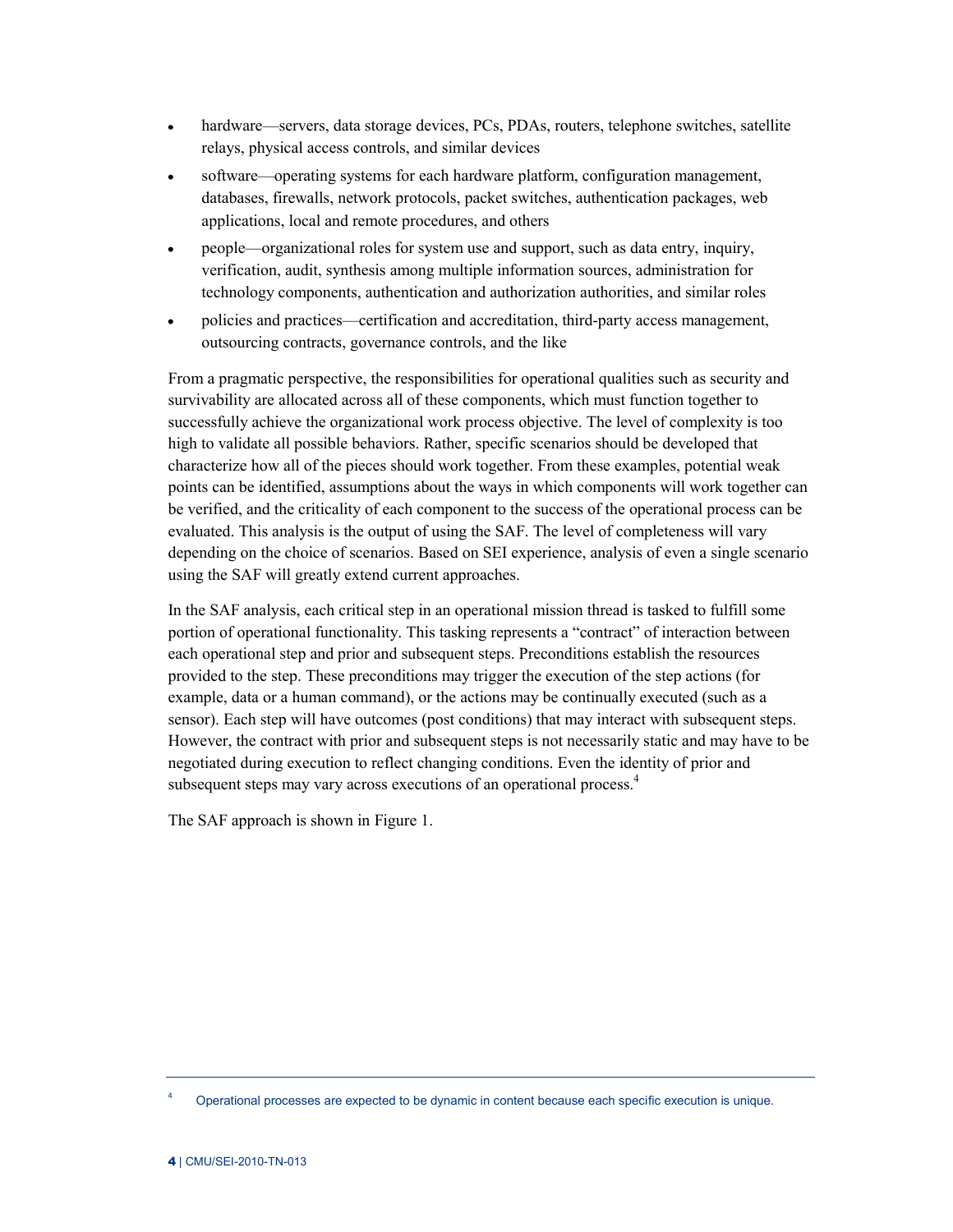

<span id="page-11-0"></span>*Figure 1: Survivability Analysis Framework* 

The SAF characterizes the specific actions of each step in an operational process and the linkages between each step (preconditions and post conditions). The details of the SAF and its use through an example are provided in Section [2](#page-12-0) of this report.

Section [3](#page-22-0) provides insights into two pilot projects where the SAF was applied to consider operational effectiveness and the value that project participants gained. In one pilot, the technique was used to connect information assurance with operational effectiveness. In the second pilot, this technique was used to evaluate the challenges of scale in rolling out a single operational site implementation across a large, highly distributed, multisite organization.

Section [4](#page-26-0) summarizes the insights gained by those who used the SAF in a range of pilot projects. Section [5](#page-30-0) concludes with a summary of what SAF can provide and why it should be considered for use in complex projects.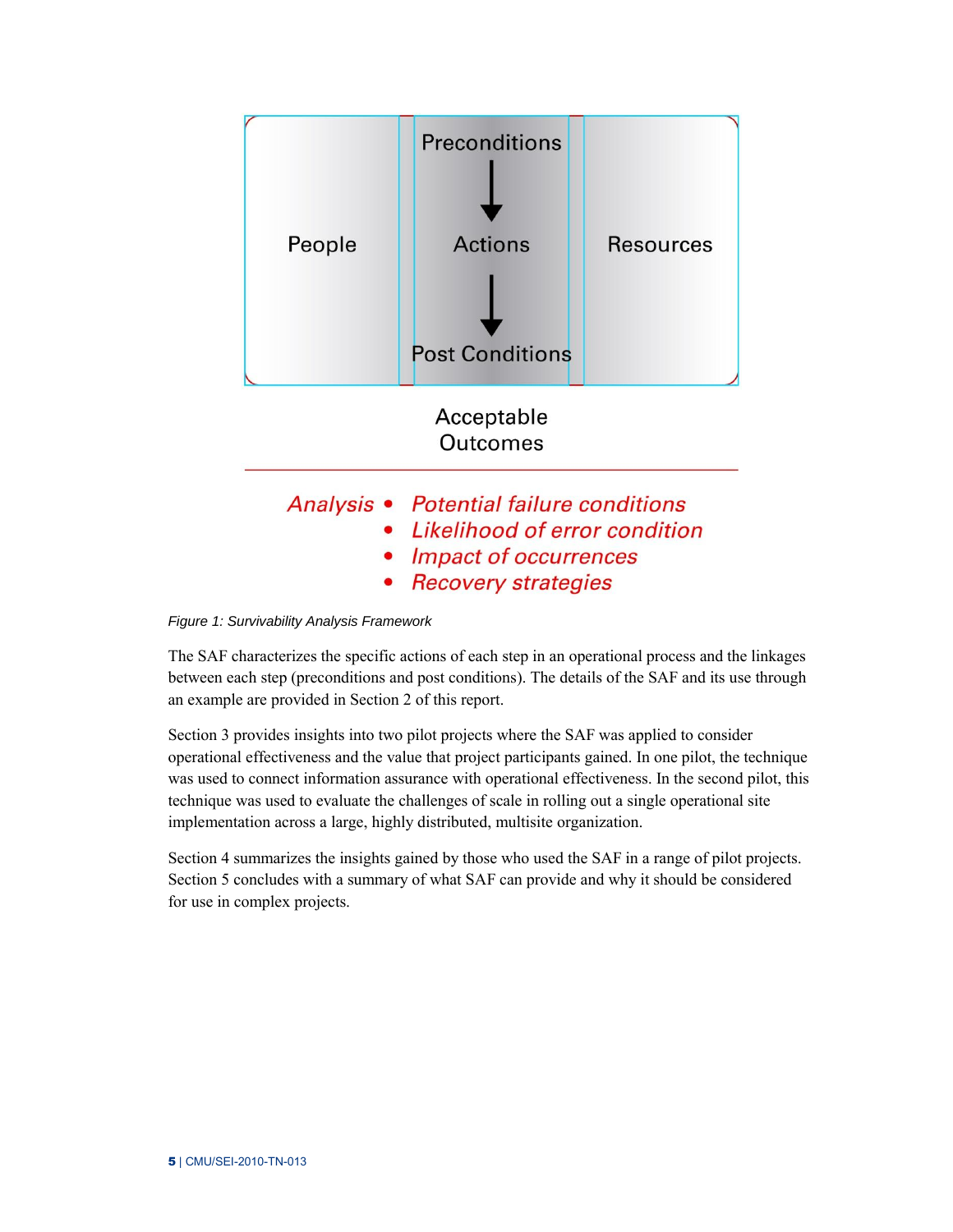# <span id="page-12-0"></span>**2 The Survivability Analysis Framework (SAF)**

# <span id="page-12-1"></span>**2.1 Analysis Overview**

By using the SAF, organizations can assemble the broad range of information on the people, actions, and technology that must function together in the operational context. The SAF activities, usually performed in the following sequence, are as follows:

# **1. Develop one or more scenarios for the selected operational process (end-to-end).**

Each scenario must include a full end-to-end process (not snippets). The analysis of these scenarios is the primary source of data for the SAF. Scenarios build the knowledge base of the characteristics of the operational context and the supporting systems. A scenario will typically cross many boundaries from start to completion. The scenarios can be current or planned operational processes. Typically the selected scenarios include both current and future processes to describe how new development will fit within the existing operational environment.

- **2. Document end-to-end success measures for the operational process.** Document what is expected to happen and the effects if these measures are not met. This is a characterization of the impact of failure on the participating organization(s).
- **3. Create a step-by-step SAF flow diagram** for each operational scenario (see the example in Section 2.3). If it is necessary to reduce the scope of the analysis, focus on crucial actions that, if they fail, would have a major impact on operational effectiveness. (This may require preliminary analysis of steps a through d.) Use the flow diagram to
	- a. document the collection of external dependencies (preconditions) for each step in the operational process: systems, services, data, policies, connectivity, and people
	- b. document assumptions and participant responsibilities as information is exchanged among systems and people (preconditions and actions)
	- c. document the expected outcome from each step in the operational process (post conditions and acceptable outcomes)
	- d. document the steps that could fail and expected assumptions that may not be met (potential causes of failures)
- **4. Identify the failure impact on operational success** for the potential causes of failure (failure outcomes). Consideration should be given to the impact of system failure, resource constraints, communications failure, operator error, or out-of-date information.
- **5. Plan mitigations for unacceptable failures.**

# <span id="page-12-2"></span>**2.2 Executing the Approach**

The most effective means for applying the SAF is through a series of three types of workshops. The scenarios at the beginning of the workshop series should be high level and idealized, with limited detail. By the end of the series, the scenarios should include a great amount of detail to help participants understand how the pieces in the scenarios will fit together for effective operational results.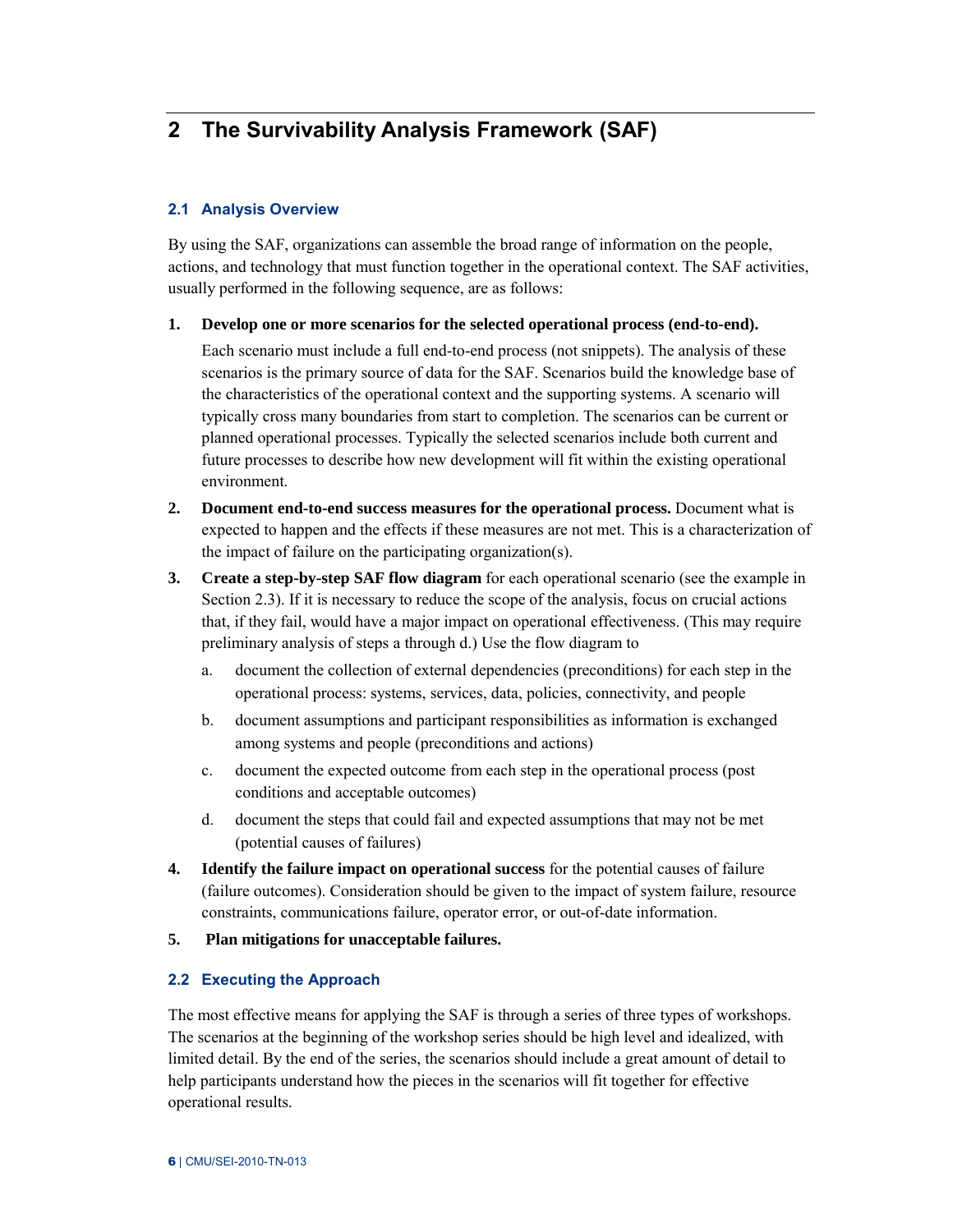The first workshop type, which includes SAF activities 1 and 2, should focus on selection and development of appropriate operational process examples that characterize the current and/or future operational process. A future operational process is what an organization would like to have in place after they have implemented a new operational capability. This type of workshop typically includes 10 to 12 participants from across the development community representing a broad range of roles participating in the development effort, such as architect, software and system engineer, interoperability designer, and tester. Each of these roles can have a different view of the operational context, and it is important to assemble a single shared perspective for analysis. In preparation for this workshop, the facilitators should assemble available use cases into skeleton SAF scenarios to promote discussion. The output from this workshop will include one or more operational process examples that are described in sufficient detail for further analysis and accepted by the participants.

The second workshop type, which supports SAF activity 3, should focus on the operational realities that the operational process must handle. Participants in this workshop must include operational users and operation support resources who currently address the work associated with the selected scenarios. In addition, a subset of attendees from the first workshop should participate. In this workshop, the current and/or planned operational scenarios should be reviewed, and gaps, discrepancies, and limitations for the target operational environment should be identified. Assumptions about the planned operational context should be reviewed and the validity of those assumptions verified.

The third workshop type, which focuses on SAF activities 4 and 5, should include key participants from the first two workshops along with knowledgeable security experts. The focus of this workshop is to identify the impact of potential failures in the scenarios developed in the prior workshops and the effects of such failures on operational success.

Depending on the level of discrepancies identified among participants, each of the three workshop types may require multiple sessions with varying groups of participants to reach a reasonable consensus among the range of stakeholders. For example, if there is too great a gap between the planned and operationally feasible views of the process example, another workshop could be needed to reconcile the discrepancies and build a better example before proceeding to the third workshop type. The workshops could be replaced by individual or group interviews by a team of facilitators, but such an approach requires follow-up reviews with each participant to confirm that the assembled views are realistic and complete.

Developing a well-articulated view of an operational process that is shared by all stakeholders provides an opportunity to uncover differences in understanding, faulty assumptions, and ways in which organizational boundaries could contribute to potential failure. SEI experience has shown that workshop participants learn as much from building the operational process view as from the analysis of it.

#### <span id="page-13-0"></span>**2.3 Using the SAF—An Example**

Using the SAF requires selection of scenarios that represent the critical operational processes. Each scenario must be decomposed into a series of steps. These steps must represent how the operational process actually occurs for an as-is view or how it is expected to occur for a future perspective. For each step, information about required people, resources, and actions is assembled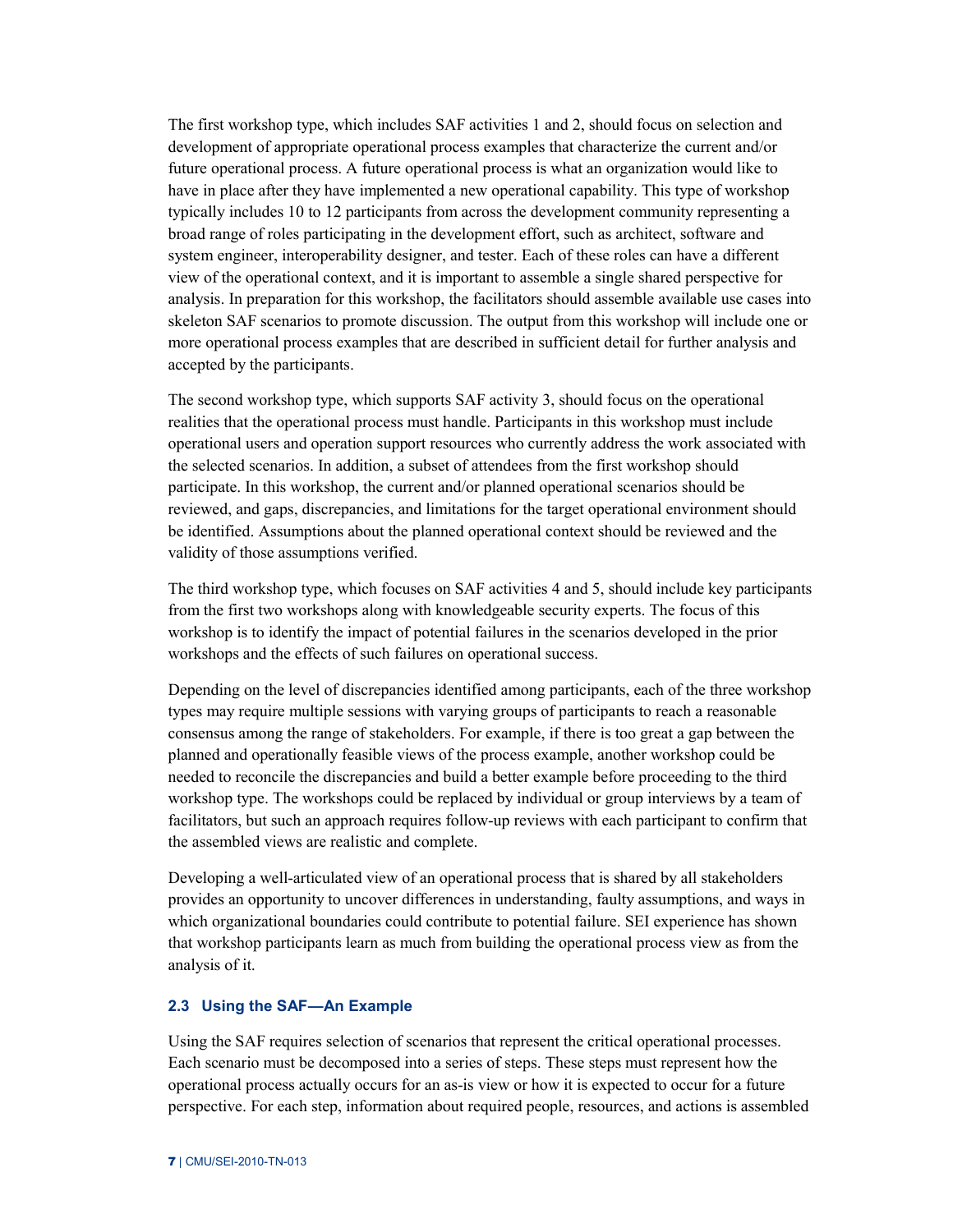in a structured format that accurately portrays who does each action, what initiates the action, what resources are critical to action performance, and the resulting outcomes.

The next section provides an example of the SAF activities using a scenario for a doctor's office ordering tests from a hospital-associated lab.

# <span id="page-14-0"></span>**2.3.1 Selecting and Characterizing Representative Operational Processes**

The first SAF activity is to select an important operational process and assemble a general description of the organizational need it addresses and why the process is needed. In this doctor's office example, it is important that lab tests ordered for the patient are performed properly and their results are communicated to the doctor in a timely manner. Early diagnosis of patient conditions before they become critical is a goal for the physicians in this practice. Much of the diagnostic work is outsourced to local laboratories and hospitals. While patients may choose where to have tests performed, in many cases doctors are required to provide referrals. The Health Insurance Portability and Accountability Act (HIPAA) regulations control the sharing of patient identification data with the lab or hospital and the subsequent step of reporting results back to the doctors. The selected multi-organizational operational process example is as follows:

A patient comes to the doctor for a follow-up visit. This individual was brought to the hospital emergency room several weeks prior with chest pains, treated for a mild heart attack, and released. The doctor, after examining the patient and reviewing the medical history along with the results of tests performed at the time of the office visit, orders further blood tests. Based on the results of these tests, a course of treatment is prescribed and communicated to the patient.

To guide the analysis, it is necessary to clearly articulate the goals of the operational process. What constitutes successful process completion? Many actions may be included that do not directly contribute to successful execution of the end-to-end process and would not warrant indepth analysis. For this operational process example, the following constitutes success:

- $\bullet$ All ordered tests are appropriately performed in a timely manner, and results are accurately communicated to the requesting doctor.
- Patient information is transferred reliably and accurately in a timely manner, with all privacy  $\bullet$ needs addressed.

The actual sequence of steps required to perform this process is as follows:

- A. Patient arrives and checks in for scheduled appointment.
- B. Patient's insurance arrangements are confirmed and co-payment is paid.
- C. Nurse moves office records and patient into examination room.
- D. Nurse takes vitals and electrocardiogram (EKG) (office policy for heart attack patients) and updates office hard-copy records in examination room for doctor.
- E. Doctor examines patient and reviews records and EKG.
- F. Doctor orders additional lab work.
- G. Hard-copy paperwork is returned to medical records unit.
- H. Office visit information is transcribed into office electronic medical record.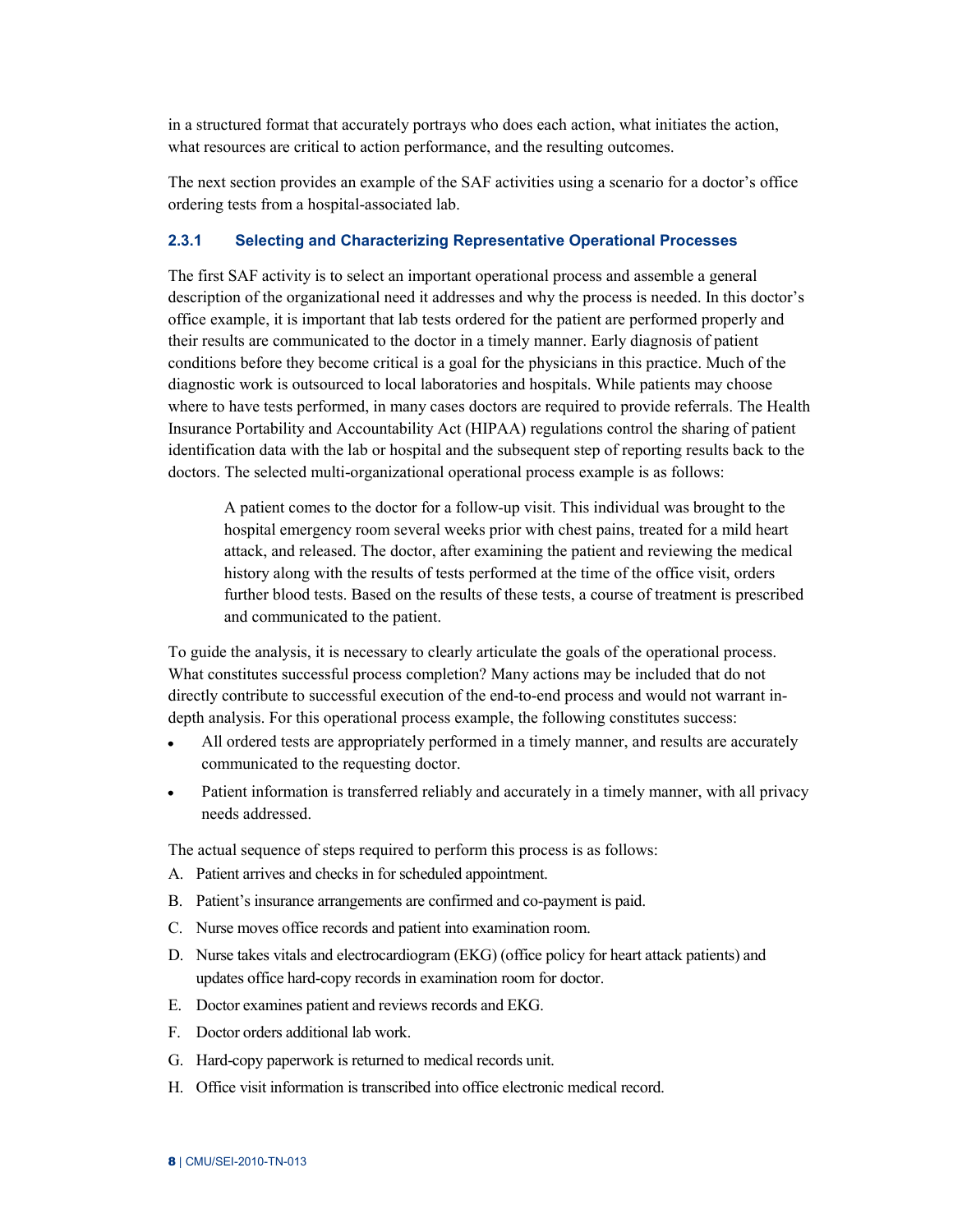- I. Patient goes to lab for prescribed tests and registers at lab desk.
- J. Lab paperwork is prepared and queued for phlebotomist.
- K. Phlebotomist takes blood and labels it for lab technician.
- L. Lab technician performs tests on sample and generates report.
- M. Lab results are transmitted to hospital central repository.
- N. Report is transmitted to doctor's office (via email).

For each step in the example, a description of the preconditions, actions, and post conditions must be assembled. People and required resources must be identified. To assemble this view of the operational process, additional information about the context in which the process is performed and its participants is needed. The office context can be described as follows:

- Patient scheduling, electronic medical records, and billing are handled using a package  $\bullet$ system provided from the hospital (EPICARE), which includes the capability for authorized individuals to link to the hospital database and extract available patient data. The technical characteristics of this system are described in a manual from the hospital. The office has implemented it as a turnkey system with support provided (for a fee) by the hospital vendor.
- Everyone working at the doctor's office has individualized access to the system (nurses,  $\bullet$ doctors, office clerks, billing clerks, and office manager).
- $\bullet$ Administrative control of the office system is handled by the medical records manager (also known as office manager).
- Technical support is provided electronically from the vendor (maintenance, troubleshooting,  $\bullet$ and upgrades).
- Everyone working at the office has been in their positions for several years.  $\bullet$

The lab context is described as follows:

- The LABTEST system is constructed to use the hospital database as an information  $\bullet$ repository. Patient billing is handled by the hospital. The local office has applications for patient check-in, test paperwork management, results capture from test equipment, and doctor notification.
- Laboratory system actions are streamlined to handle large volumes of input.  $\bullet$
- System development and support is handled by the lab group's central office.  $\bullet$
- Local administrative support is provided through a contract with the local hospital in  $\bullet$ conjunction with the database connectivity.
- Staff turnover is high; few workers are in his or her positions beyond a year.  $\bullet$

Using the available context information, each step in the process example can be described. Step A is detailed in [Table 1.](#page-16-1)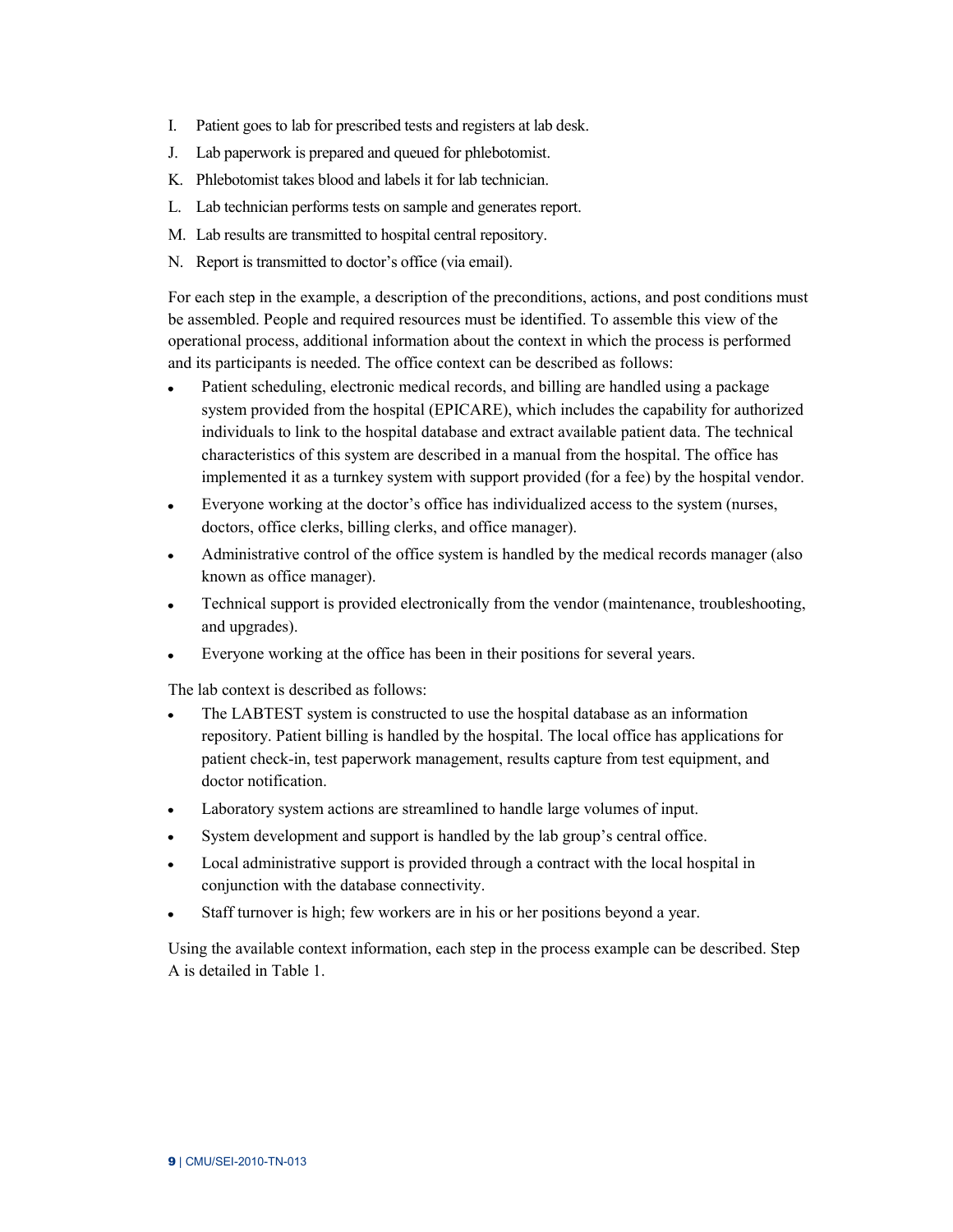<span id="page-16-1"></span>*Table 1: SAF View of Example, Step A* 

| Step A          | Patient arrives and checks in for scheduled appointment.     |
|-----------------|--------------------------------------------------------------|
|                 | Patient office records are ready at check-in desk.           |
| Preconditions   | Patient is scheduled for appointment on current date.        |
|                 | Doctor has not had emergency requiring schedule adjustments. |
|                 | Check-in access is available to scheduling system.           |
|                 | Patient is matched to office record file.                    |
| Actions         | Patient is flagged as he or she is checked in.               |
|                 | Patient demographic data is verified.                        |
|                 | Patient is given HIPAA form to sign.                         |
|                 | HIPAA form is signed.                                        |
| Post conditions | Patient sent to financial window with HIPAA form.            |
|                 | Patient file queued for nurse pickup.                        |

The description tables for the remainder of the steps in the medical example can be seen in Appendix A.

# <span id="page-16-0"></span>**2.3.2 Identifying Critical Steps for Analysis**

While it is possible to assemble a large amount of detailed information about each step in the process, this activity may not be useful.

A review of the steps critical to meeting the success criteria for the operational process requires focused attention on steps I through M. Of particular concern are steps L and M, where tests are performed and information is transferred from the lab to the doctor's office under the control of a third party (the hospital).

Step I is described as follows:

<span id="page-16-2"></span>*Table 2: SAF Critical Step View with Claims* 

| Step I               | Patient goes to lab for prescribed tests and registers at lab desk.                                                         |  |  |
|----------------------|-----------------------------------------------------------------------------------------------------------------------------|--|--|
| <b>Preconditions</b> | Patient has an order for lab work.<br>System is in place for collecting patient demographic and insurance<br>information.   |  |  |
| Actions              | Patient insurance and billing information is collected.<br>Doctor receives report.<br>Medical order is entered into system. |  |  |
| Post conditions      | Patient is queued for blood work.<br>Medical order for lab work is properly entered into the system.                        |  |  |
| Acceptable outcomes  | All HIPAA privacy constraints are met.<br>Patient information is accurately input into the laboratory system.               |  |  |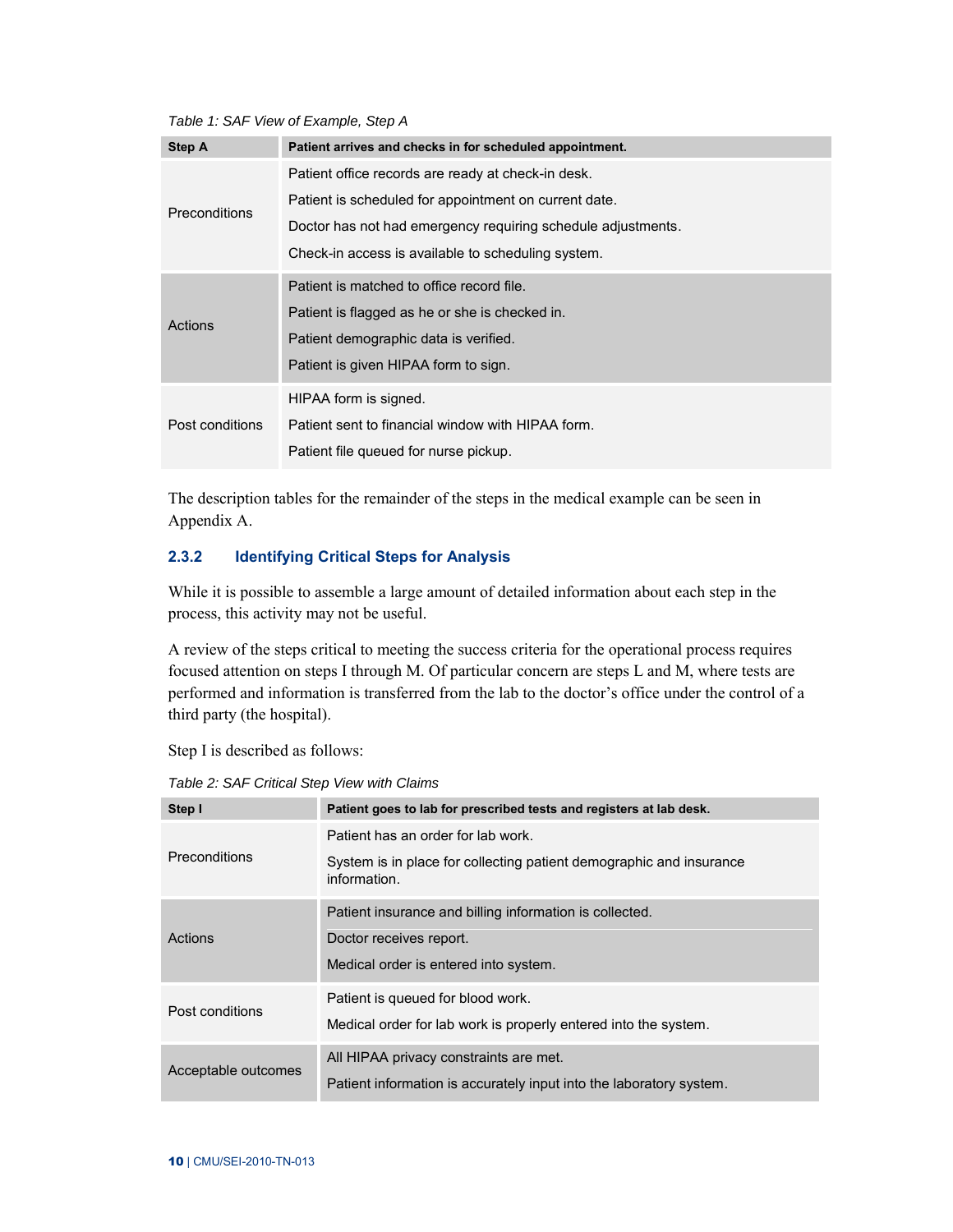The actions in this step are expected to support the goal for accuracy and privacy of patient information.

For steps of particular concern, potential failures must be considered to identify the ways in which completion of this step could be hampered (failure outcomes). Where possible, provide a link from potential causes of a failure to the operational context. For step L, the description would be expanded as follows:

| Step L                 | Lab technician performs tests on sample and generates report.                                                                           |  |  |
|------------------------|-----------------------------------------------------------------------------------------------------------------------------------------|--|--|
|                        | Blood and paperwork are ready.                                                                                                          |  |  |
| Precondition           | Technician loads proper machine with blood sample.                                                                                      |  |  |
|                        | Bar code on vial indicates patient and proper test to machine.                                                                          |  |  |
|                        | Machine runs tests.                                                                                                                     |  |  |
| Action                 | Each machine sends results to lab's database collection point.                                                                          |  |  |
|                        | Results are collated into report for transmission to the hospital repository.                                                           |  |  |
|                        | Report exists.                                                                                                                          |  |  |
| Post condition         | Blood is disposed of properly.                                                                                                          |  |  |
|                        | Technician performing work is identified and linked to results.                                                                         |  |  |
|                        | All required tests were run.                                                                                                            |  |  |
|                        | No unordered tests were run.                                                                                                            |  |  |
|                        | Test results are accurately recorded.                                                                                                   |  |  |
| Acceptable outcomes    | Test results are associated with the right patient.                                                                                     |  |  |
|                        | Lab audit trail exists—who did the work, who was the operator, and so forth.                                                            |  |  |
|                        | Access to results meets HIPAA requirements, such as technician's inability to<br>identify the patient associated with the test results. |  |  |
|                        | Missing (or delayed) results                                                                                                            |  |  |
|                        | Some or all tests are not done.                                                                                                         |  |  |
|                        | Some unrequested tests were performed.                                                                                                  |  |  |
|                        | Wrong results                                                                                                                           |  |  |
| Failure outcomes       | Results do not reflect the actual sample.                                                                                               |  |  |
|                        | <b>Disclosure</b>                                                                                                                       |  |  |
|                        | Results are disclosed to unauthorized person.                                                                                           |  |  |
|                        | Test results are not associated with the correct patient.                                                                               |  |  |
|                        | Test results are not associated with the correct doctor.                                                                                |  |  |
| $(C_{\alpha n}$ timuad |                                                                                                                                         |  |  |

<span id="page-17-0"></span>*Table 3: SAF Critical Step View with Failure Potentials* 

(*Continued*)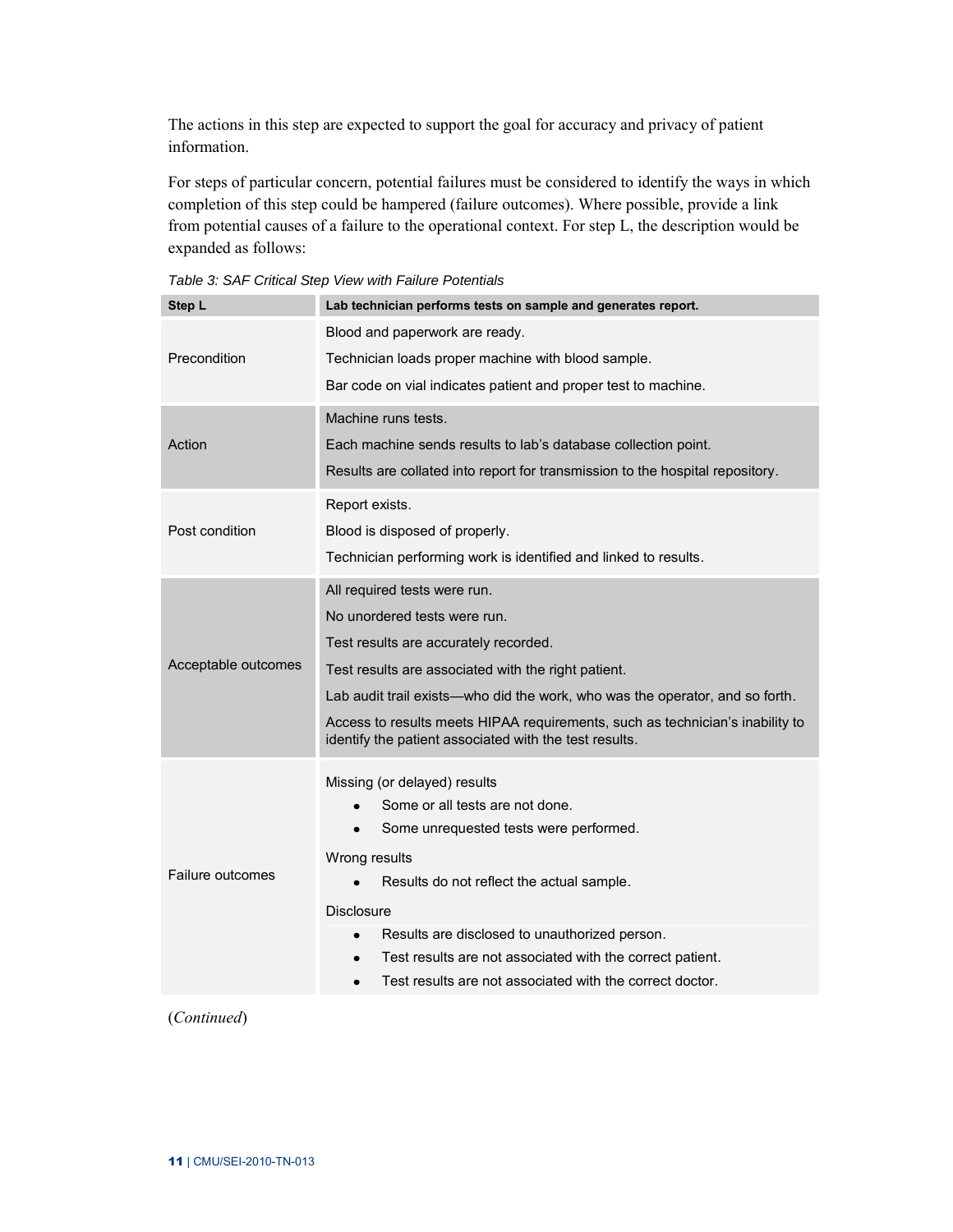| Step L                         | Lab technician performs tests on sample and generates report.                                                                                                                                                                                                                                                                                                                                                                                                                                           |  |  |
|--------------------------------|---------------------------------------------------------------------------------------------------------------------------------------------------------------------------------------------------------------------------------------------------------------------------------------------------------------------------------------------------------------------------------------------------------------------------------------------------------------------------------------------------------|--|--|
|                                | Missing results<br>Paperwork requiring tests to be run was lost or misplaced.<br>$\bullet$<br>Blood samples were lost, contaminated, or misplaced.<br>$\bullet$<br>Some tests were not run by the technician.<br>$\bullet$<br>Wrong tests were run by the technician.<br>$\bullet$<br>Some or all test results were not associated with the correct patient                                                                                                                                             |  |  |
| Potential causes of<br>failure | (in the lab).<br>Some or all test results were not associated with the right doctor (in<br>$\bullet$<br>the lab).<br>Lab database was inaccessible for receiving results.<br>$\bullet$<br>Machine did not produce results.<br>$\bullet$                                                                                                                                                                                                                                                                 |  |  |
|                                | Machine was not working and could not produce results.<br>$\bullet$<br>Wrong results<br>Machine doing the test has an undetected internal failure so results<br>$\bullet$<br>were produced, but they are not the correct results.<br>Analysis machine is not calibrated, has faulty reagents, or similar<br>$\bullet$<br>faults.<br><b>Disclosure</b><br>Unauthorized entity (person, insurance company, or others) gained<br>$\bullet$<br>access to the analysis results during analysis (in the lab). |  |  |

*Table 3: SAF Critical Step View with Failure Potentials (cont.)* 

Two summary views (simplified versions of RAM<sup>5</sup> matrices) shown in [Table 4](#page-18-0) and [Table 5](#page-19-1) focus attention on people and resources. The people view [\(Table 4\)](#page-18-0) identifies roles involved in each step. If it is known, the controlling role (decision maker) for each step is noted so shifts in responsibility as well as organizational shifts can be visually articulated. Such shifts represent a change in governance and policy that can lead to a process failure. The controlling role is marked as *C*, and participants are marked as *X*.

<span id="page-18-0"></span>*Table 4: SAF People Summary View for Steps I Through K* 

|                    | I) Patient to lab | J) Lab paperwork<br>prepared | K) Blood sample drawn |
|--------------------|-------------------|------------------------------|-----------------------|
| Patient            | X                 |                              | X                     |
| Lab check-in staff | C                 | С                            |                       |
| Phlebotomist       |                   |                              | C                     |
| Lab technician     |                   |                              |                       |

Resources for steps I through K are identified in [Table 5](#page-19-1) (the controlling role is marked as *C,* and participants are marked as *X*).

<sup>5</sup> A responsibility assignment matrix can include those responsible, those with decision authority, those who are consulted, and those to be informed. See [http://en.wikipedia.org/wiki/Responsibility\\_assignment\\_matrix.](http://en.wikipedia.org/wiki/Responsibility_assignment_matrix)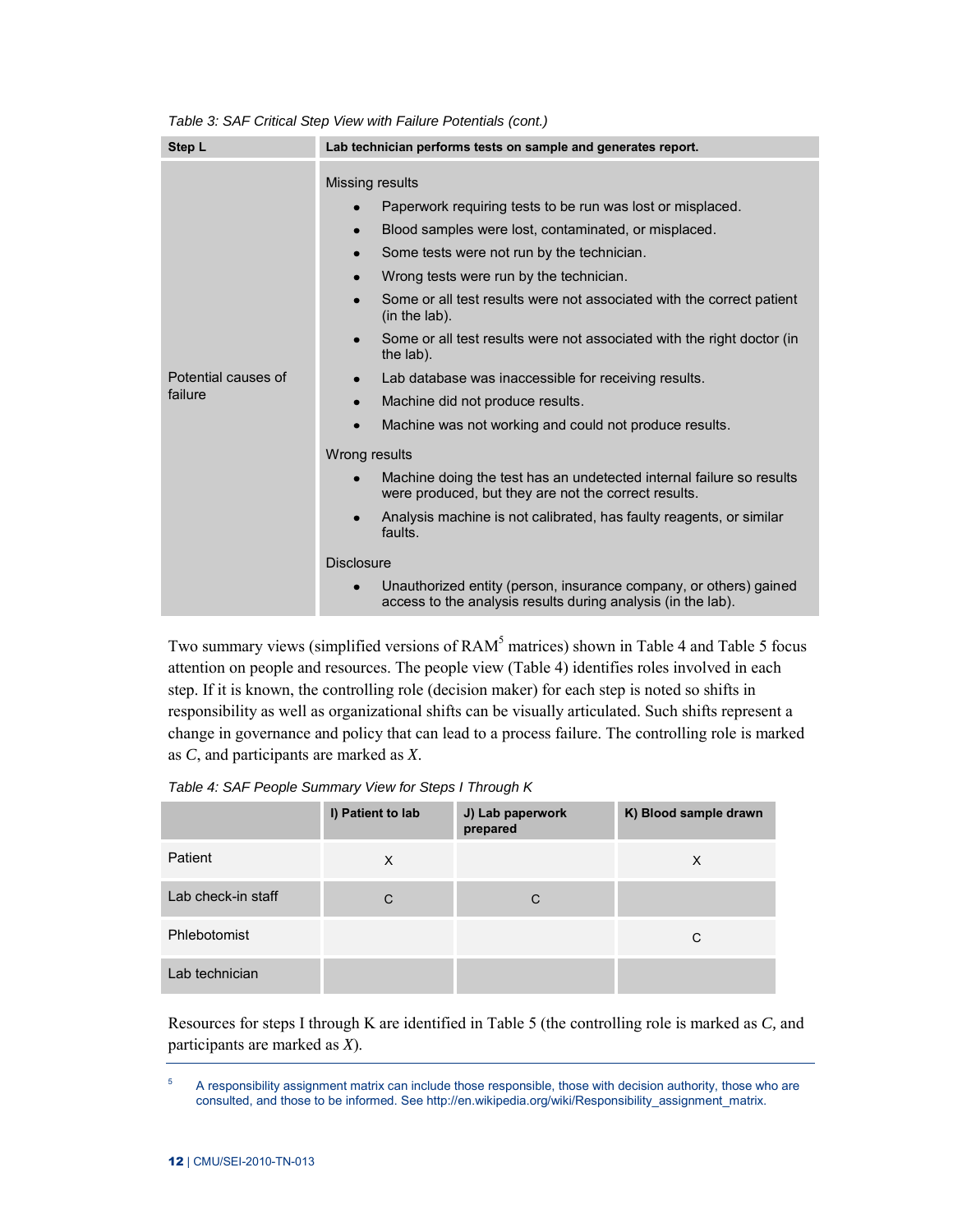|                                             | I) Patient to lab | J) Lab paperwork<br>prepared | K) Blood sample drawn |
|---------------------------------------------|-------------------|------------------------------|-----------------------|
| Lab work order                              | X                 | X                            |                       |
| Patient insurance data                      | $\times$          |                              |                       |
| <b>HIPAA</b> forms                          | X                 |                              |                       |
| Lab scheduling                              | X                 | $\mathsf{x}$                 |                       |
| Lab test repository and<br>reporting system |                   |                              |                       |
| Blood sample                                |                   |                              | $\mathsf{X}$          |
| Lab paperwork (labels)                      |                   | X                            | $\times$              |
| Testing machine                             |                   |                              |                       |
| Testing machine<br>connectivity             |                   |                              |                       |
| Doctor's office<br>connectivity             |                   |                              |                       |

#### <span id="page-19-1"></span>*Table 5: SAF Resource Summary View for Steps I Through K*

For a complex operational process, resources should be assembled in groups based on the way those resources are managed: resources controlled by a specific organizational unit would be grouped together. For example, resources controlled by the doctor's office would be grouped separately from those controlled by the laboratory or other third-party contractors. This provides visibility to potential variations in governance (policy) and allocation models (such as service level agreements) that could impact performance of the operational process.

The full people and resource tables for steps I through M of the medical example are provided in Appendix B.

# <span id="page-19-0"></span>**2.3.3 Evaluating Failure Causes and Impact**

Evaluating failure opportunities requires looking across the information collected for each step and identifying what could happen when something does not function as intended. In addressing this activity, select a critical step and consider each precondition, action, and post condition to identify meaningful ways failure could occur. Build on failures that have already occurred in current operations. These provide indications of variability that need to be handled. When identifying failure for an operational process that does not yet exist, evaluate mitigations currently in place to determine how the conditions that trigger the need for the mitigation will be handled in the changed operational context.

Unexpected errors and variations that the operational process is not designed to accommodate can occur, leading to failure of a critical step and subsequent impact on the successful completion of the operational process. In building the failure outcomes for each critical step, a range of potential failures should be considered.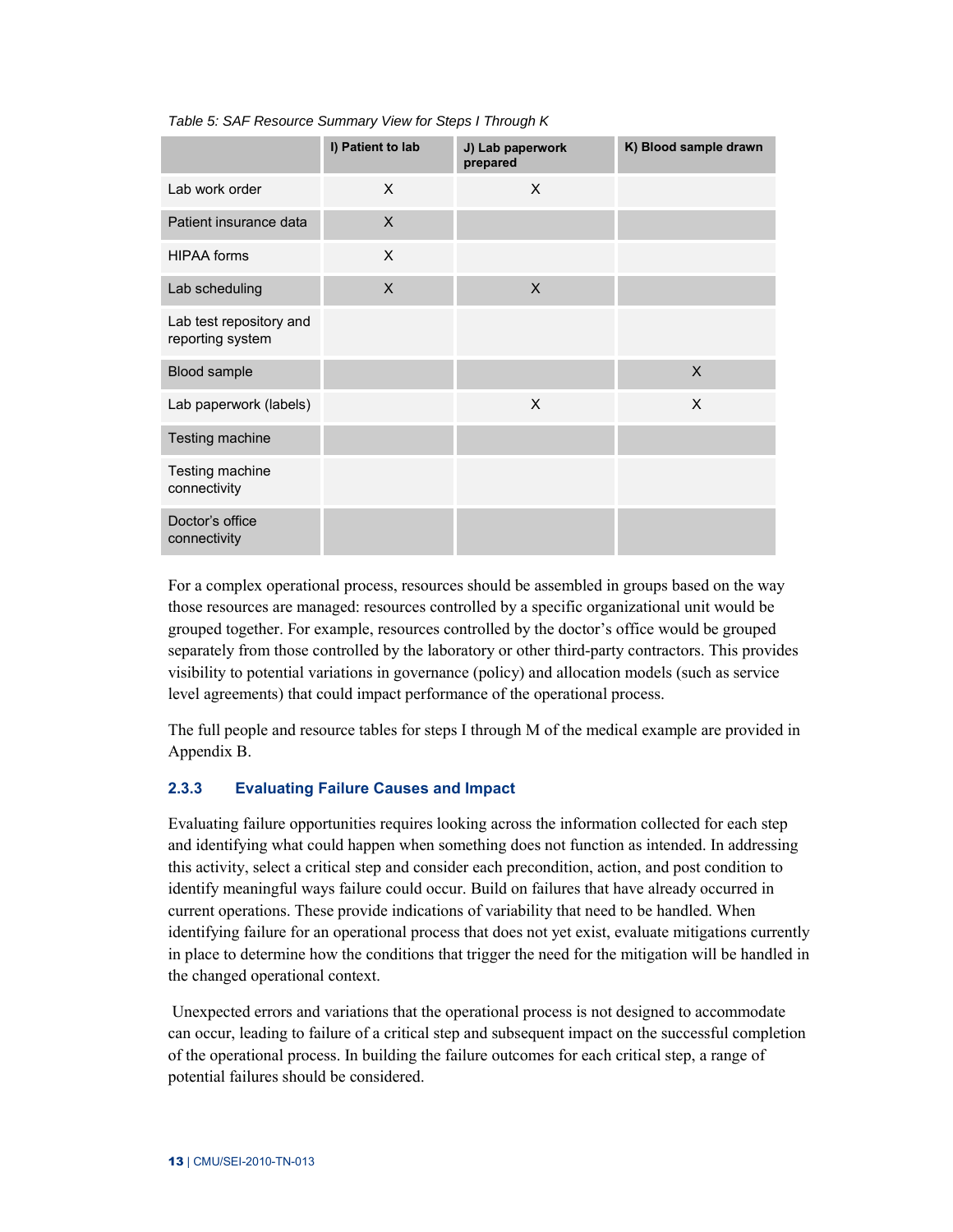Operational process failures can be caused by changes in usage as well as traditional causes such as hardware failures. Failures frequently arise from a combination of errors that when considered individually would not lead to a failed state. Using our medical example, a test equipment failure can delay test results for a significant number of patients. The delays temporarily reduce the available capacity to deal with other events. The occurrence of an additional problem such as transmission problems to the hospital database, combined with limited storage capacity for data at the lab, could lead to lost test results.

Options for failure causes (Potential Causes of Failures) may include

- interaction- (data-) triggered failures—missing, inconsistent, incorrect, unexpected,  $\bullet$ incomplete, unintelligible, out of date, duplicate
- resource-triggered failures—insufficient, unavailable, excessive latency, interrupted access  $\bullet$
- people-triggered failures—information overload, analysis paralysis, distraction  $\bullet$ (rubbernecking), selective focus (only looking for positive reinforcement), diffusion of responsibility (for example, "It's not my job."), lack of skills or training

Discrepancies arise normally in operational processes. The overall success of a process depends on how effectively discrepancies are accommodated through the people, resources, and actions that compose the end-to-end process. Changes in operational processes and systems can introduce new types of discrepancies. For example, a system that was developed for a local facility but is now supporting a process distributed across multiple sites may require revision to accommodate the increased complexity of information interchange. Dealing with discrepancies becomes much more difficult as the number of participants—people and systems—increases. Each participant has to deal with multiple sources of discrepancies, and a single discrepancy can affect multiple participants. A system failure can affect multiple organizational processes.

# <span id="page-20-0"></span>**2.3.4 Planning Mitigations**

Further analysis may be needed to identify which failure outcomes are sufficiently critical as to require mitigation. Mitigations may already be in place; these should be verified against the potential failures to verify their appropriateness.

For example, if the organization must report any unauthorized disclosure to the affected individual, disclosure failures that represent a major organizational cost and avoidance of the failure should be considered. If a failure to run a test is considered critical, the organization may wish to invest in more tightly coupled electronic communication between the doctor's office and the laboratory. However, addressing one type of failure could potentially create others. In the doctor's office example, an electronic communication between the doctor's office and laboratory could fail, resulting in the loss or delay of all tests. This communication link could also be maliciously compromised, resulting in disclosure of data, and a separate verification channel may be needed.

### <span id="page-20-1"></span>**2.4 Variations of the Scenario**

The doctor's office scenario described in the sections above could represent the current operational process. There could be a technology change proposed to give the doctors handheld devices for ordering tests and providing them with access to patient information. This would change how step G is described. Availability and connectivity of the handheld device would be an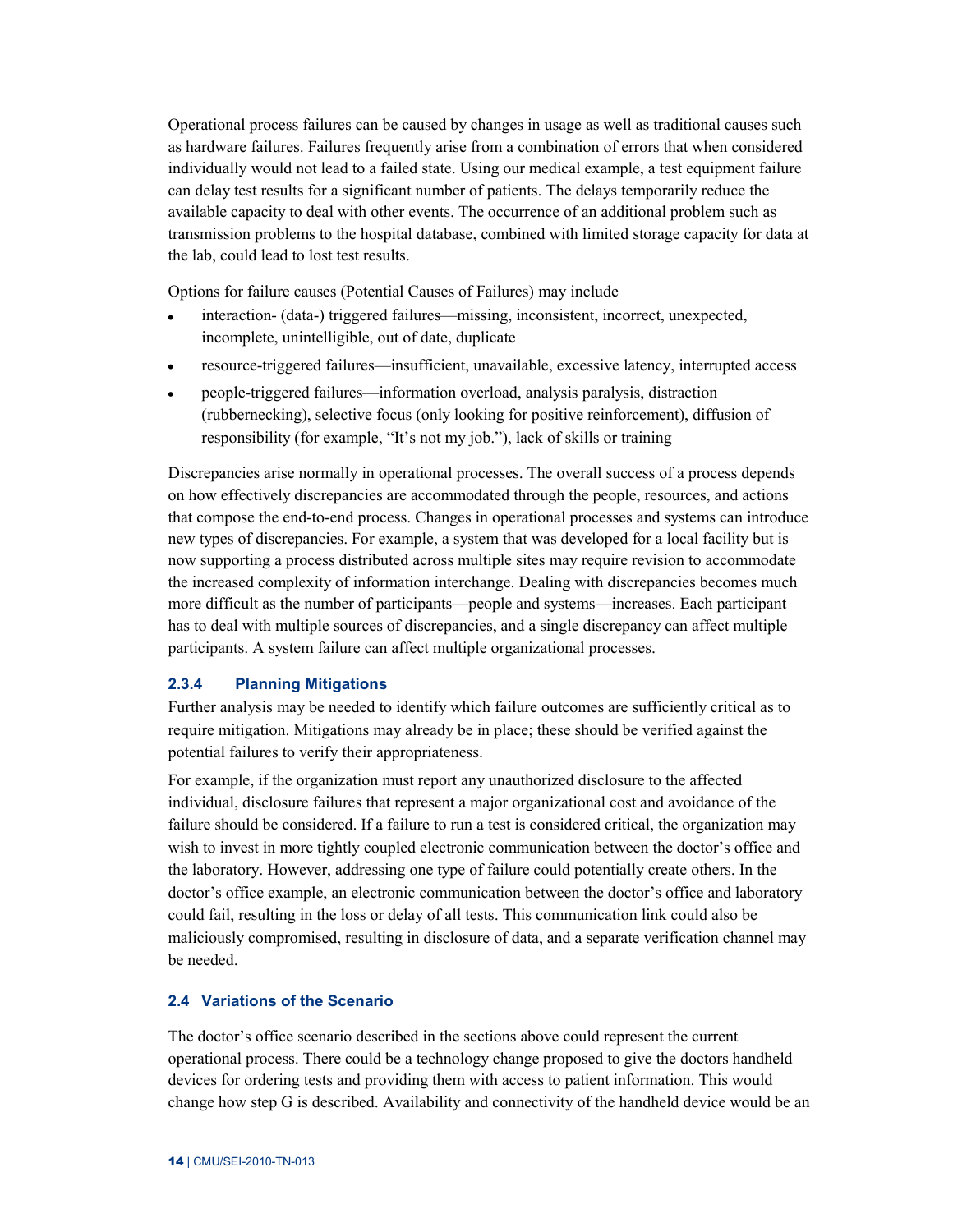additional prerequisite as well as the doctor's access to the device and to the patient information through the device. Protection of the patient's information on the new device and in the transmissions between the device and the receiving point for the lab requests would be needed. In addition to the selection of a usable device with the features and functions desired, the availability and information protection needs become additional requirements that must be considered in the selection process. Also there are several ways the operational process could be adjusted to accommodate the new device. Will the central medical unit continue to collect a hard copy of the information for monitoring, or will that information be transitioned to a repository? How will the handheld device interface with each of these options? Different failure outcomes result from the various choices, and these can be analyzed and compared if each changed step is described using the SAF template structure. The discussion of these and other questions with stakeholders in the workshops provides an opportunity to clarify operational expectations and identify gaps.

Another change could involve the hospital shifting their central repository to cloud technology to reduce costs, which may require each doctor's office and laboratory to change its access. By evaluating the change using the SAF, changes in the failure potentials and security implications can be identified. Unexpected consequences can be identified, and plans can be changed or additional mitigations put in place as needed.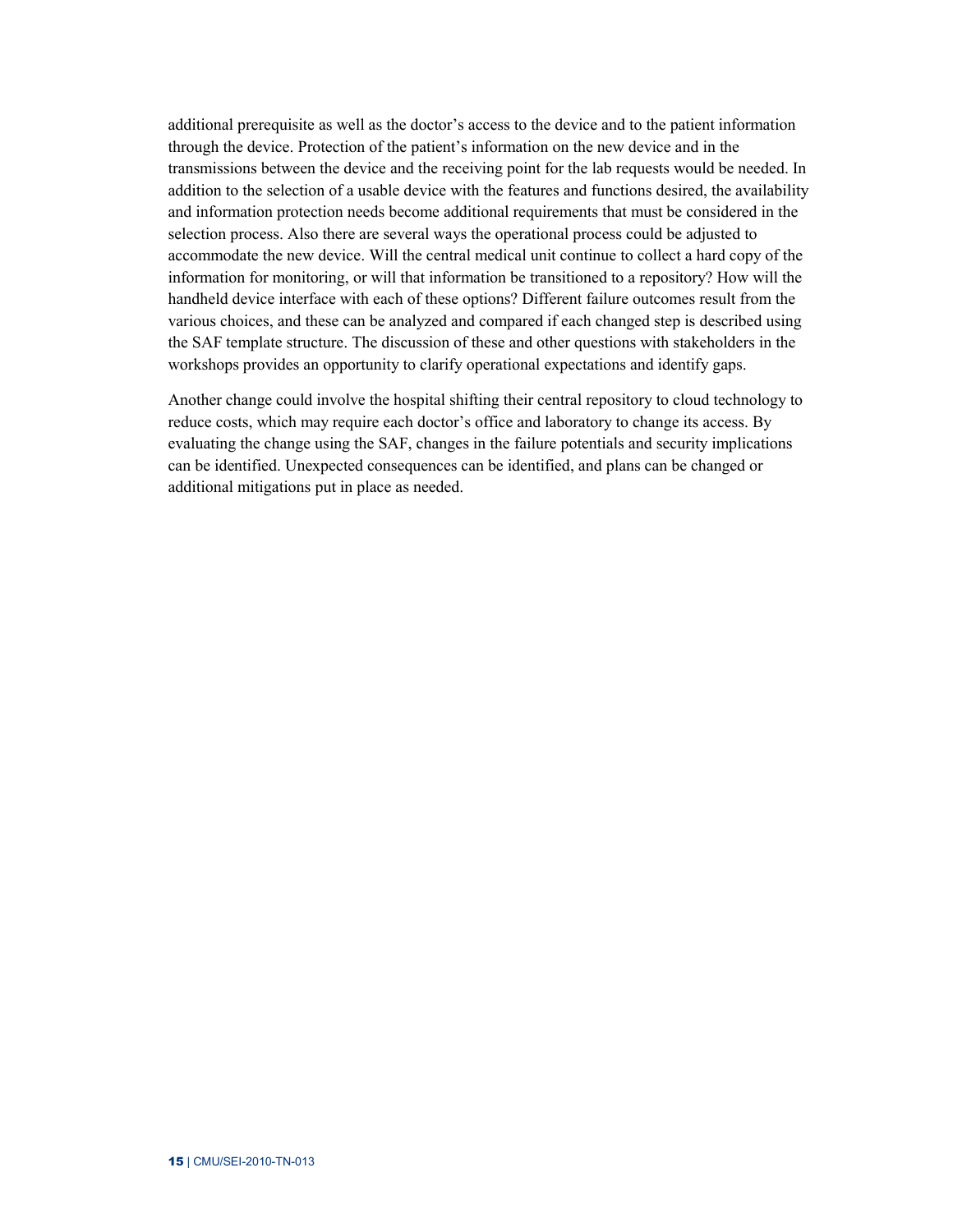# <span id="page-22-0"></span>**3 SAF Pilots**

In practical execution, no organizational process is static. There are adjustments due to limitations of available resources and the need to consider the interaction of systems and software with people. How well can an operational process tolerate the following operational realities?

- Operational processes require integrating system and people actions across a constantly  $\bullet$ evolving mix of systems and people.
- Increased reliance on shared technology/services requires establishing operational trust  $\bullet$ among systems, software components, and services.
- Establishing and maintaining operational processes requires traceability between technical  $\bullet$ decisions and business requirements.
- Operational processes need to allow for adjustments to meet immediate, critical needs. This  $\bullet$ flexibility contributes to their fragility.

When the SEI team used the SAF on pilot projects, we noted similarities in the failure analysis of operational processes across many organizational domains. How well can the current and/or planned operational process accommodate the following discrepancies, and how could a failure affect that process?

- Operational process breakdowns can arise from a combination of failures that drive  $\bullet$ operational execution outside of acceptable limits.
- Work processes span multiple systems, and a failure of one system can affect the overall  $\bullet$ work process within that system and within other participating systems.
- Systems developed at different times have variances in technology and expected usage that  $\bullet$ become problematic, especially as a system is extended and repaired.
- Human interactions may be necessary to connect systems. This can result in the erosion of  $\bullet$ the people/system boundary as people become an integral part of the system.

The SAF has proved to be an extremely flexible technique that supports analysis needs for operational effectiveness in a broad range of projects at varying points within the life cycle. It can be applied at any level of development where the interaction of multiple independently built elements is critical to operational effectiveness. The SAF provides a way to raise and evaluate the operational realities and failure potentials that can plague operational effectiveness. The two examples selected for this section give a sample of the range of analysis that can be addressed.

#### <span id="page-22-1"></span>**3.1 SAF Pilot: Managing the Scope and Scale of a System Rollout**

The SAF was applied to the development of a medical scheduling system. Medical services were delivered at multiple sites, with each site scheduling its own services. An objective for the new system was to provide a distributed scheduling capability to better balance resource loads and to simplify appointment scheduling for patients. A patient representative would be able to schedule appointments at multiple locations.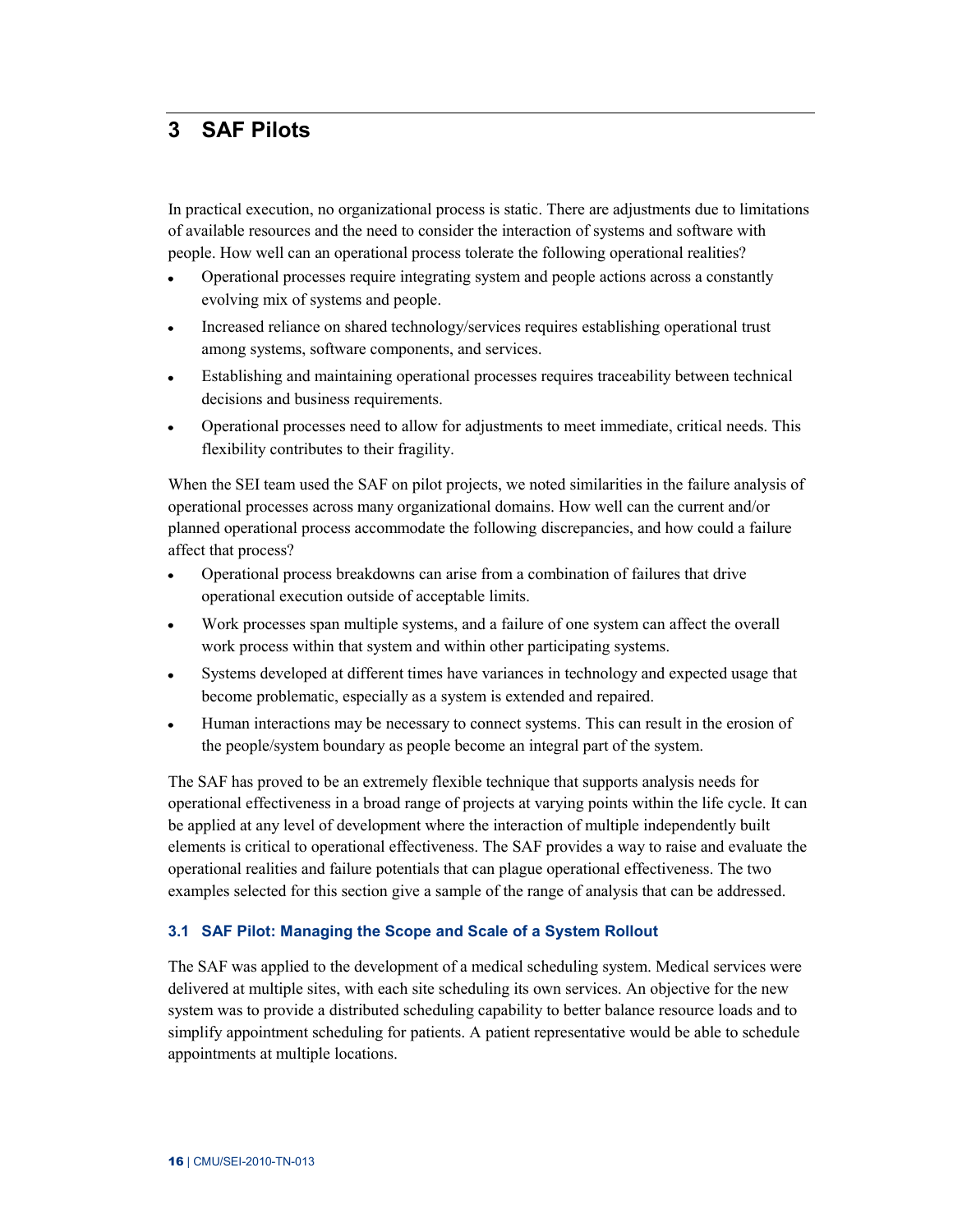An objective for the SAF analysis was to increase management understanding of the effects of the distributed capability so that the effects of its deployment and the future effects of decisions were better understood. The existing analysis had not fully considered the effects of the scale of the rollout and the interactions of legacy and new work practices.

Some of the SAF benefits observed during the workshops included the discovery of the following needs:

- A description of actions that may be required should be given to management.  $\bullet$ 
	- An insufficient level of flexibility of a new system was identified after considering how  $\equiv$  . an operational process must differ among sites for a multisite, distributed organization.
	- Primary care is scheduled differently from specialty areas and should be evaluated  $\equiv$ independently.
	- Variations in operational impacts were identified and evaluated after the proposed operational process from the perspective of a range of users was considered. For example, in a hospital environment the impact of a change can vary greatly among patients, medical personnel, and administrative users.
- $\bullet$ A list of operational process risks for a distributed system should be based on analysis of a representative set of sites. The primary focus of risk management had been on project schedule and costs with the scope of that analysis limited to a single site.
	- Site planning for the rollout required identifying gaps among provided and expected functionality, the impact of bringing faulty data into the new system from the legacy system, the range of people that could be affected by the transition (not just schedulers), and critical organizational issues at individual sites that could hinder the transition.
	- $\equiv$ It was not clear how the proposed system could accommodate fee services that are purchased externally from local providers and how these services would be linked to the patient schedule.
	- $\sim$ Scheduling did not have an enterprise owner; no single area had the responsibility for providing effective scheduling.
- A template of examples should be provided that could be used as a planning tool to identify gaps that arise from site-specific issues such as training and system configurations.

#### <span id="page-23-0"></span>**3.2 SAF Pilot: Information Assurance**

Several SAF pilots involved information assurance for systems of systems. An operational process that operates across multiple sites has to manage significant variations in available computing resources and operational threats. Systems are deployed and upgraded at different times. There may be security policy conflicts among sites in terms of the accepted ports and protocols and wide variations in operational capabilities. The DoD central command locations, for example, have robust communication resources, while networking for combat units (referred to as the tactical environment) may have a less reliable networking capability based on line-of-sight radio links.

Strategic planning documents like The Department of Defense Information Assurance Strategic Plan [DOD 2009] anticipated the need for end-to-end information assurance (IA) requirements and declared strategic goals to apply to all levels. However, those goals do not address the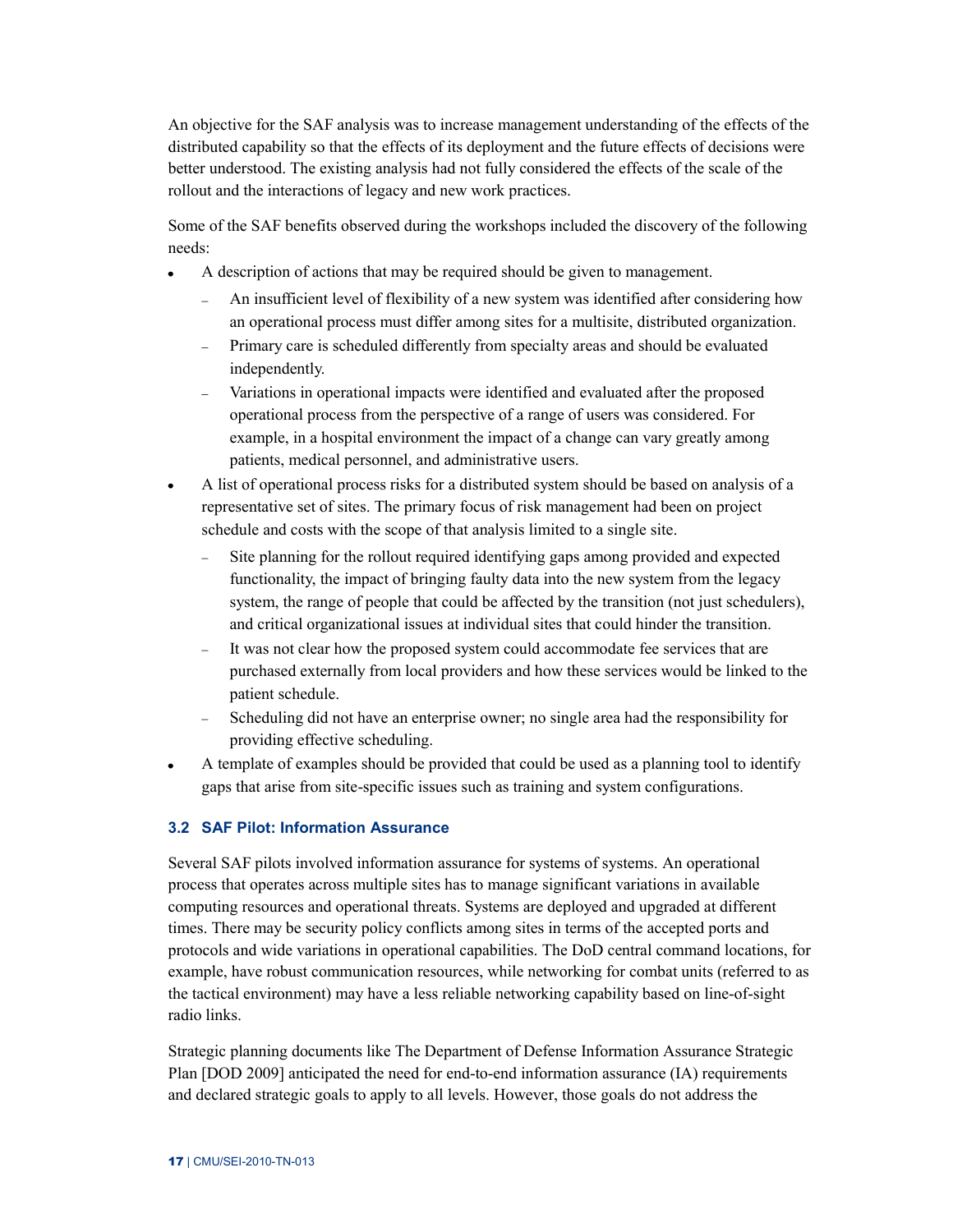operational differences. The IA services proposed as sufficient for the central command locations may not be effective or applicable for the tactical edge of the network. The SAF IA pilots concentrated on analysis of the tactical operational environment.

The SAF had to be augmented for these pilots to cover possible risk mitigations, an IA requirement. The primary change was to add a step called *Determine Failure Types*. There are a variety of ways that failures can be organized. Failure or threat types can be based on effects. For example, availability, integrity, and confidentiality are frequently the threats types for security. Failures and threats can also be organized in terms of the target, such as communications, users or operators, policies, data storage, infrastructure services, and applications. External system failures cannot be mitigated by prevention but rather by mitigations that bound the effects of such failures or support effective recovery mechanisms.

The following issues were considered by the SAF analysis:

- How should the IA services deal with sporadic connections? There is a significant risk that  $\bullet$ IA failures in the tactical environment become a denial of service for the operational mission that is technology dependent. Currently technical support personnel often resolve communication problems. When processing involves multiple systems with more complex IA controls, manual intervention seems less likely to be successful. It is difficult for a local operator to identify the cause of a failure, which, given the ad hoc nature of a tactical environment, may have been generated by another unit or by operating conditions, such as terrain or weather, that affect radio communications. Recovery could be complicated by independent actions taken by each affected unit.
- $\bullet$ Failure recovery had to be considered in the context of the operational mission. Often a communication resource such as a unit that is relaying messaging is supporting multiple mission threads, and network quality of service decisions have to consider relative mission priorities.
- In planning for changes to mission critical resources, the analysis of IA threats can provide  $\bullet$ insight into additional capabilities that are needed to ensure mission thread success. One example required consideration of quality of service, dedicated channels, and image resolution analysis to mitigate the impact of the bandwidth constraints that could lead to mission failure if the planned image data did not reach its target destination. These considerations must be balanced with the IA mechanisms, such as encryption and enclave barriers, that can reduce the available bandwidth. The SAF analysis provided a way to articulate choices for IA, mission connectivity, and other resources and identify application requirements that more effectively supported the success of a mission.

The following example describes how SAF is applied to IA for proposed technology changes. The mission *Close Air Support* typically involves an Air Force aircraft supporting an Army ground unit. More extensive interoperability is possible as analog radios are replaced by digital units that support wireless Internet Protocol networks. Such connectivity could provide ground forces with better access to real-time situational information, but the additional dependencies introduced by a net-centric operating environment can fundamentally change how participants analyze and respond to failures. In one specific situation, a sensor on an Army ground vehicle provided information used locally by personnel in that vehicle, but that information may also have been critical for a mission that involved an air strike. Prior to the SEI team's involvement, technology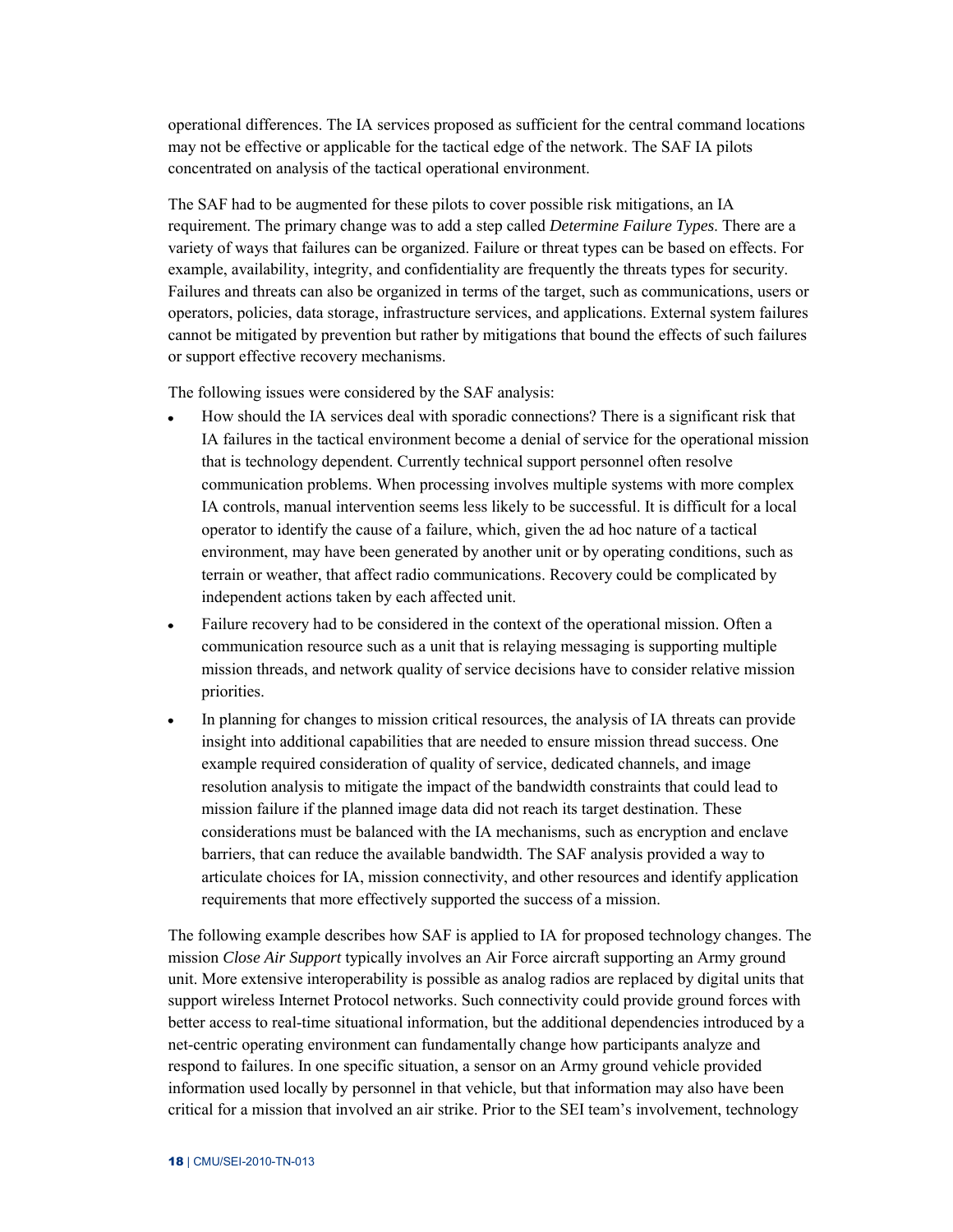changes had been proposed for extensive data sharing. Several kinds of failures or changes could arise from that proposed technology change: sensor failure, radio failure, software failure that requires a restart, changes that affect priority given to computing processes executing on that vehicle that create unacceptable data latency for the mission, changes in vehicle location that disrupt wireless communications, or vehicle occupants' changes in sensor configuration to mitigate a risk to them that then degrades the sensor information for the mission. The SAF was used to assemble potential failures of IA, mitigations, and mission impact to identify gaps and evaluate the mission operational effectiveness of planned IA measures.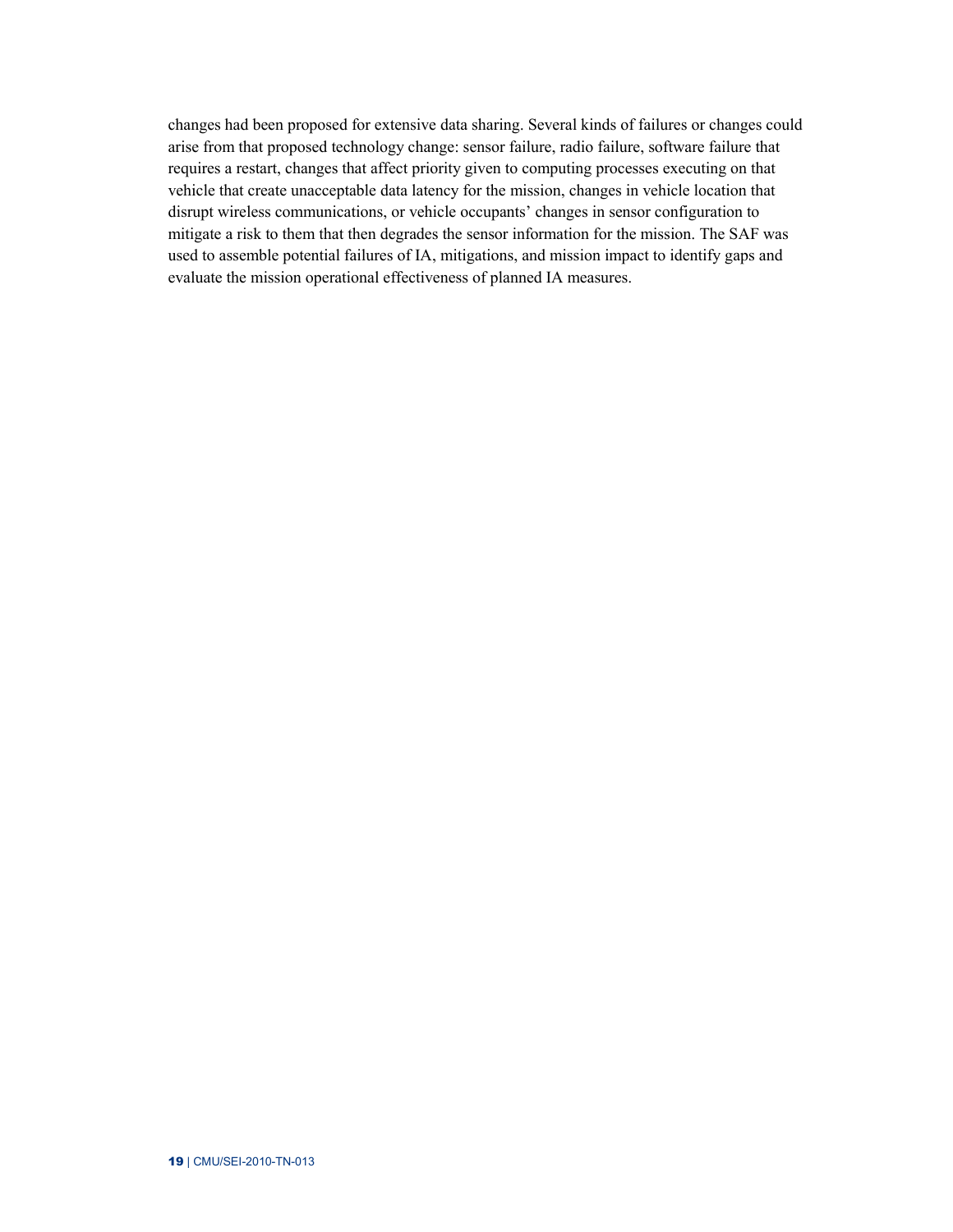# <span id="page-26-0"></span>**4 Value of SAF Analysis**

The SAF provides a foundation of content that can be connected to other analysis techniques to provide a broader basis for decision making. The SAF provides a top-down perspective that is readily grasped by acquisition and management. Through extensions that connect the SAF to other analysis techniques, specialists can integrate their greater detail into the broader perspective.

The SAF provides a structured way to identify and document the connections among people, actions, and technology in the operational context. By assembling a shared view of critical operational processes and embedding the view with operational reality, management can identify connections and gaps that are not visible in the current techniques applied for system and software development. The information assembled in the SAF supports traceability between technical decisions and business requirements and serves to identify gaps between operational assumptions and operational realities.

By focusing on the operational realities of an operational process, the SAF provides a means to move outside of the idealized and desired result to identify the assumptions, limitations, and potential failure opportunities. An operational process must be able to tolerate discrepancies, but nothing can be constructed to tolerate all possible problems. The SAF provides a means to look beyond each individual component to identify how well the whole can function.

#### <span id="page-26-1"></span>**4.1 Manage Scope of Risk Analysis**

Limited resources are always a constraint. The SAF addresses those constraints in several ways, but the analysis does not attempt to be complete. The first activity in the SAF process concentrates on identifying representative operational contexts that raise significant issues. The identification of issues provides a motivation to analyze further as needed.

#### <span id="page-26-2"></span>**4.2 Include Consideration of Operational Security from the Beginning**

The SAF provides a way to include the consideration of the target operational context from the beginning of a development effort. Typically these considerations do not receive attention until a project nears completion, which is when the opportunity for adjustment to significant issues is extremely limited. The techniques used by the SAF can be applied at any point within the life cycle for consideration of complex issues such as security and survivability.

#### <span id="page-26-3"></span>**4.3 Avoid Isolated Security Analysis**

Analysts typically decompose complex software problems, but decomposition by components or by system attributes such as performance, reliability, or security typically scatters the knowledge across multiple development units and a diverse group of experts. For example, security analysis often concentrates on certification and accreditation, but such a focus can miss essential connections among security, the implementation of the system's functionality, system interoperability assumptions, and operational constraints.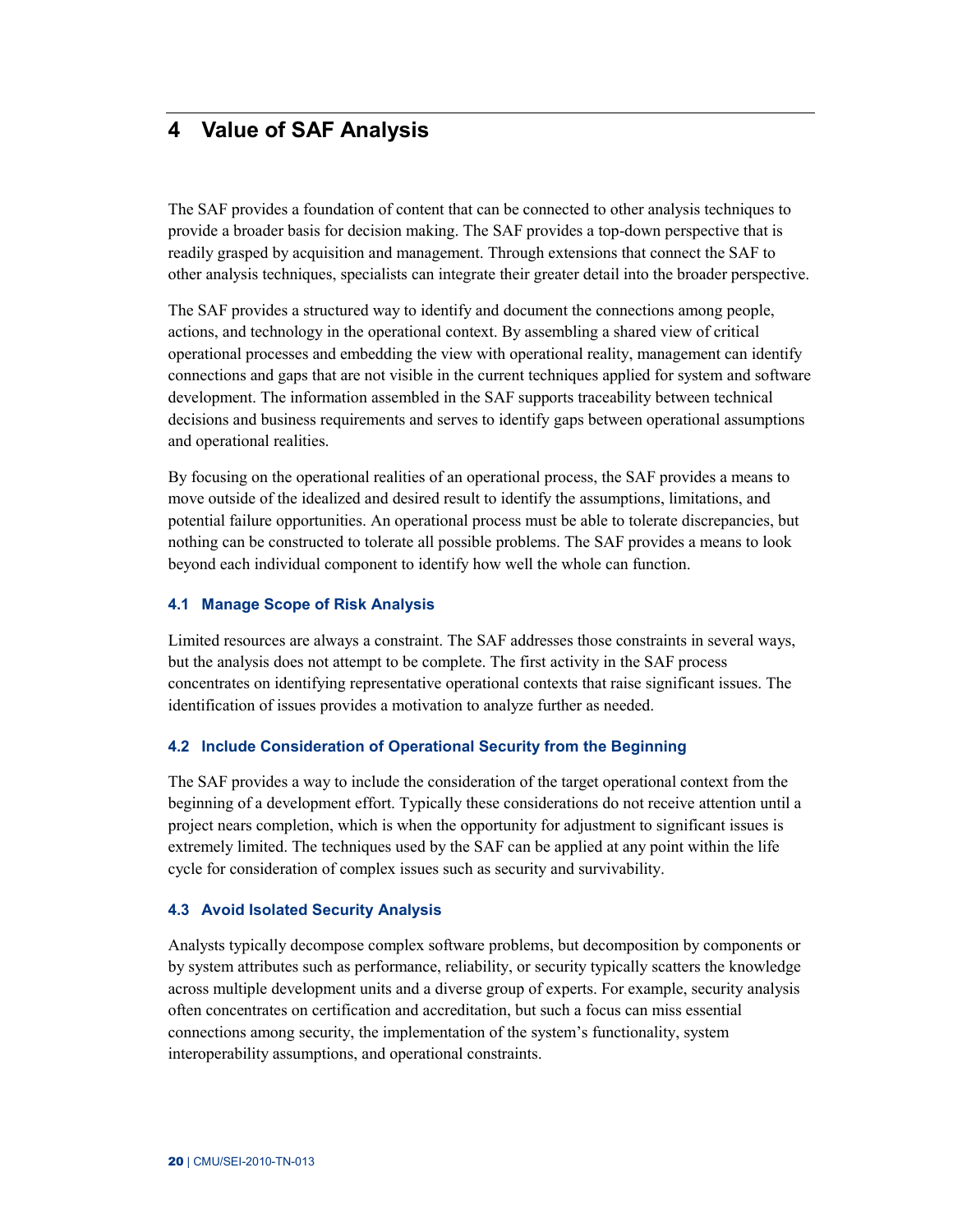The diffusion of information and analysis compounds management decisions. The SAF was applied initially to security and survivability, as those risks and mitigations are often not expressed in terms that management could evaluate or that supported effective operational tradeoff analysis. The diffusion of information and analysis is particularly evident for a system of systems where the individual systems do not share common management and have differing risk profiles. A shared view, constructed through the SAF analysis, provides a focal point for discussion among the various component stakeholders to reach a workable consensus.

### <span id="page-27-0"></span>**4.4 Manage Risks Associated with Interdependencies and Complexity (Expanded Failure Analysis)**

The analysis of failure of an operational process and the ways an organization would be impacted could

- determine what to monitor  $\overline{a}$
- identify dependencies among infrastructure, organizational processes, and application  $\bullet$ systems. Are there inconsistent operational assumptions among systems that could lead to a failure? How do those dependencies constrain change management for each of the systems or for the operational process?
- consider the effects of a shift of control for the computing assets that support an operational  $\bullet$ process. For example, mobile computing devices can be controlled by the user and in some instances by a corporate host.
- $\bullet$ identify design assumptions that could be challenged by changes in the supported work processes

#### <span id="page-27-1"></span>**4.5 Incorporate the Effects of Incremental Change**

The SAF's initial focus on survivability was motivated by the concurrence of changes from multiple sources: system-of-system constituents, technology infrastructure, business requirements, operational work processes, new attack patterns, and new software vulnerabilities. Such changes can affect the behavior of a system of systems by introducing new functionality or by incorporating interfaces to additional systems. As a result, these changes could provide new opportunities for an attacker, create new failure states, and complicate failure analysis and recovery by changing what had been considered normal behavior. While each one of a series of incremental changes can appear to be straightforward, over time, such changes can invalidate previous risk assessments. By looking across the operational process using the SAF, the operational and organizational impact of small changes can be better determined. Small changes with localized impact can be handled at the component level, and management attention can be focused on changes with far-reaching implications. In current situations, implications beyond cost and schedule are infrequently articulated appropriately to management, and the operational impact comes as a surprise.

# <span id="page-27-2"></span>**4.6 Establish a Structured Basis for Risk Reassessments by Documenting Assumptions and Mitigations**

As time passes and personnel change, an understanding of operational assumptions and design decisions made to address identified risks is often lost. Retaining this understanding is particularly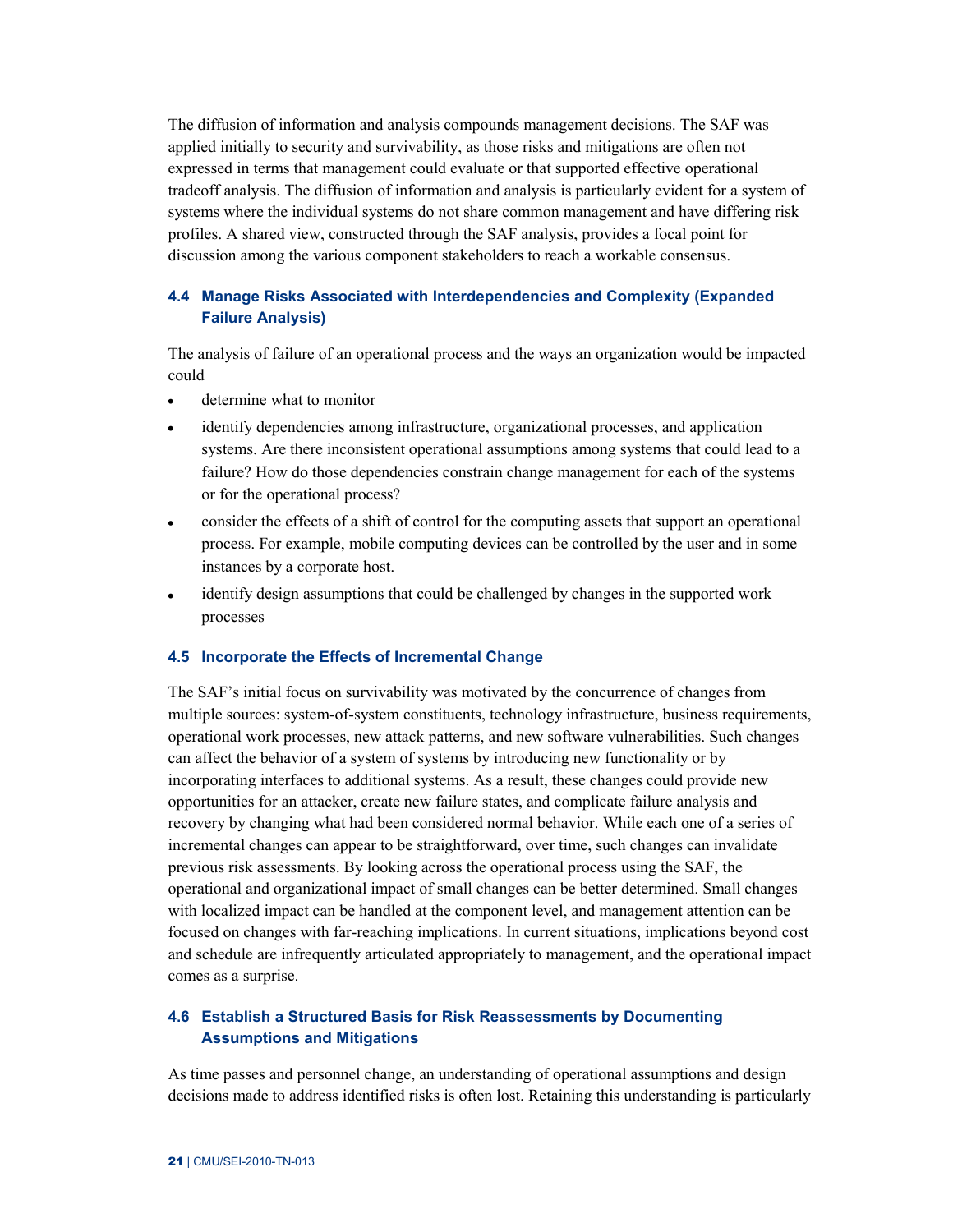important for systems of systems where the expected behavior of external systems also has to be understood. Information about the assumptions and limitations of the technology is usually buried within the details of voluminous design and development documents. Such documentation can be useful when a reassessment is required; this information needs to be accessible to the stakeholders. The documentation has to cover more than the technical issues. Operational effectiveness requires an understanding of the connections among people, systems, applications, infrastructure, and business functionality. The SAF can be used to assemble this operational perspective.

#### <span id="page-28-0"></span>**4.7 Establish a Shared View of Security and Survivability**

Elements of security and survivability are scattered across the many disciplines that work together in addressing system and software development. Bodies of work that consider portions of security and survivability may be available from continuity of operations, natural disaster response, vulnerability management, and so on. For example, architecture analysis often uses scenarios or analyzes data flows, which are extracted from the work process. Use cases are frequently applied, but they focus primarily on the technology without effectively considering the individual actors using the technology within the operational context. Organizations conduct failure analysis, which leads to abuse cases that are considered by system and software engineers. These cases are not always addressed in the same manner by the different disciplines involved.

The SAF helps to construct a well-articulated view of an operational process that is shared by all stakeholders. This view provides an opportunity to uncover differences in understanding, faulty assumptions, and ways in which organizational boundaries could contribute to stress and potential failure.

Determining the critical steps and the failure outcomes can require the active participation of many stakeholders, including operational process owners, functional and informational subject matter experts, and operational resources knowledgeable about the organizational technology infrastructure. This brings together a range of knowledge that is usually broadly dispersed in the organization among people who have limited, if any, interaction. Though the steps to construct this shared view can be time consuming, drawing this dispersed information together in a shared view allows all organizational participants to understand their roles in the process and the ways in which the choices they make affect others.

The long-term value in assembling shared views of important operational processes is the ability to consider the effect of change on operational success over time. With the availability of a shared view that includes the full range of interactions, the impact of change can be expressed as its effect on the people, actions, and resources that make up the operational process and contribute to its ongoing success. Proposed changes to an operational process can be evaluated to determine potential problems for operational success and requirements for effective mitigation.

# <span id="page-28-1"></span>**4.8 Evaluate the Impact of Operational Changes on Mission Survivability in Sustainment**

With the availability of a shared view, proposed operational changes can be evaluated as to the impact they will have on operational process success. Currently, limited information about the operational processes flows to the operational sustainment resources. The shared views developed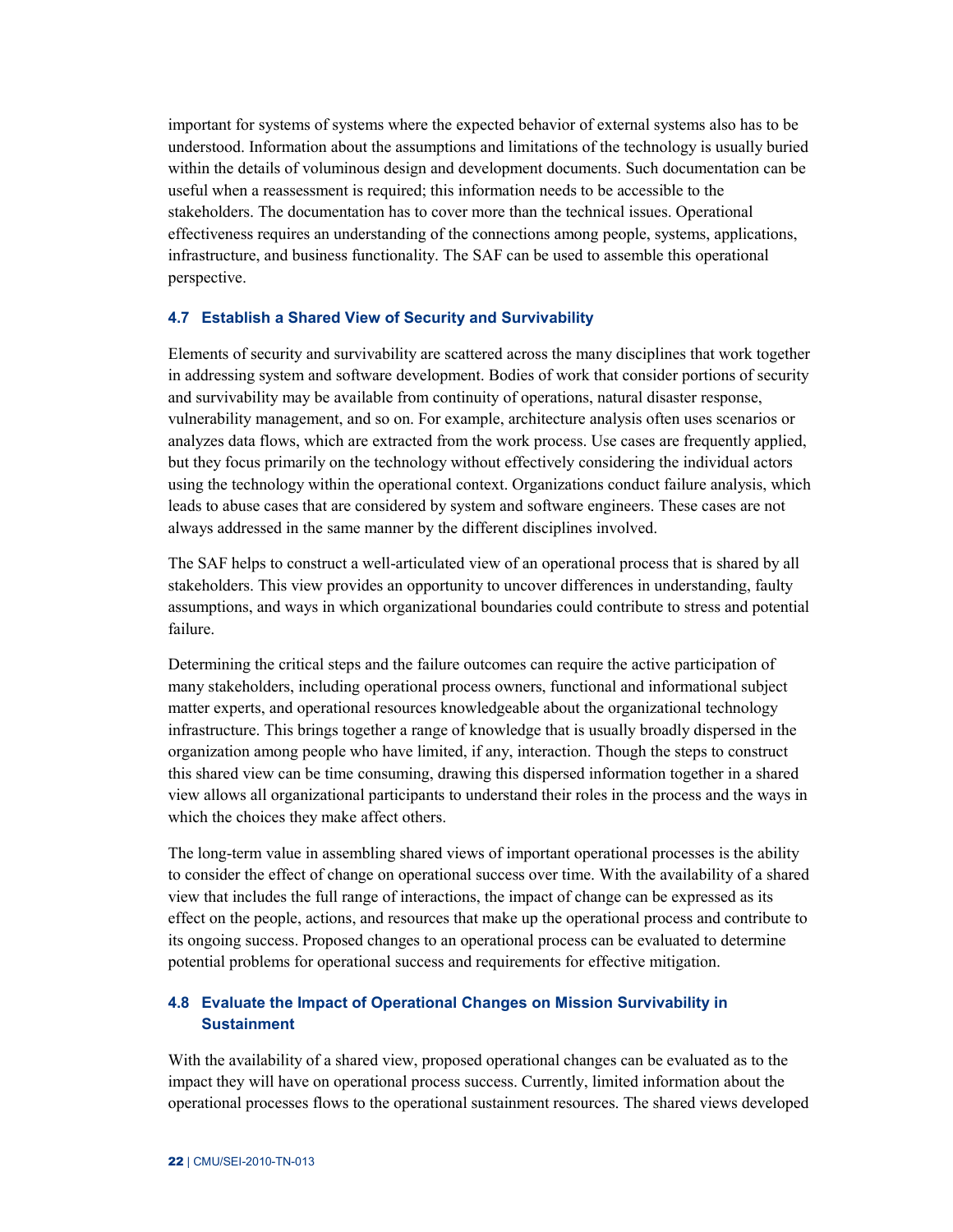from the SAF can provide a rich basis for including consideration of operational qualities beyond cost and operational resources.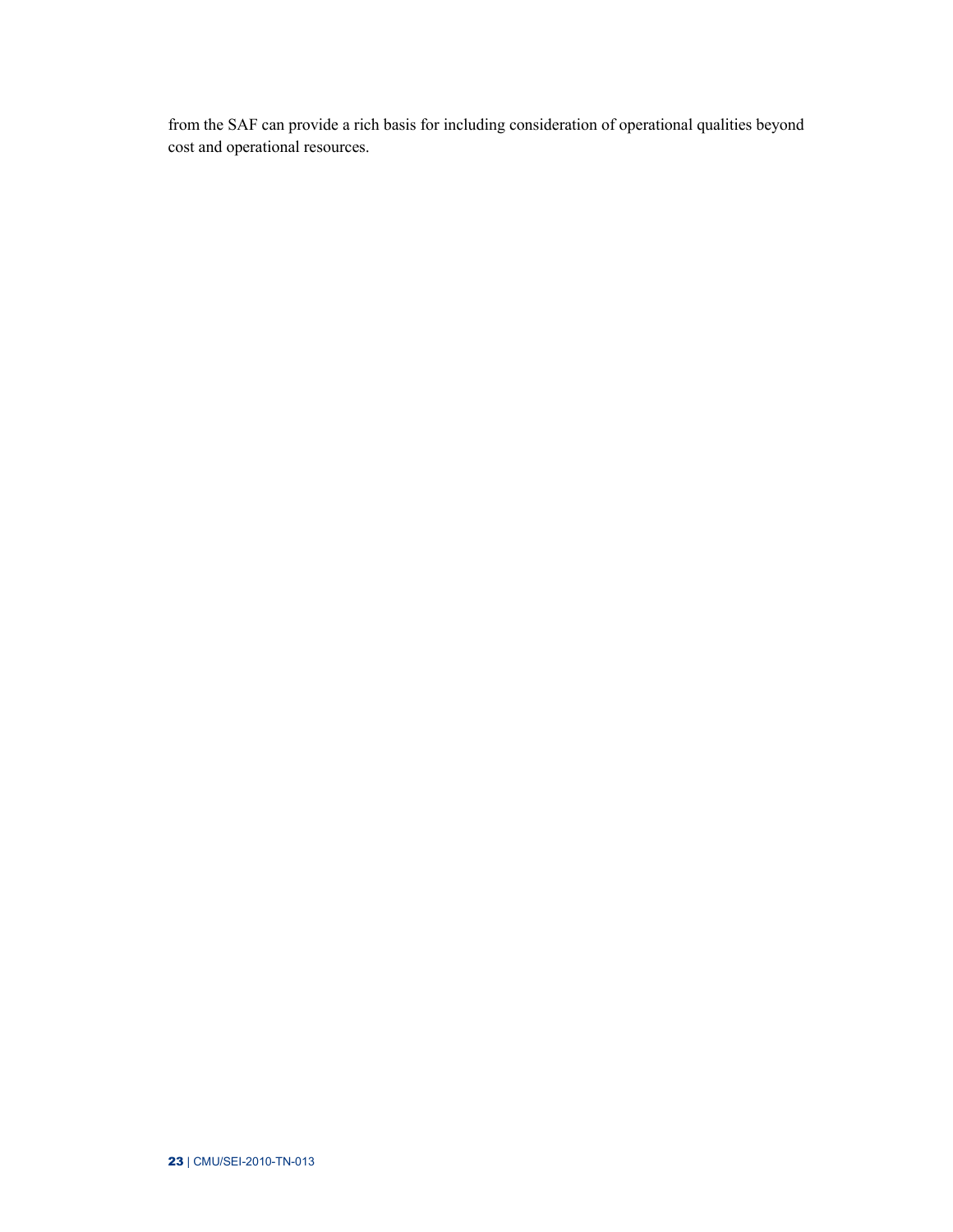# <span id="page-30-0"></span>**5 Conclusion**

Organizations will continue to increase their dependency on systems and systems of systems, and this change will continue to escalate in technology. As the systems evolve, new technology must interoperate with existing operational environments. This complexity requires the use of analysis techniques that provide a shared view of multiple layers of interdependency. Information needed to assemble the shared view must be drawn from a broad range of participants and components at many organizational levels.

A number of trends compound the difficulty of achieving and sustaining operational work processes.

- Technologies such as web services make it easier to assemble systems, but ease of assembly  $\ddot{\phantom{0}}$ may only increase the risk of deploying systems with unpredictable behavior. Fairly simple computing architectures that could be understood have been replaced by distributed, interconnected, and interdependent networks. Business requirements increase the likelihood of failure by bringing together incompatible systems or by simply growing beyond the ability to manage change. As we depend more on interdependent systems, failures are not only more likely but also more difficult to identify and fix.
- An increasing number of failures are caused by unanticipated interactions between system- $\bullet$ of-systems constituents. Failures may be the result of discrepancies between the expected activity and the actual behavior that occurs normally in operational processes. The overall success of an operational process depends on how these discrepancies are dealt with by staff and supporting computing systems. Changes in operational processes and systems often introduce these kinds of discrepancies.
- Dealing with discrepancies becomes much more difficult as the number of participants—  $\bullet$ people and systems—increases. Each participant has to manage multiple sources of discrepancies, and a single discrepancy can affect multiple participants. There is increased likelihood that a poorly managed discrepancy will result in additional discrepancies affecting additional participants. Failures are frequently the result of multiple, often individually manageable errors that collectively become overwhelming.

The SAF provides a way to incorporate multiple perspectives—among systems, organizational units, operational processes, and roles. With this shared view, integration tradeoffs and failure potentials can be identified and addressed throughout the life cycle to improve qualities such as security and survivability.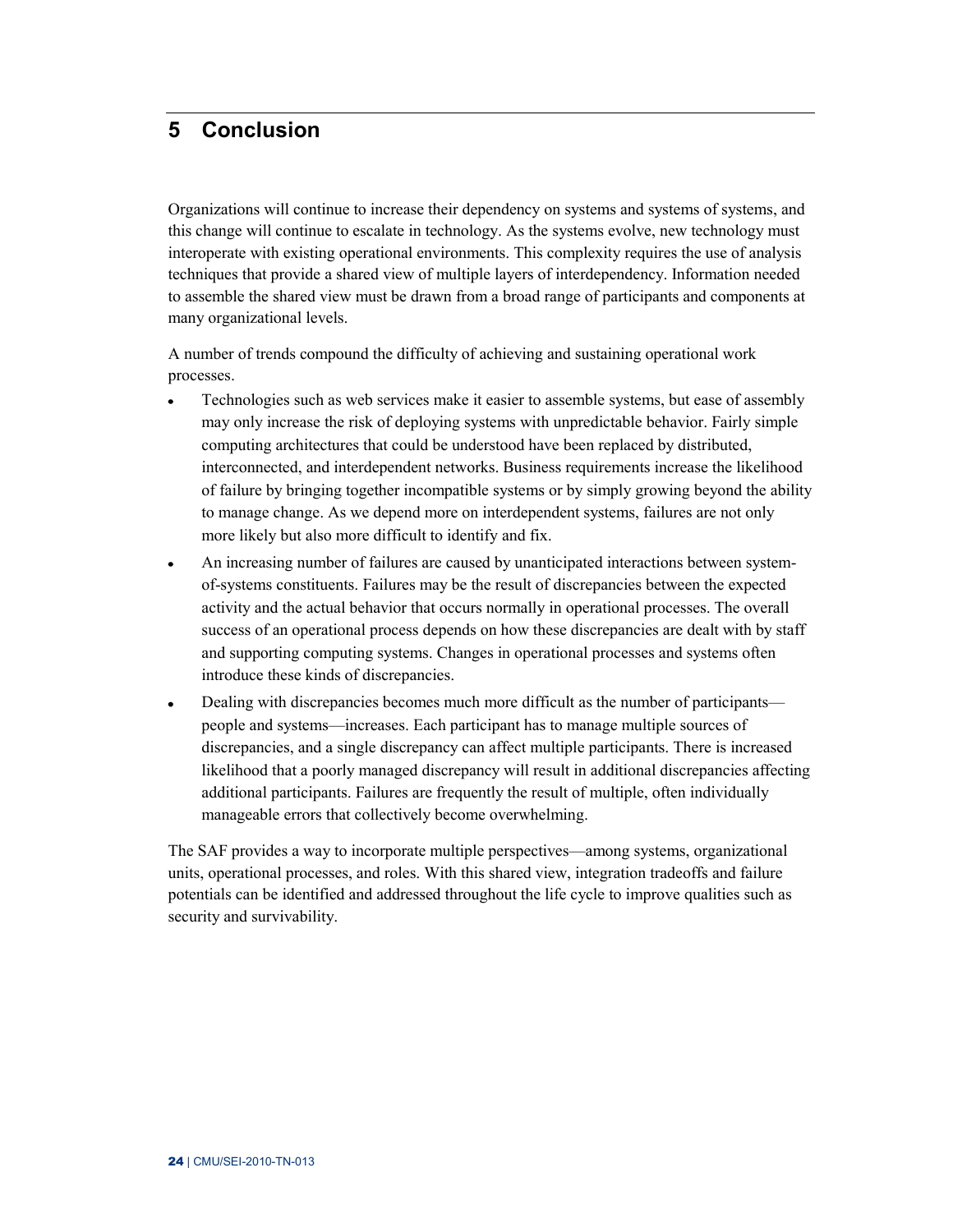# <span id="page-31-0"></span>**Appendix A: Example—SAF Business Process**

#### **Business Process Example**

A patient comes to the doctor for a follow-up visit. This individual was brought to the hospital emergency room several weeks prior with chest pains, treated for a mild heart attack, and released. The doctor, after examining the patient and reviewing the medical history along with the results of tests performed at the time of the office visit, orders further blood tests. Based on the results of these tests, a course of treatment is prescribed and communicated to the patient.

#### **Business Process Steps**

- A. Patient makes an appointment for an office visit to follow up on hospital release.
- B. Reminder is sent to patient about scheduled office visit.
- C. Patient's available records are assembled for use in office visit.
- D. Patient arrives and checks in for scheduled appointment.
- E. Patient's insurance arrangements are confirmed and co-payment is made.
- F. Nurse moves office records and patient into examination room.
- G. Nurse takes vitals and electrocardiogram (EKG) (office policy for heart attack patients) and updates office hard-copy records in examination room for doctor.
- H. Doctor examines patient and reviews records and EKG.
- I. Doctor orders additional lab work.
- J. Hard-copy paperwork returned to medical records unit.
- K. Office visit information is transcribed into office electronic medical record.
- L. Patient goes to lab for prescribed tests and registers at lab desk.
- M. Lab paperwork is prepared and queued for phlebotomist.
- N. Phlebotomist takes blood and labels it for lab technician.
- O. Lab technician performs tests on sample and generates report.
- P. Lab results are transmitted to hospital central repository.
- Q. Report is transmitted to doctor's office (email).
- R. Doctor reviews test results and develops treatment plan for patient.
- S. Treatment plan is communicated to patient.

#### **Business Process Context**

The office context can be described as follows:

Patient scheduling, electronic medical records, and billing are handled using a package  $\bullet$ system provided from the hospital (EPICARE), which includes the capability for authorized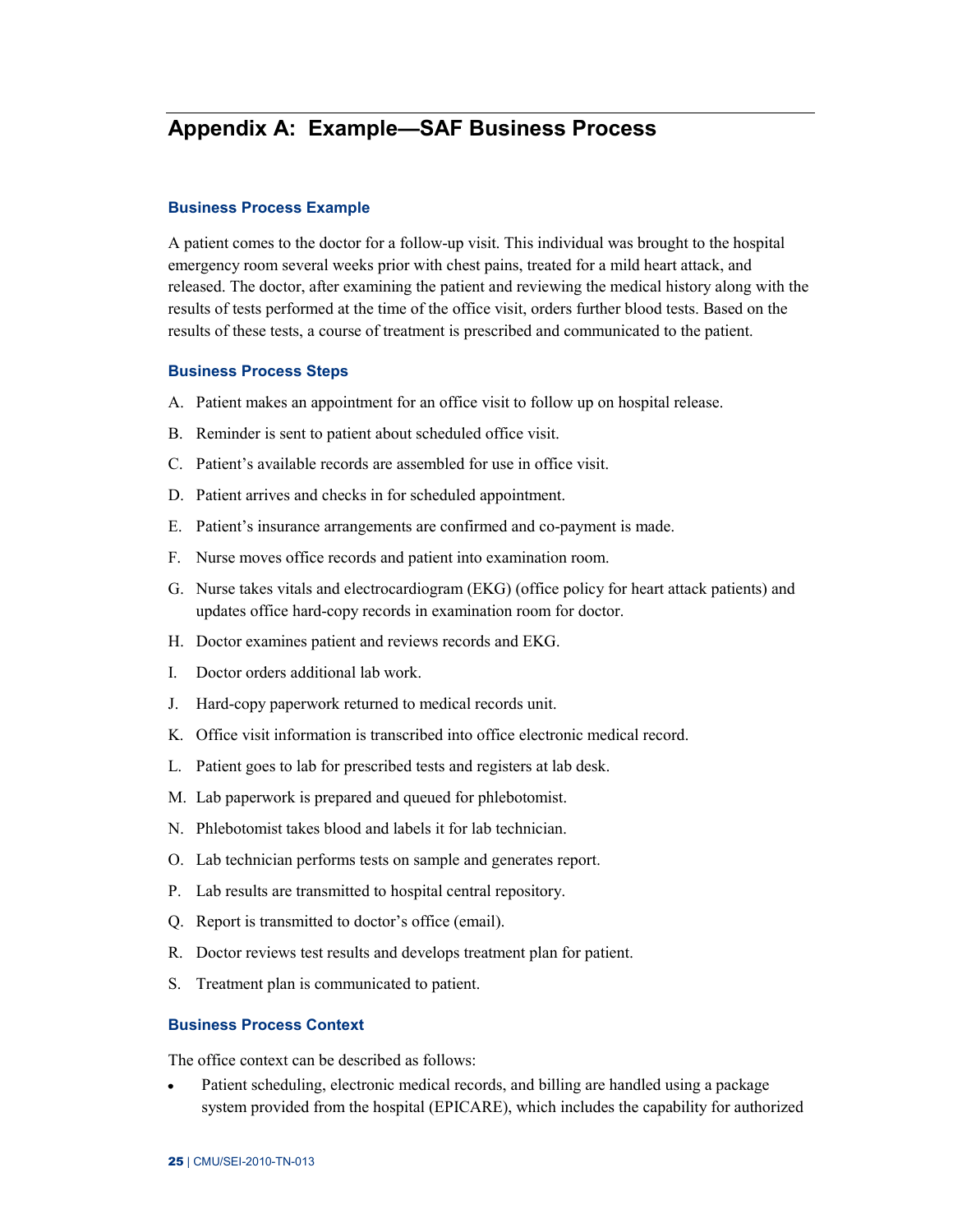individuals to link to the hospital database and extract available patient data. The technical characteristics of this system are described in a manual from the hospital. The office has implemented it as a turnkey system with support provided (for a fee) by the hospital vendor.

- Everyone working at the doctor's office has individualized access to the system (nurses,  $\bullet$ doctors, office clerks, billing clerks, and office manager).
- Administrative control of the office system is handled by the medical records manager (also  $\bullet$ known as office manager).
- $\bullet$ Technical support is provided electronically from the vendor (maintenance, troubleshooting, and upgrades).
- Everyone working at the office has been in his or her position for several years.  $\bullet$

The lab context is described as follows:

- LABTEST system is constructed to use the hospital database as an information repository,  $\bullet$ and patient billing is handled by the hospital. The local office has applications for patient check-in, test paperwork management, results capture from test equipment, and doctor notification.
- Laboratory system actions are streamlined to handle large volumes of input.  $\bullet$
- System development and support is handled by the lab group's central office.  $\bullet$
- Local administrative support is provided through a contract with the local hospital in  $\bullet$ conjunction with the database connectivity.
- Staff turnover is high; few workers are in their positions beyond a year.  $\bullet$

#### **SAF Step Descriptions**

Each step describes preconditions, actions, and post conditions to fully characterize the interaction of people, actions, and technology that must occur to complete each step.

| <b>Step A</b>        | Patient makes an appointment for an office visit to follow up on hospital release.                                           |
|----------------------|------------------------------------------------------------------------------------------------------------------------------|
|                      | Patient requires follow-up doctor's visit for hospital stay.                                                                 |
| <b>Preconditions</b> | Appointment staff has appropriate authorization for scheduling, doctor<br>availability, and patient demographic information. |
|                      | Telephone and computer system are available.                                                                                 |
|                      | Patient calls doctor's office.                                                                                               |
|                      | Appointment staff answers phone.                                                                                             |
| Actions              | Appointment staff accesses, verifies, and updates patient contact information<br>as needed.                                  |
|                      | Appointment staff accesses doctor's schedule.                                                                                |
|                      | Appointment date and time are selected and updated with patient agreement.                                                   |
|                      | Appointment is flagged as follow-up to hospital stay.                                                                        |
|                      | Appointment notification is scheduled for day before appointment.                                                            |
| Post conditions      | Appointment is scheduled and in the system for proper patient, date, time, and<br>doctor.                                    |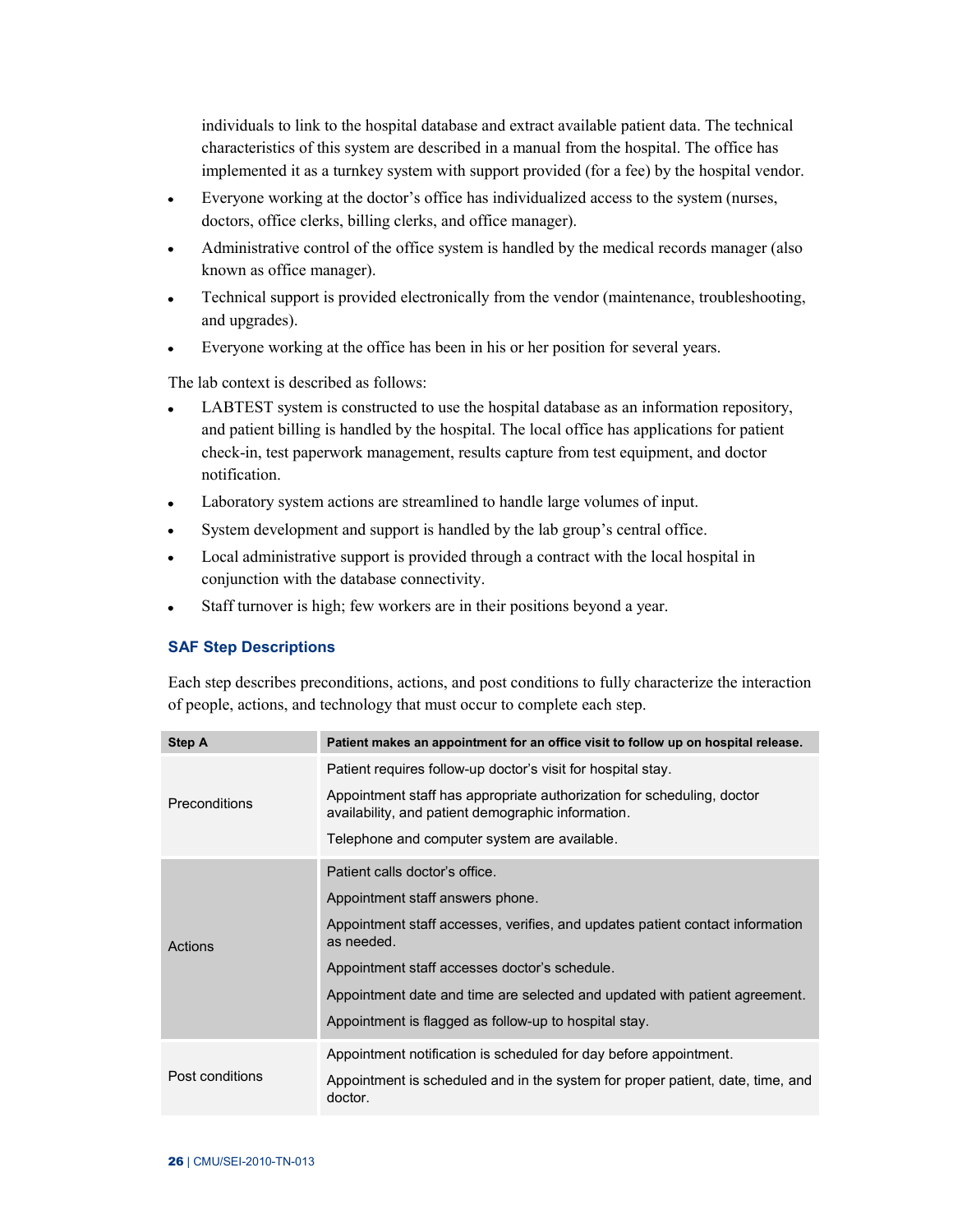| <b>Step B</b>        | Reminder sent to patient about scheduled office visit.                                                                                                                      |
|----------------------|-----------------------------------------------------------------------------------------------------------------------------------------------------------------------------|
| <b>Preconditions</b> | Appointment is scheduled for the next day.<br>Valid patient phone number is available to scheduling system.<br>Recorded message is set up for appointment reminder service. |
| Actions              | Scheduling system dials contact number and sends recorded message linked<br>to appointment date and time.                                                                   |
| Post conditions      | Call made to number on file with the appropriate information.                                                                                                               |

| Step C          | Patient's available records are assembled for use in office visit.                                                                                                                                                                                                                                         |
|-----------------|------------------------------------------------------------------------------------------------------------------------------------------------------------------------------------------------------------------------------------------------------------------------------------------------------------|
| Preconditions   | Patient is scheduled for appointment on current date.<br>Appointment is flagged as hospital visit follow-up.<br>Medical records department has access to hospital patient records.                                                                                                                         |
| Actions         | Medical records performs the following:<br>Patient is matched to proper records: electronic and paper files<br>(some identifier).<br>Office files are pulled for use.<br>Hospital data (discharge summary) are extracted from hospital<br>$\bullet$<br>database into office electronic record and printed. |
| Post conditions | Office electronic record is updated with hospital information.<br>Hard copy is updated for office visit use.                                                                                                                                                                                               |

| Step D               | Patient arrives and checks in for scheduled appointment.     |
|----------------------|--------------------------------------------------------------|
|                      | Patient office records are ready at check-in desk.           |
| <b>Preconditions</b> | Patient is scheduled for appointment on current date.        |
|                      | Doctor has not had emergency requiring schedule adjustments. |
|                      | Check-in access is available to scheduling system.           |
|                      | Patient is matched to office record file.                    |
| Actions              | Patient is flagged as he or she is checked in.               |
|                      | Patient demographic data is verified.                        |
|                      | Patient is given HIPAA form to sign.                         |
|                      | HIPAA form is signed.                                        |
| Post conditions      | Patient sent to financial window with HIPAA form.            |
|                      | Patient file queued for nurse pickup.                        |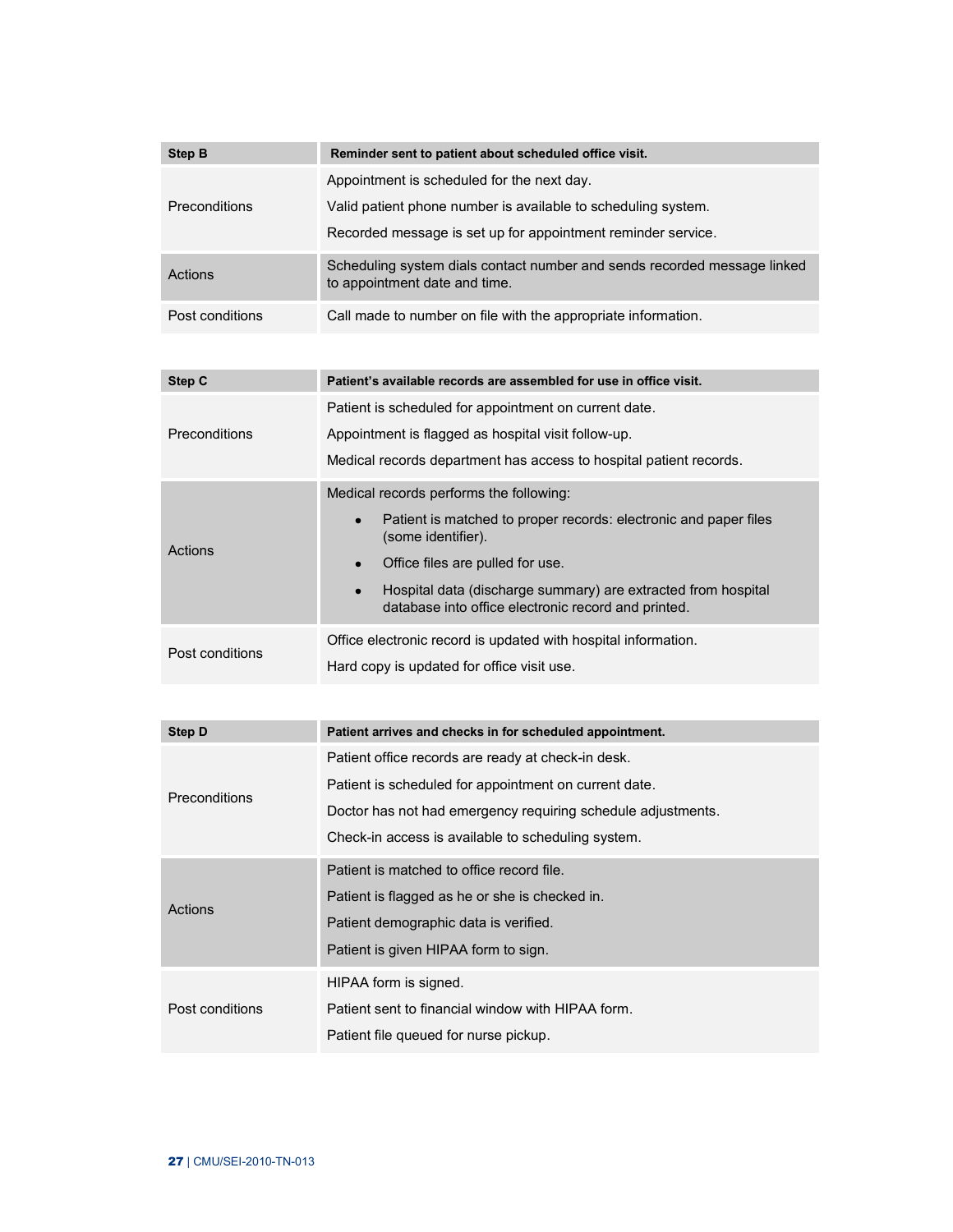| <b>Step E</b>   | Patient's insurance arrangements are confirmed and co-payment is made.              |
|-----------------|-------------------------------------------------------------------------------------|
| Preconditions   | Patient is standing at finance window.                                              |
|                 | Patient has valid insurance card.                                                   |
|                 | Co-pay required (optional).                                                         |
|                 | Access to scheduling system and patient electronic record is available.             |
|                 | Access to insurer's data about the patient coverage is available.                   |
| Actions         | Insurance information is validated in patient's electronic record.                  |
|                 | Co-pay is collected (if required), and scheduling system is tagged with<br>payment. |
| Post conditions | Insurance information for patient is validated.                                     |
|                 | Patient is registered for appointment with co-pay (if required).                    |

| <b>Step F</b>   | Nurse moves office records and patient into examination room.                                                 |
|-----------------|---------------------------------------------------------------------------------------------------------------|
| Preconditions   | Patient office records are queued for nurse.<br>Patient is in waiting room.<br>Examination room is available. |
| Actions         | Examination room is prepared for office visit.<br>Patient and records are moved to examination room.          |
| Post conditions | Patient is prepared for examination.<br>Appropriate records are moved with the patient.                       |

| Step G (a)           | Nurse takes vitals.                                                                                                                                                                  |
|----------------------|--------------------------------------------------------------------------------------------------------------------------------------------------------------------------------------|
| <b>Preconditions</b> | Equipment for blood pressure, temperature, and other vitals are ready for use.                                                                                                       |
| Actions              | Nurse performs required actions for doctor examination preparation.<br>Nurse notes collected data in patient record.<br>Nurse notifies doctor that patient is ready for examination. |
| Post conditions      | Patient hard-copy records are annotated and ready for doctor.                                                                                                                        |

| Step G (b)           | Nurse takes EKG.                                                                                                                                                                     |
|----------------------|--------------------------------------------------------------------------------------------------------------------------------------------------------------------------------------|
| <b>Preconditions</b> | EKG equipment is ready for use.                                                                                                                                                      |
| Actions              | Nurse performs required actions for doctor examination preparation.<br>Nurse notes collected data in patient record.<br>Nurse notifies doctor that patient is ready for examination. |
| Post conditions      | Patient's EKG is ready for doctor.                                                                                                                                                   |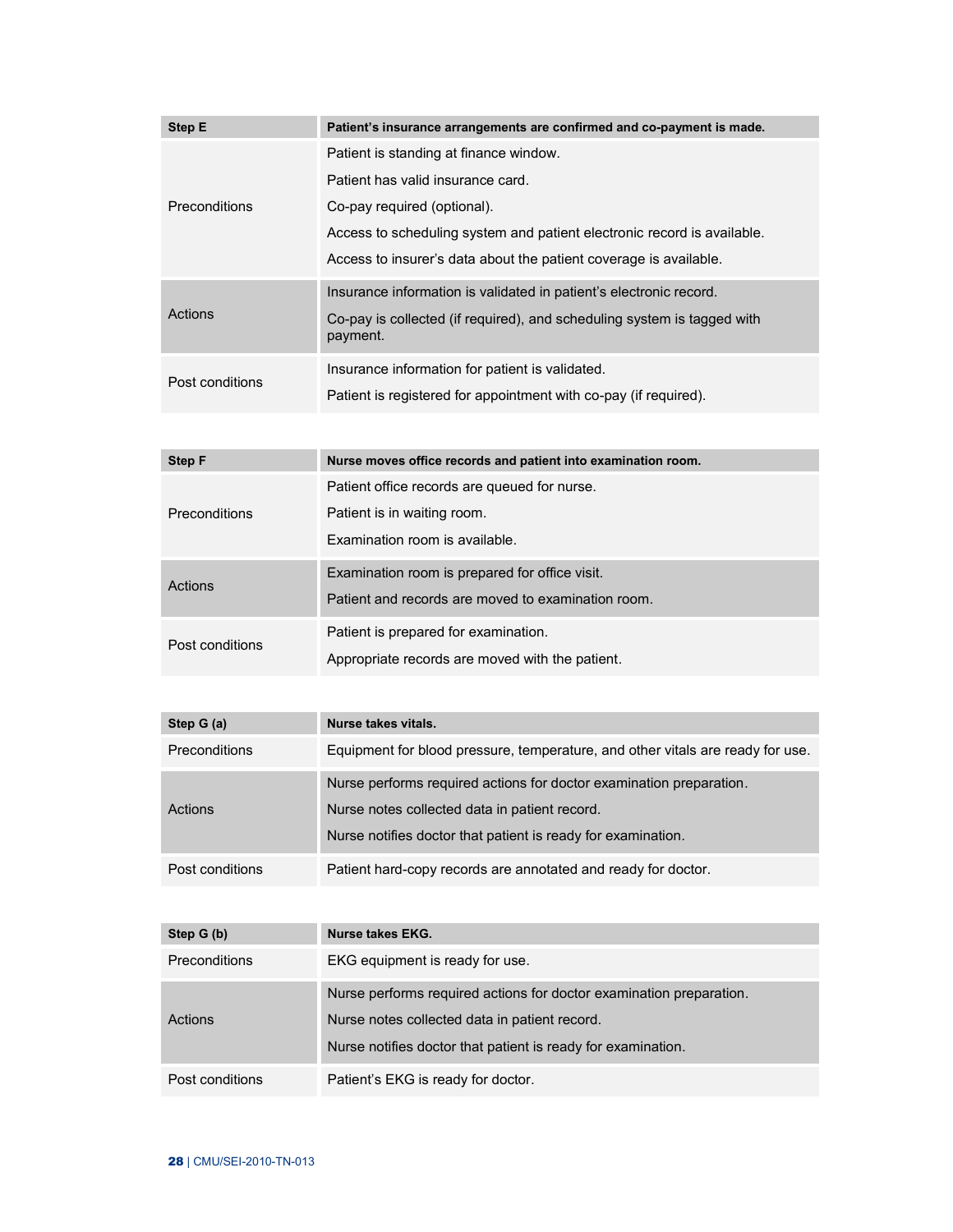| Step H               | Doctor examines patient and reviews records and EKG.                                                       |
|----------------------|------------------------------------------------------------------------------------------------------------|
| <b>Preconditions</b> | Patient is ready for examination.<br>EKG results are available.<br>Vitals information is available.        |
| Actions              | Doctor identifies potential health concerns.<br>Doctor identifies actions to be taken to address concerns. |
| Post conditions      | Doctor has and reviews all available information for patient.                                              |

| Step I               | Doctor orders additional lab work.                                                                                                           |
|----------------------|----------------------------------------------------------------------------------------------------------------------------------------------|
| <b>Preconditions</b> | Doctor has completed review of all available information (vitals, EKG, hospital<br>discharge, prior medical history, and other information). |
| Actions              | Doctor completes lab order form (blood tests).<br>Doctor updates patient records (hard copy) noting lab orders.                              |
| Post conditions      | Lab order form given to patient to fulfill.<br>Patient is released from appointment.                                                         |

| Step J               | Hard-copy paperwork is returned to medical records unit.                                                                |
|----------------------|-------------------------------------------------------------------------------------------------------------------------|
| <b>Preconditions</b> | Doctor has completed patient examination.<br>Doctor's interaction with patient has been incorporated into patient file. |
| Actions              | Patient file is returned to medical records area and filed.                                                             |
| Post conditions      | Patient hard-copy medical documents are stored for future retrieval.                                                    |

| Step K               | Office visit information is transcribed into office electronic medical record.                 |
|----------------------|------------------------------------------------------------------------------------------------|
| <b>Preconditions</b> | Patient hard-copy records are returned to medical records unit.                                |
|                      | Patient electronic medical record is available for update.                                     |
|                      | Transcribing resource has electronic access to electronic and hard copy of<br>medical records. |
| Actions              | Additions to hard-copy medical record are typed into electronic patient record.                |
| Post conditions      | Electronic medical record contains all hard-copy patient data.                                 |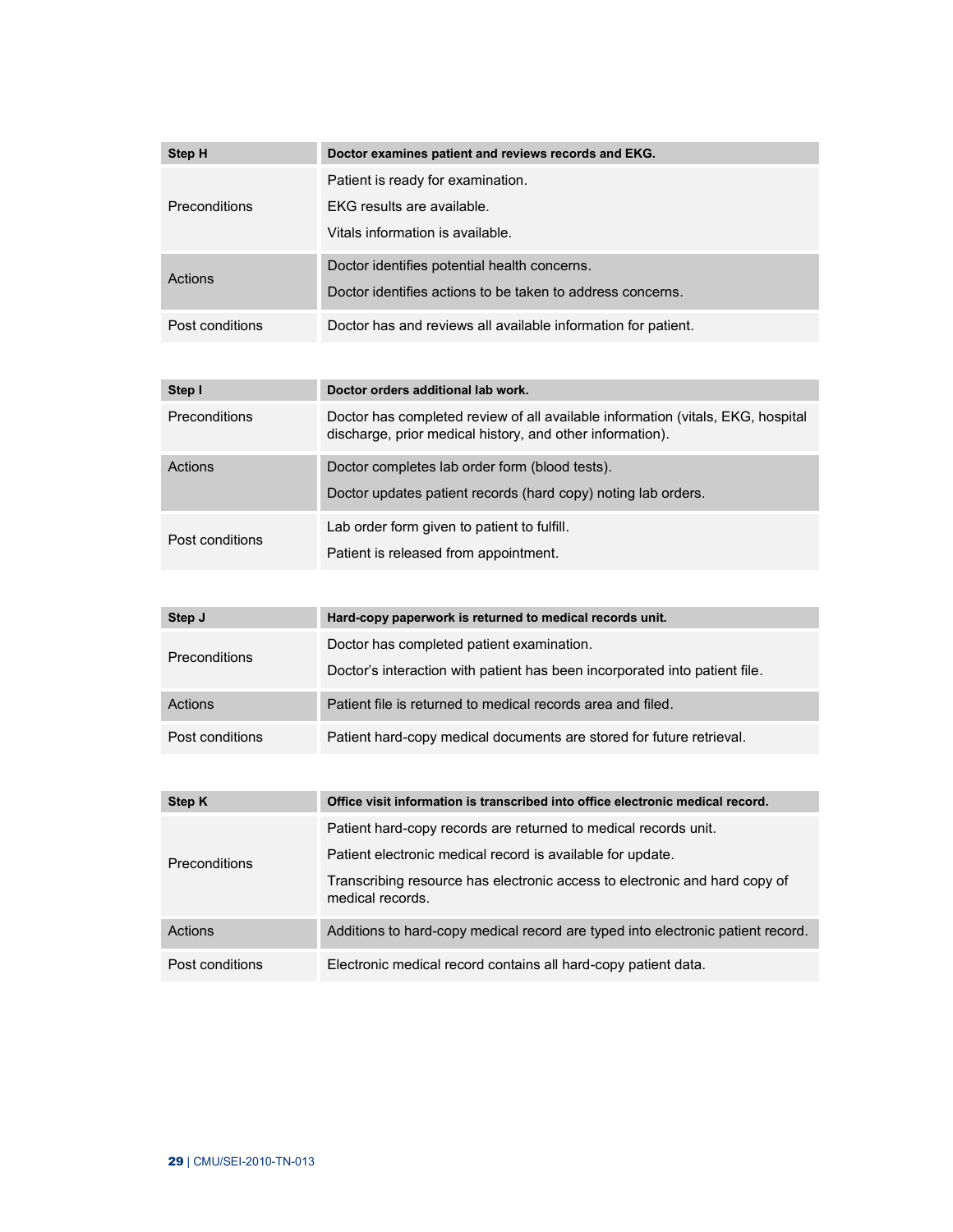| Step L          | Patient goes to lab for prescribed tests and registers at lab desk.                                       |
|-----------------|-----------------------------------------------------------------------------------------------------------|
| Preconditions   | Patient has an order for lab work.                                                                        |
|                 | System is in place for collecting patient demographic and insurance<br>information.                       |
|                 | Patient insurance and billing information is collected.                                                   |
| Actions         | Doctor receives report.                                                                                   |
|                 | Medical order is entered into system.                                                                     |
|                 | Patient is queued for blood work.                                                                         |
| Post conditions | Medical order for lab work is properly entered into the system.                                           |
|                 |                                                                                                           |
| <b>Step M</b>   | Lab paperwork prepared and queued for phlebotomist.                                                       |
| Preconditions   | Blood specimen requirements for each requested test are appropriately<br>characterized within the system. |
| Actions         | Labels and orders are printed for phlebotomist.                                                           |
| Post conditions | Paperwork (labels) are printed for blood sample.                                                          |
|                 |                                                                                                           |
| <b>Step N</b>   | Phlebotomist takes blood and labels it for lab technician.                                                |
| Preconditions   | Printed paperwork (labels) and patient are ready.                                                         |
| Actions         | Blood sample is taken.                                                                                    |
| Post conditions | Blood is in properly labeled vials.                                                                       |
|                 |                                                                                                           |
| Step O          | Lab technician performs tests on sample and generates report.                                             |
|                 | Blood and paperwork are ready.                                                                            |
| Preconditions   | Technician loads proper machine with blood sample.                                                        |
|                 | Bar code on vial indicates patient and proper test to machine.                                            |
|                 | Machine runs tests.                                                                                       |
| Actions         | Each machine sends results to lab's database collection point.                                            |
|                 | Results are collated into report for transmission to the hospital repository.                             |

Post conditions

Report exists.

Blood is disposed of properly.

Technician performing work is identified and linked to results.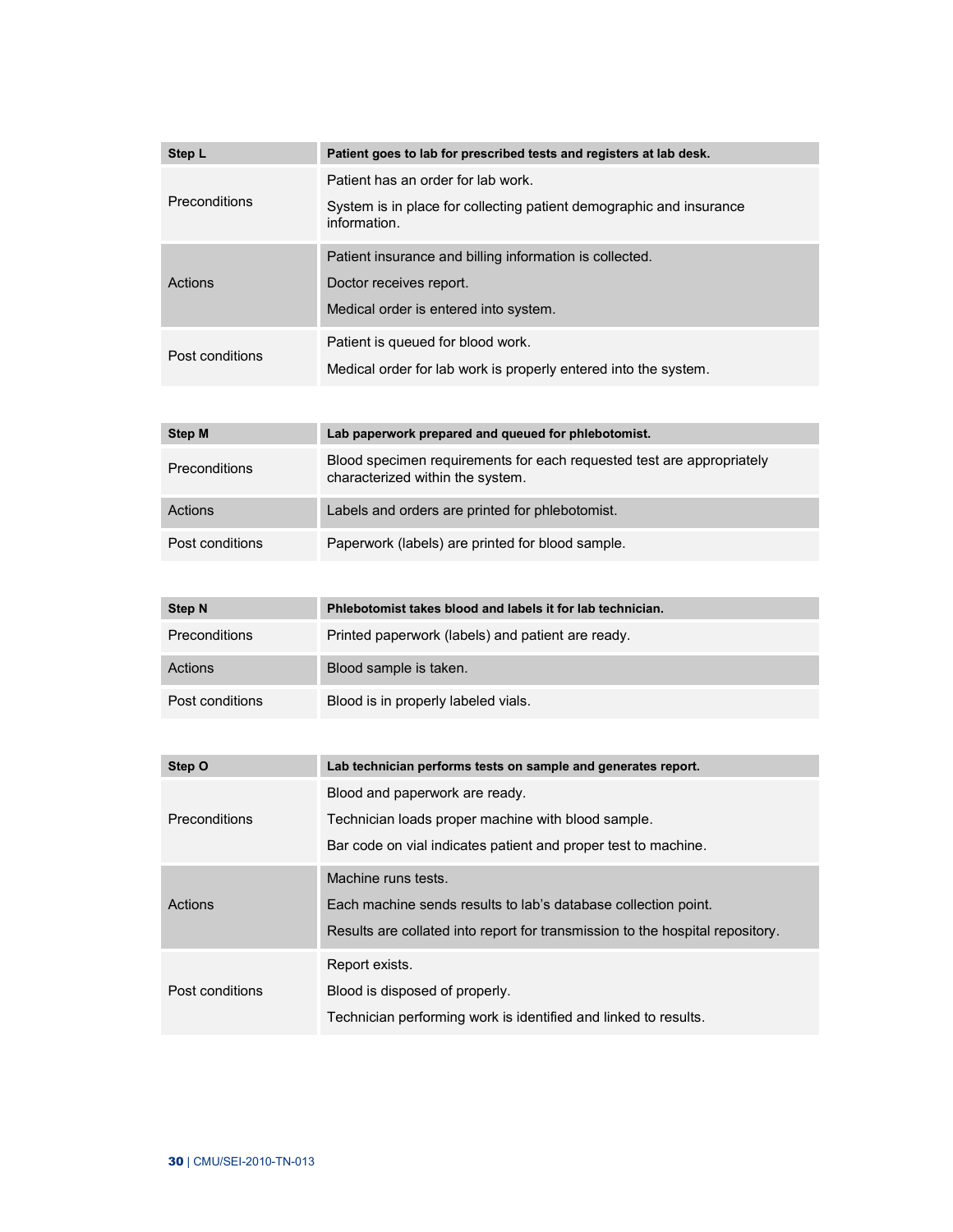| <b>Step P</b>        | Lab results are transmitted to hospital central repository.                                                                                                       |
|----------------------|-------------------------------------------------------------------------------------------------------------------------------------------------------------------|
|                      | Test results report is available in the lab repository.                                                                                                           |
|                      | The lab's patient ID is matched with the hospital's patient ID.                                                                                                   |
| <b>Preconditions</b> | Hospital can authenticate the lab.                                                                                                                                |
|                      | Communications exist.                                                                                                                                             |
|                      | Lab can authenticate hospital.                                                                                                                                    |
|                      | Lab can provide the transmitted report to authorized readers if the request for<br>tests came directly to them from the patient or doctor (not via the hospital). |
| Actions              | Results are transmitted.                                                                                                                                          |
| Post conditions      | Laboratory is associated with results in hospital repository.                                                                                                     |

| Step Q               | Notification is given to doctor's office (email).                                                                          |
|----------------------|----------------------------------------------------------------------------------------------------------------------------|
| <b>Preconditions</b> | Tests are completed.<br>Report exists.                                                                                     |
|                      | Doctor's email is provided.                                                                                                |
| Actions              | Email notification that results are available is sent to doctor's office.<br>Results are placed in patient medical record. |
| Post conditions      | Information notification is received.                                                                                      |

| Step R          | Doctor reviews test results and develops treatment plan for patient.                                        |
|-----------------|-------------------------------------------------------------------------------------------------------------|
| Preconditions   | Tests are completed and report is available at hospital central repository.                                 |
|                 | Doctor has received email notification.                                                                     |
|                 | Doctor's office is able to access and retrieve report (authentication,<br>authorization, and connectivity). |
|                 | Doctor has connectivity and access to electronic medical record.                                            |
| Actions         | Doctor reviews test report.                                                                                 |
|                 | Doctor reviews office electronic medical record.                                                            |
| Post conditions | Written treatment plan for patient is prepared.                                                             |
|                 | Plan is given to nurse to notify patient.                                                                   |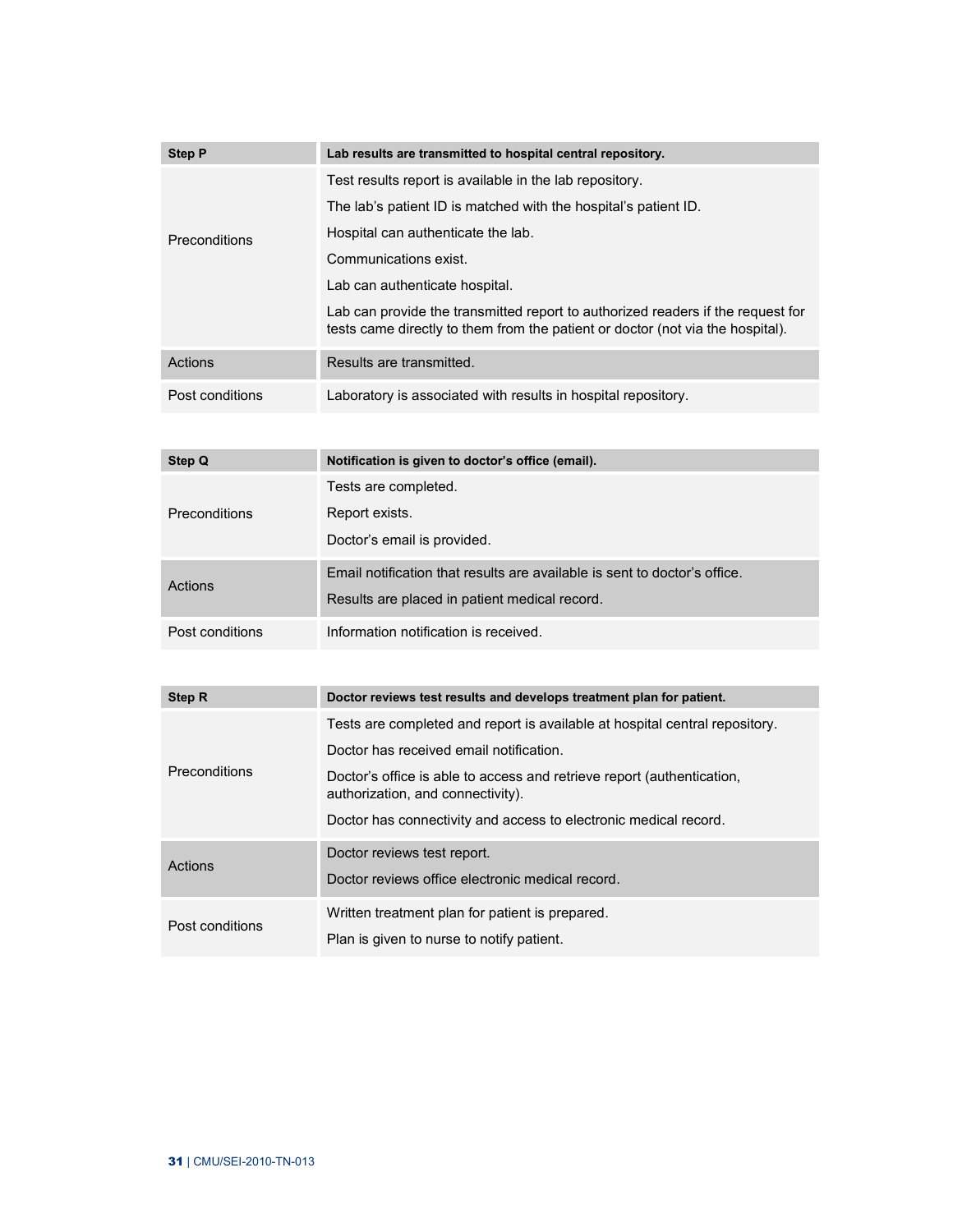| <b>Step S</b>        | Treatment plan is communicated to patient.                                                                               |  |  |  |  |
|----------------------|--------------------------------------------------------------------------------------------------------------------------|--|--|--|--|
|                      | Treatment plan for patient is completed.                                                                                 |  |  |  |  |
| <b>Preconditions</b> | Nurse has received treatment plan from doctor.                                                                           |  |  |  |  |
|                      | Patient contact information and mailing address is available to the nurse.                                               |  |  |  |  |
| Actions              | Nurse calls patient to communicate treatment plan and arrange for<br>subsequent patient actions as required by the plan. |  |  |  |  |
|                      | Letter is prepared with treatment plan and information from nurse/patient<br>discussion and mailed to patient.           |  |  |  |  |
|                      | Treatment plan report and copy of letter are added to patient's office medical<br>record.                                |  |  |  |  |
| Post conditions      | Patient is notified (verbally and in writing) of treatment plan and future actions.                                      |  |  |  |  |
|                      | Office medical record is updated with treatment plan and patient<br>communications.                                      |  |  |  |  |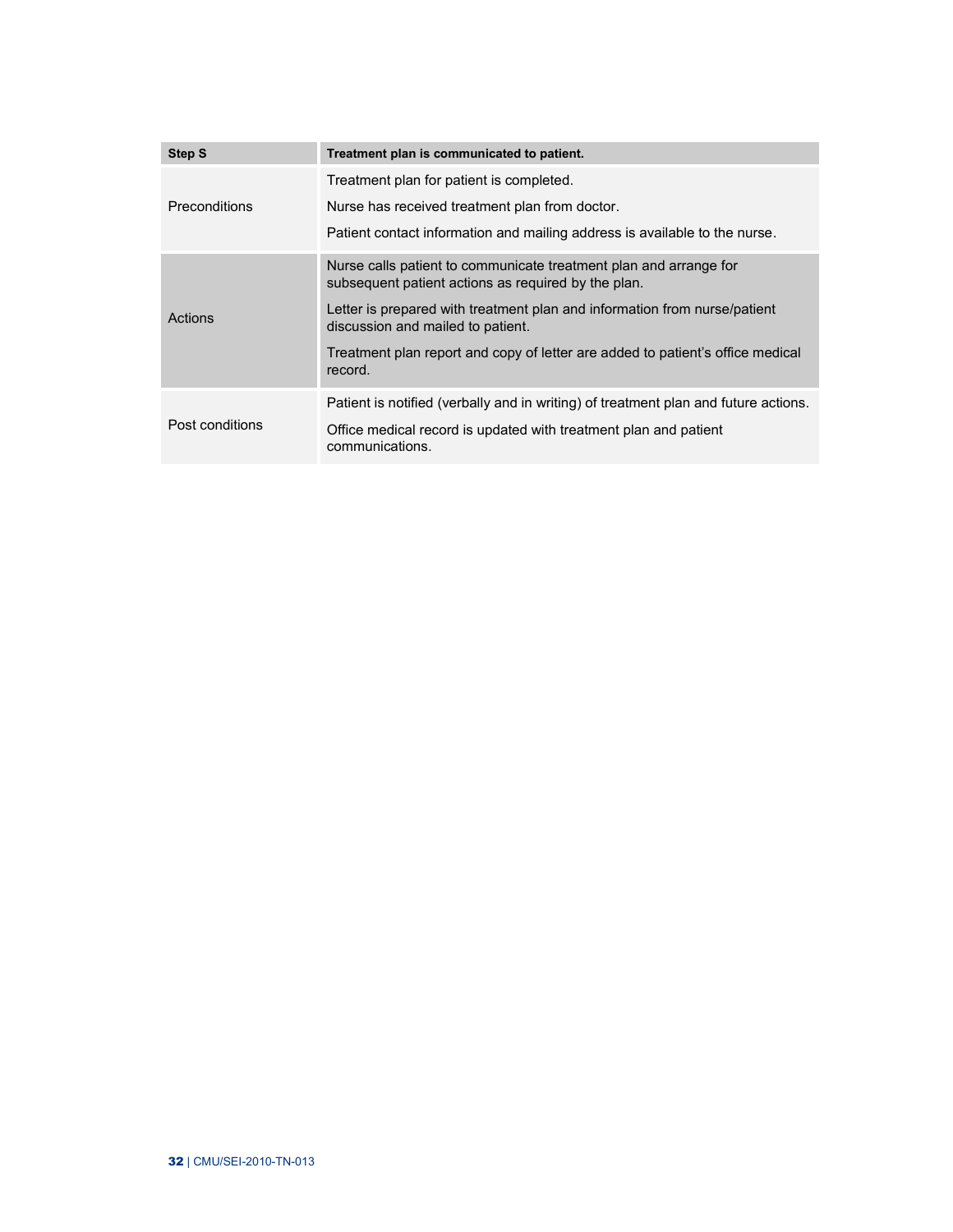# <span id="page-39-0"></span>**Appendix B: Reference Tables**

# **People Reference Table**

The controlling role is marked as *C,* and participants are marked as *X.*

|                       | A1) Patient<br>to lab | A2) Lab<br>paperwork<br>prepared | A3) Blood<br>sample<br>drawn | A4) Lab<br>sample<br>analyzed | A5) Report<br>transmitted<br>to hospital | A6) Notice<br>sent<br>doctor's<br>office |
|-----------------------|-----------------------|----------------------------------|------------------------------|-------------------------------|------------------------------------------|------------------------------------------|
| Patient               | X                     |                                  | X                            |                               |                                          |                                          |
| Lab check-in<br>staff | C                     | C                                |                              |                               |                                          |                                          |
| Phlebotomist          |                       |                                  | C                            |                               |                                          |                                          |
| Lab technician        |                       |                                  |                              | C                             | C                                        |                                          |

# **Resource Reference Table**

The controlling role is marked as *C,* and participants are marked as *X.*

|                                                | A1) Patient<br>to lab | A2) Lab<br>paperwork<br>prepared | A3) Blood<br>sample<br>drawn | A4) Lab<br>sample<br>analyzed | A5) Report<br>transmitted<br>to hospital | A6) Notice<br>sent to<br>doctor's<br>office |
|------------------------------------------------|-----------------------|----------------------------------|------------------------------|-------------------------------|------------------------------------------|---------------------------------------------|
| Lab work order                                 | X                     | $\mathsf{X}$                     |                              |                               |                                          |                                             |
| Patient<br>insurance data                      | $\sf X$               |                                  |                              |                               |                                          |                                             |
| <b>HIPAA</b> forms                             | X                     |                                  |                              |                               |                                          |                                             |
| Lab scheduling                                 | $\mathsf{X}$          | $\times$                         |                              |                               |                                          |                                             |
| Lab test<br>repository and<br>reporting system |                       |                                  |                              | X                             |                                          | X                                           |
| Blood sample                                   |                       |                                  | $\mathsf{X}$                 | $\mathsf{X}$                  |                                          |                                             |
| Lab paperwork<br>(labels)                      |                       | X                                | X                            | X                             |                                          |                                             |
| Testing machine                                |                       |                                  |                              | $\mathsf{X}$                  |                                          |                                             |
| Testing machine<br>connectivity                |                       |                                  |                              | X                             |                                          |                                             |
| Doctor office<br>connectivity                  |                       |                                  |                              |                               |                                          | X                                           |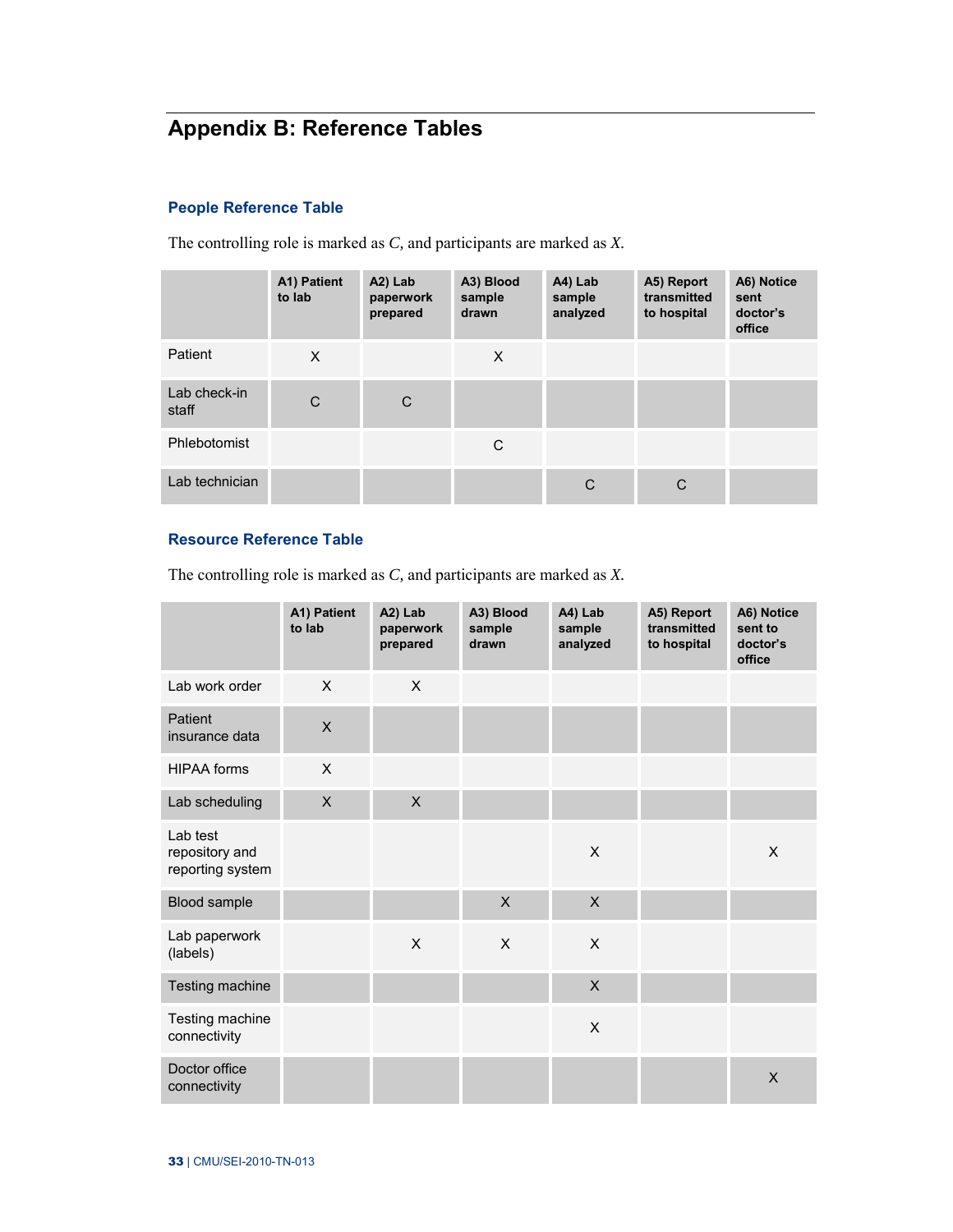# <span id="page-40-0"></span>**Bibliography**

*URLs are valid as of the publication date of this document.* 

# **[Alberts 2003]**

Alberts, Christopher & Dorofee, Audrey J. *Managing Information Security Risks: The OCTAVE Approach*. Addison-Wesley, 2003.

# **[Alberts 2005]**

Alberts, Christopher & Dorofee, Audrey J. *Mission Assurance Analysis Protocol (MAAP): Assessing Risk in Complex Environments* (CMU/SEI-2005-TN-032). Software Engineering Institute, Carnegie Mellon University, 2005. <http://www.sei.cmu.edu/library/abstracts/reports/05tn032.cfm>

# **[Alberts 2008]**

Alberts, Christopher; Smith II, James; & Woody, Carol. *Multi-view Decision Making (MVDM) Workshop* (CMU/SEI-2008-SR-035). Software Engineering Institute, Carnegie Mellon University, 2009. <http://www.sei.cmu.edu/library/abstracts/reports/08sr035.cfm>

# **[DOD 2009]**

The Office of the Assistant Secretary of Defense for Networks and Information Integration / DoD Chief Information. *Officer Deputy Assistant Secretary of Defense for Cyber, Identity, and Information Assurance Strategy*. August 2009. [http://cio-nii.defense.gov/docs/DoD\\_IA\\_Strategic\\_Plan.pdf](http://cio-nii.defense.gov/docs/DoD_IA_Strategic_Plan.pdf) 

# **[Ellison 1999]**

Ellison, R.J.; Linger, R.C.; Longstaff, T.; & Mead, N.R. "Survivable Network System Analysis: A Case Study." *IEEE Software 16*, 4 (July/August 1999): 70-77.

# **[Ellison 2007]**

Ellison, R. & Woody, C. "Survivability Challenges for Systems of Systems." *News at SEI*, Software Engineering Institute, Carnegie Mellon University, June 1, 2007.

# **[Ellison 2008]**

Ellison, Robert J.; Goodenough, John; Weinstock, Charles; & Woody, Carol. *Survivability Assurance for Systems of Systems* (CMU/SEI-2008-TR-008). Software Engineering Institute, Carnegie Mellon University, 2008.<http://www.sei.cmu.edu/library/abstracts/reports/08tr008.cfm>

# **[Howard 2006]**

Howard, Michael & Lipner, Steve. *The Security Development Lifecycle SDL: A Process for Developing Demonstrably More Secure Software.* Microsoft, 2006.

# **[Lapham 2006]**

Lapham, Mary Ann & Woody, Carol (contributor). *Sustaining Software-Intensive Systems* (CMU/SEI-06-TN-007). Software Engineering Institute, Carnegie Mellon University, 2006. <http://www.sei.cmu.edu/library/abstracts/reports/06tn007.cfm>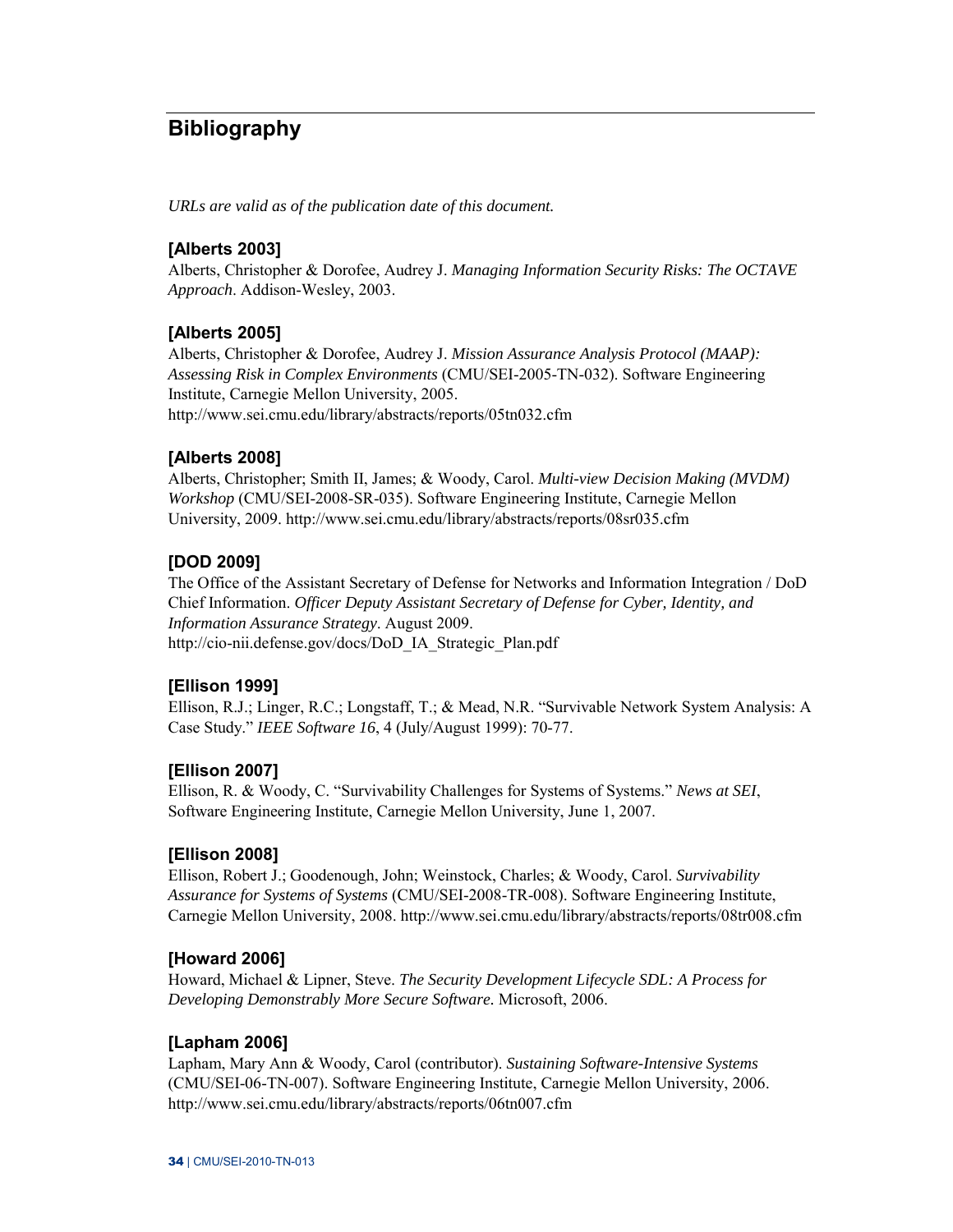# **[Leveson 2004]**

Leveson, N. "A Systems-Theoretic Approach to Safety in Software-Intensive Systems." *IEEE Transactions on Dependable and Secure Computing 1,* 1 (January-March 2004): 66-86.

# **[Maier 1996]**

Maier, M. "Architecting Principles for Systems of Systems" 567-574. *Proceedings of the Sixth Annual International Symposium, International Council on Systems Engineering*. Boston, MA, 1996. [www.infoed.com/Open/PAPERS/systems.htm](http://www.infoed.com/Open/PAPERS/systems.htm)

# **[Maier 1998]**

Maier, Mark W. ["Architecting Principles for Systems-of-Systems.](http://www.infoed.com/Open/PAPERS/systems.htm)" *Systems Engineering 1*, 4 (Winter 1998): 267-284.

# **[Stamatis 2003]**

Stamatis, D.H. *Failure Mode and Effect Analysis: FMEA from Theory to Execution, 2nd ed.* ASQ Quality Press, 2003.

# **[Woody 2005]**

Woody, Carol. *Eliciting and Analyzing Quality Requirements: Management Influences on Software Quality Requirements* (CMU/SEI-05-TN-010). Software Engineering Institute, Carnegie Mellon University, 2005. <http://www.sei.cmu.edu/library/abstracts/reports/05tn010.cfm>

# **[Woody 2007]**

Woody, C. & Alberts, C. "Considering Operational Security Risk during System Development." *IEEE Security & Privacy 5*, 1 (January/February 2007): 30-35.